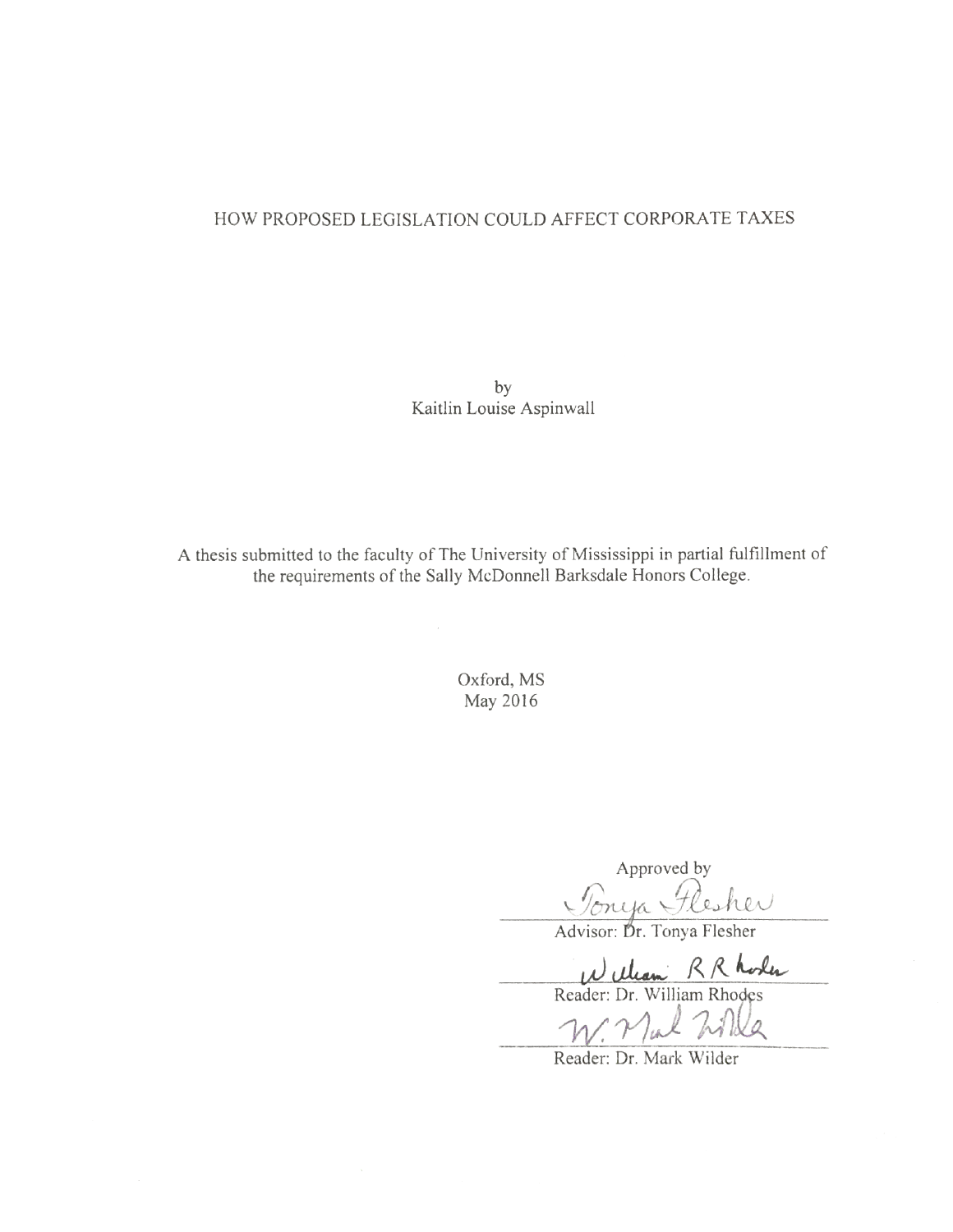© 2016 Kaitlin Louise Aspinwall ALL RIGHT RESERVED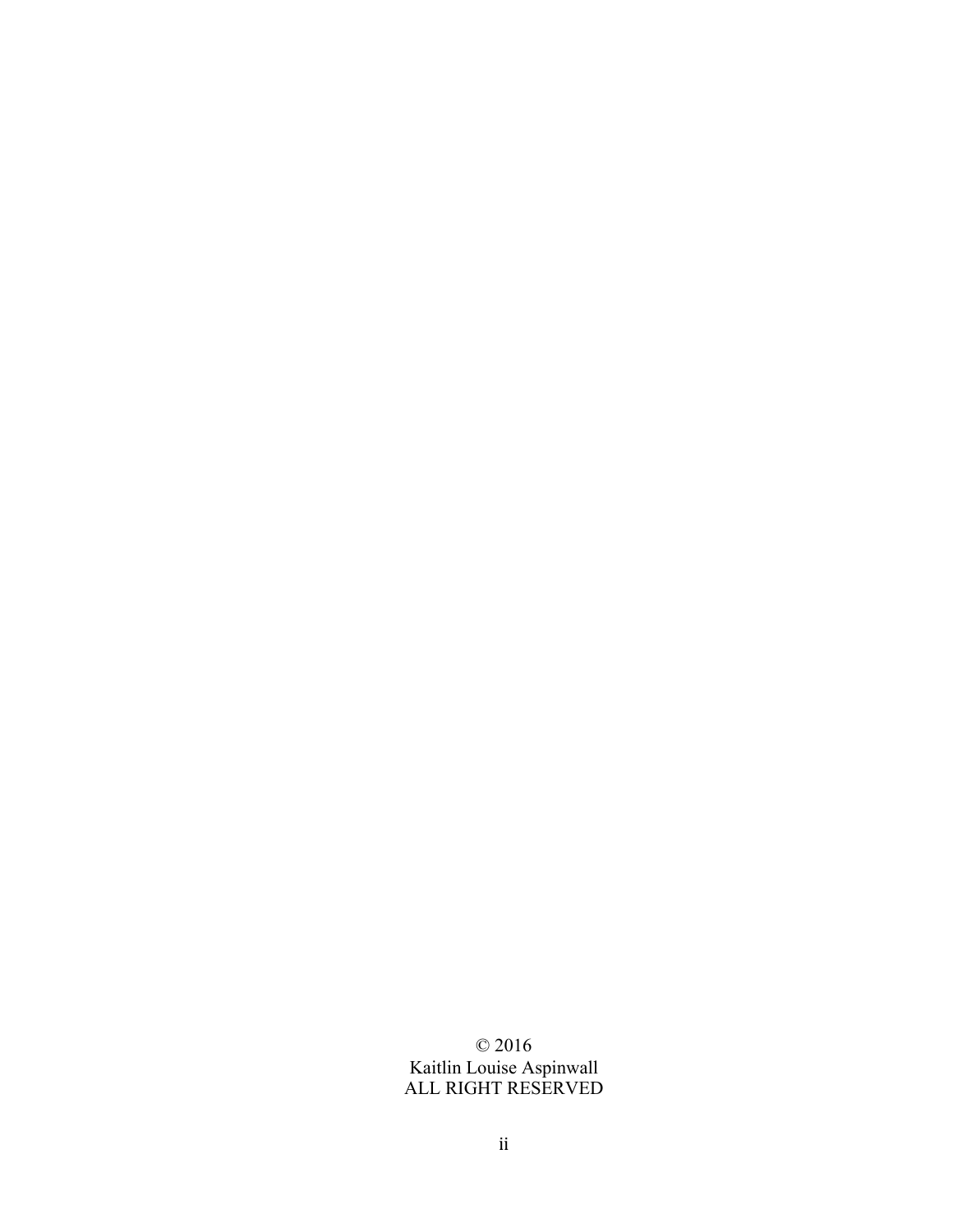# ACKNOWLEDGEMENTS

Thank you to Dr. Tonya Flesher for all of the help that you have given me throughout my thesis and for all of the effort you put into assisting me. I could not have completed my thesis without your continued support and guidance. Additionally, thank your Dr. Rhodes and Dr. Wilder for serving as my second and third readers.

Thank you to Jon Traub who assisted me in creating a thesis topic that catered to my interests in tax, accounting, and policy.

Thank you to all of my friends who supported me throughout this entire process and continuously pushed me and encouraged me to complete my thesis.

A special thank you to my family for all of their love and support throughout my entire life but specifically during my time at Ole Miss and in the Honors College. I would not be who I am today without everything that y'all have done for me and I am forever grateful. Also, thank you for always encouraging me to pursue both my passions in accounting and politics, which ultimately led to this thesis.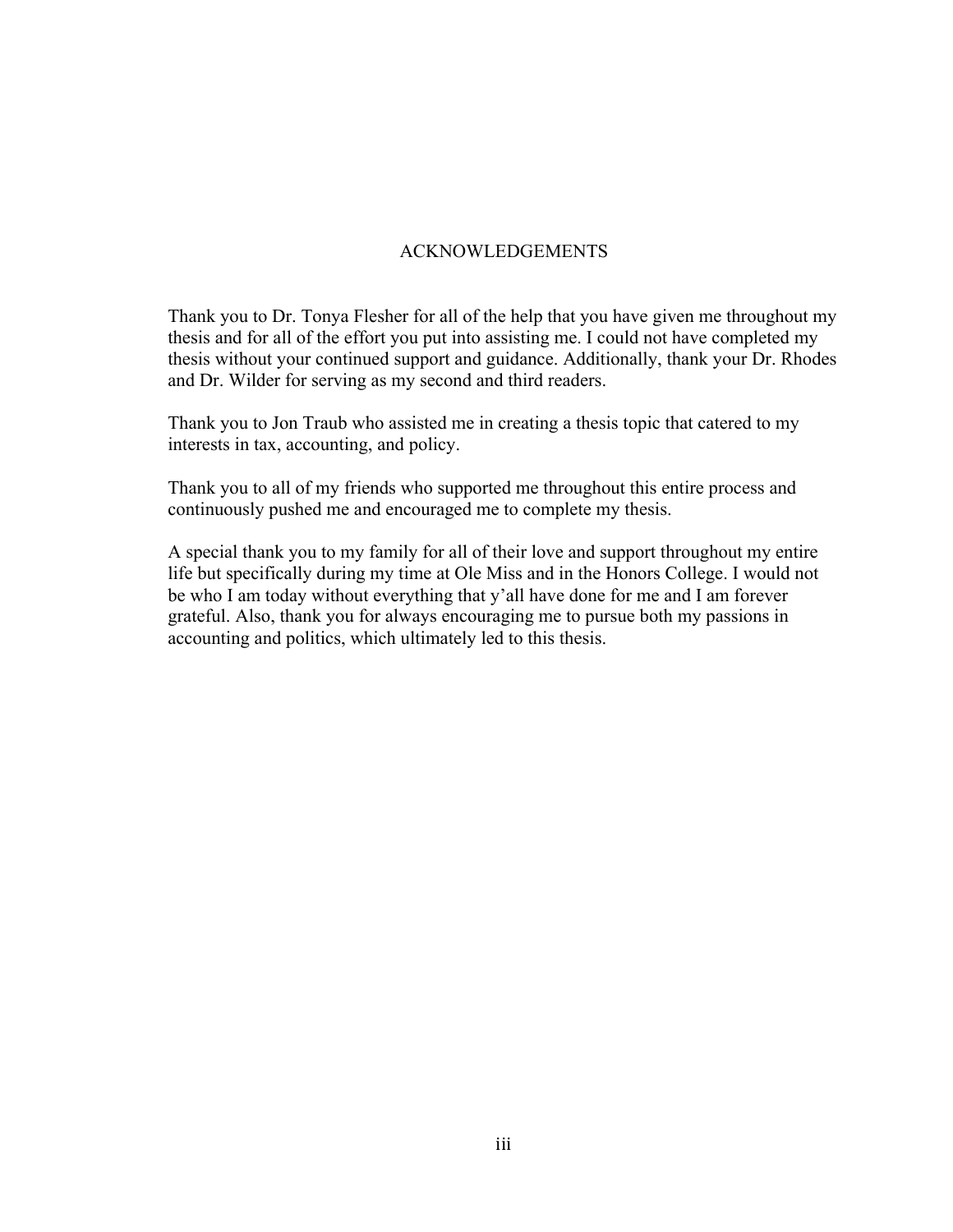#### ABSTRACT

The purpose of this thesis is to explore in detail three tax reform proposals and to determine the effects that each would have on three different industries, manufacturing, service based, and technology. This study looks at the detailed tax reform plans of Congressman Dave Camp, Congressman Devin Nunes, and Senators Marco Rubio and Mike Lee. In order to determine the effects that each of these plans would have on the three industries, the financial statements of Lockheed Martin, Liberty Mutual, and Facebook are analyzed as representatives of their industries. This analysis revealed the effects that the proposals would have on each. The conclusion from this analysis shows which plan would benefit each company and industry. This thesis also goes into greater detail on heavily debated points within the tax proposals, such as full expensing and the territorial system. Other areas researched within this study are the current lobbying spending of Lockheed Martin, Liberty Mutual, and Facebook with regard to tax policy, the tax reform plans of the 2016 Presidential candidates, and the actual legislative process that each tax reform proposal would have to go through in order to become law.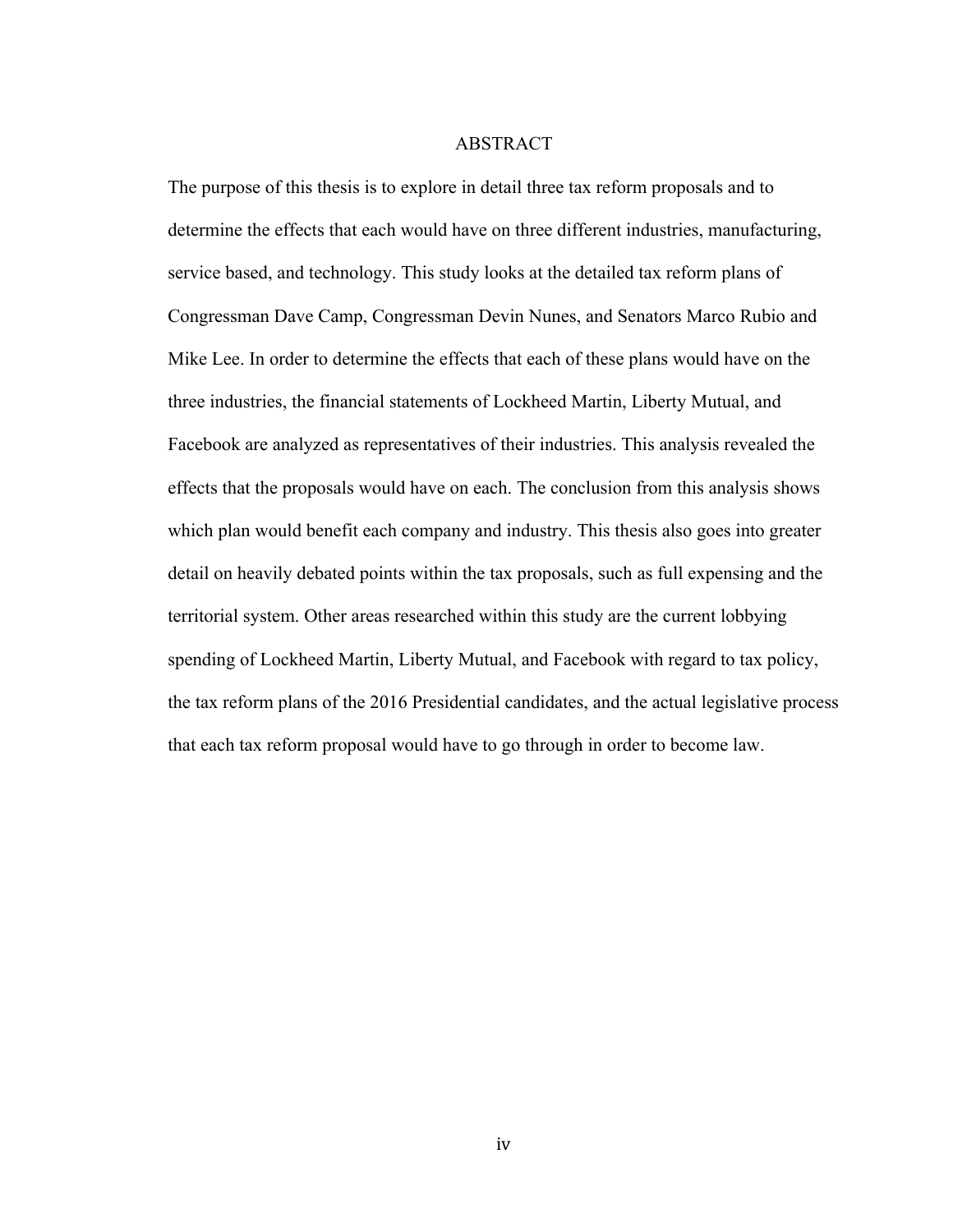# TABLE OF CONTENTS

| Section 263A: Uniform Capitalization Rules (UNICAP)5             |  |
|------------------------------------------------------------------|--|
|                                                                  |  |
|                                                                  |  |
|                                                                  |  |
|                                                                  |  |
|                                                                  |  |
|                                                                  |  |
|                                                                  |  |
|                                                                  |  |
|                                                                  |  |
|                                                                  |  |
|                                                                  |  |
|                                                                  |  |
|                                                                  |  |
|                                                                  |  |
| Congressman Devin Nunes' Informal Draft Legislation22            |  |
| Senators Macro Rubio and Mike Lee's Informal Draft Legislation23 |  |
| CHAPTER V: PRESIDENTIAL CANDIDATE TAX PROPOSALS26                |  |
|                                                                  |  |
|                                                                  |  |
|                                                                  |  |
|                                                                  |  |
| Facebook, Inc.                                                   |  |
|                                                                  |  |
| <b>Manufacturing Company: Lockheed Martin Corporation34</b>      |  |
| Effects of Congressman Dave Camp's Draft Legislation34           |  |
| Effects of Congressman Devin Nunes' Informal Draft               |  |
|                                                                  |  |
| Effects of Senators Marco Rubio and Mike Lee's Informal Draft    |  |
|                                                                  |  |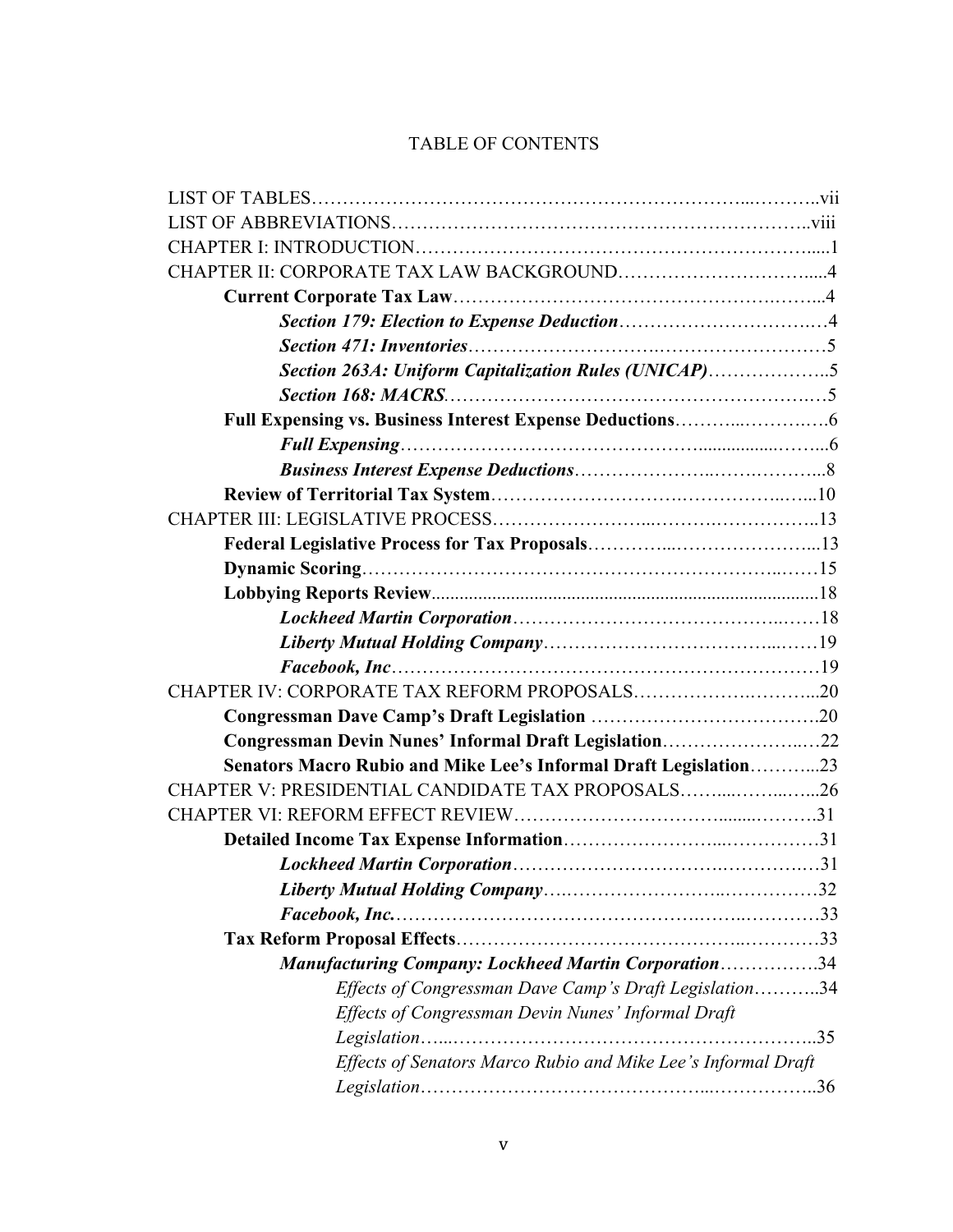| Service-Based Company: Liberty Mutual Holding Company36       |     |
|---------------------------------------------------------------|-----|
| Effects of Congressman Dave Camp's Draft Legislation36        |     |
| Effects of Congressman Devin Nunes' Informal Draft            |     |
|                                                               | .37 |
| Effects of Senators Marco Rubio and Mike Lee's Informal Draft |     |
|                                                               |     |
|                                                               |     |
| Effects of Congressman Dave Camp's Draft Legislation39        |     |
| Effects of Congressman Devin Nunes' Informal Draft            |     |
|                                                               |     |
| Effects of Senators Marco Rubio and Mike Lee's Informal Draft |     |
|                                                               |     |
|                                                               |     |
|                                                               |     |
|                                                               |     |
|                                                               |     |
|                                                               |     |
|                                                               |     |
|                                                               |     |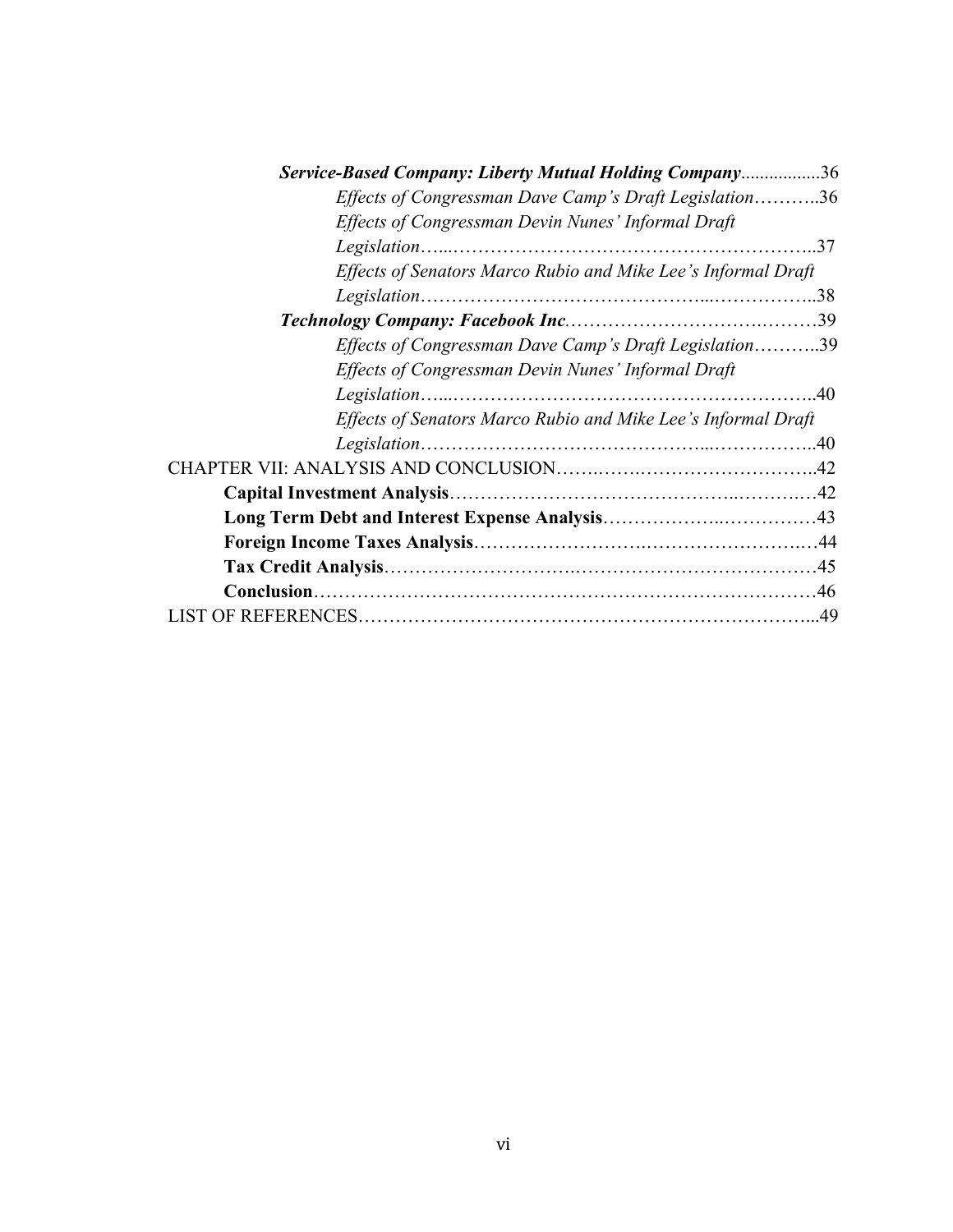# LIST OF TABLES

- **Table 1:** Presidential Tax Plans
- **Table 2:** Lockheed Martin Corporation 2014 Income Tax Provision
- **Table 3:** Lockheed Martin Corporation 2014 Income Tax Expense Reconciliation
- **Table 4:** Liberty Mutual Holding Company 2014 Income Tax Provisions
- **Table 5:** Liberty Mutual Holding Company 2014 Rate/Income Tax Expense

Reconciliation

- **Table 6:** Facebook Inc. 2014 Income Tax Provision
- **Table 7:** Facebook Inc. 2014 Rate Reconciliation
- **Table 8:** Capital Investment Analysis
- **Table 9:** Long Term Debt Analysis
- **Table 10:** Interest Expense Analysis
- **Table 11:** Foreign Income Tax Analysis
- **Table 12:** Tax Credit Analysis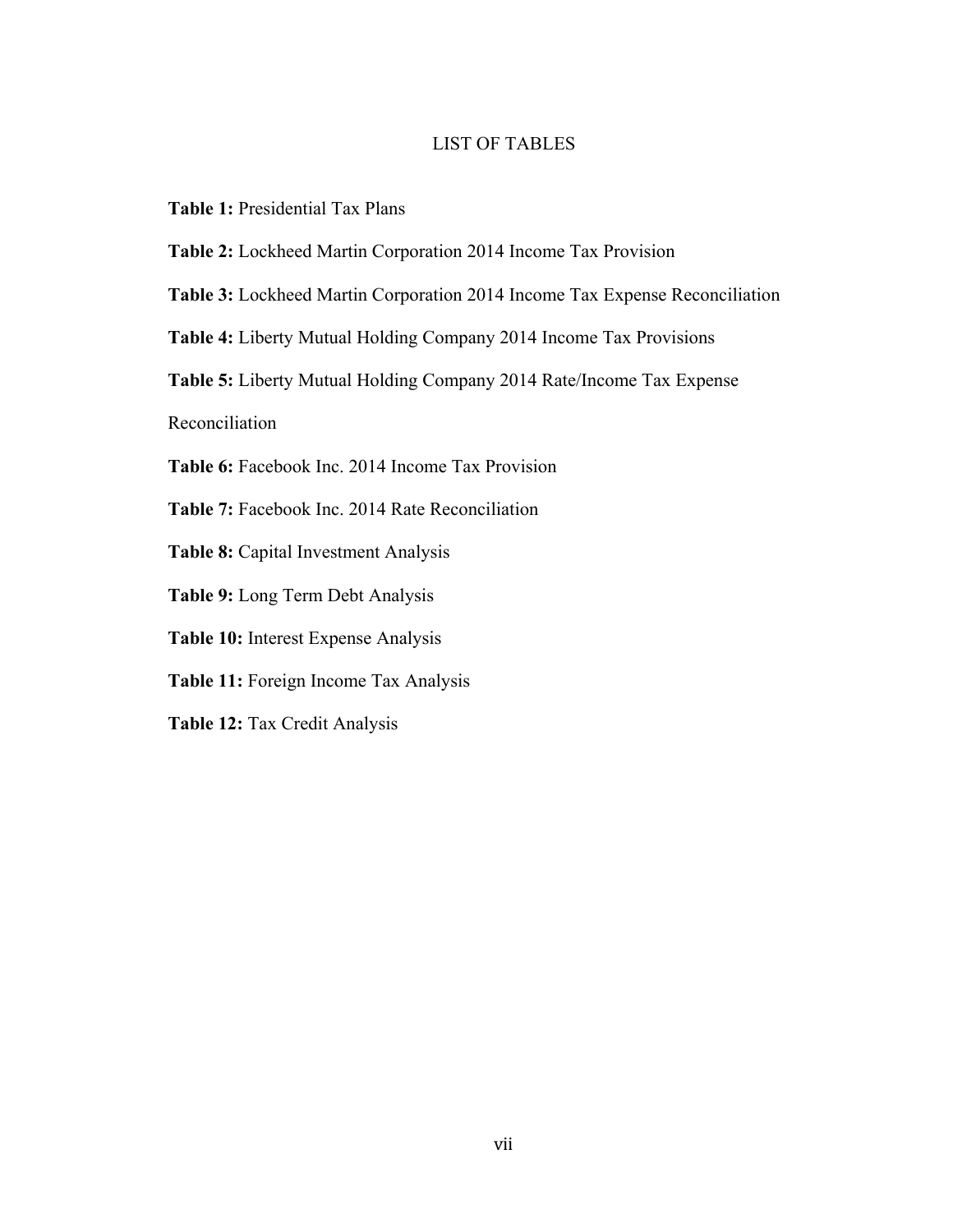# LIST OF ABBREVIATIONS

| <b>ABC</b> Act           | American Business Competitiveness Act                     |  |
|--------------------------|-----------------------------------------------------------|--|
| <b>ADS Rules</b>         | <b>Alternative Depreciation System</b>                    |  |
| <b>AMT</b>               | <b>Alternative Minimum Tax</b>                            |  |
| <b>BUILD</b>             | Business United for Interest and Loan Deductibility       |  |
| <b>C-Corporation</b>     | A corporate that is taxed separately than from its owners |  |
| <b>CBO</b>               | <b>Congressional Budget Office</b>                        |  |
| <b>CPI</b> Rate          | <b>Consumer Price Index</b>                               |  |
| <b>CUT Loopholes Act</b> | Cut Unjustified Tax Loopholes Act                         |  |
| <b>GDP</b>               | <b>Gross Domestic Product</b>                             |  |
| <b>IRS</b>               | Internal Revenue Service                                  |  |
| <b>LIFO</b> Method       | Last-In-Fist-Out Method                                   |  |
| <b>MACRS</b>             | Modified Accelerate Cost Recovery System                  |  |
| <b>NPV</b>               | Net Present Value                                         |  |
| <b>OECD</b>              | Organization for Economic Corporation and Development     |  |
| R&D                      | <b>Research and Development</b>                           |  |
| <b>UNICAP</b>            | <b>Uniform Capitalization Rules</b>                       |  |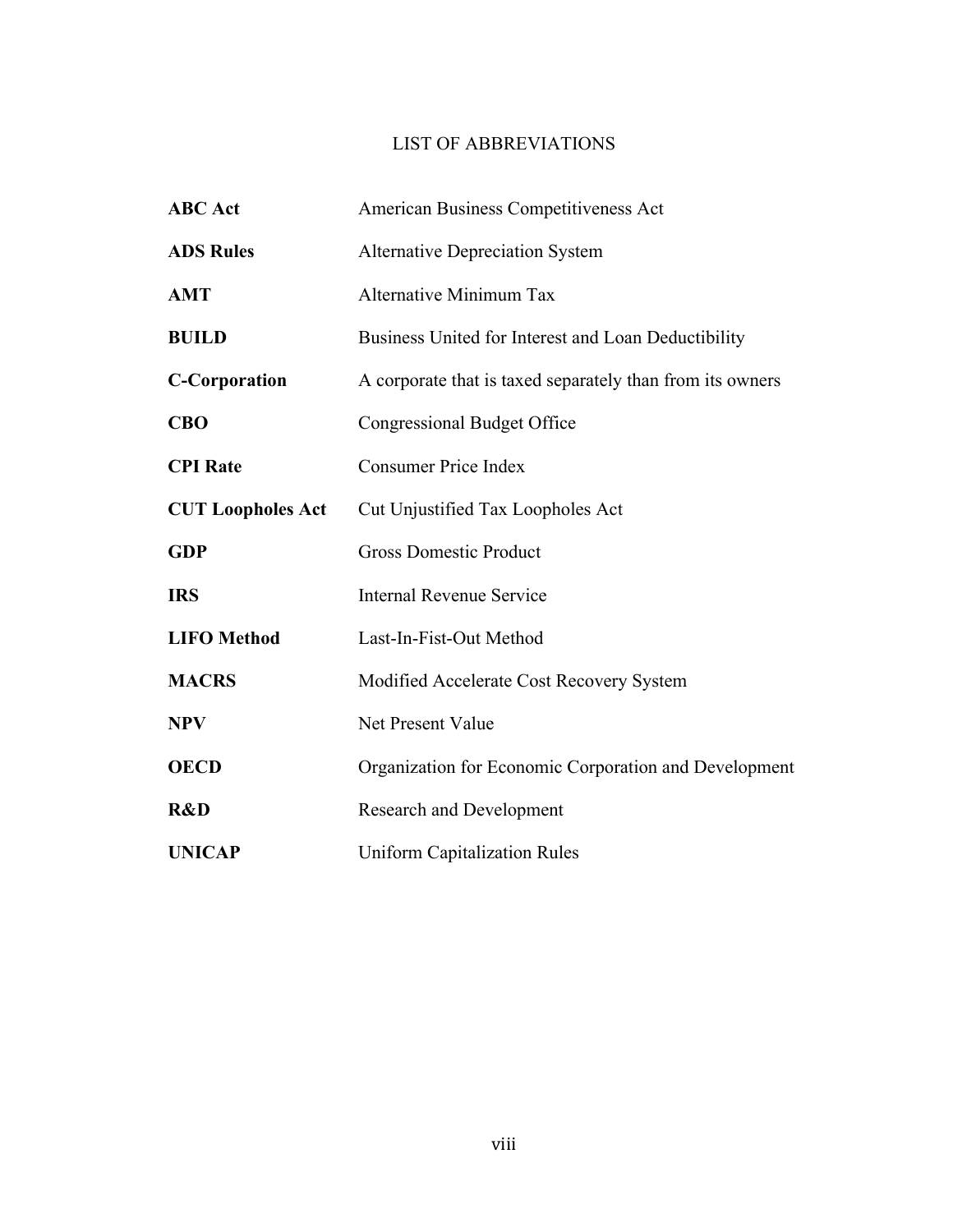#### CHAPTER I: INTRODUCTION

Tax reform has been a major topic of discussion in the media and for Congress and the companies that any reform would affect. Advocates of tax reform point to several reasons why tax reform should be a priority of the United States government. One of the first points always raised is that the current tax laws are unnecessarily complicated for both companies and individuals. Another point raised is that the current United States corporate rate is the highest among developed countries. This high tax rate hurts employment, pushes many companies to participate in offshoring, profit-sharing, inversions, and other activities that are a deterrent to the United States economy, and discourages foreign companies to open locations or to place their headquarters within the United States. The high corporate tax rate, in addition to the United States being the only country to not utilize the territorial system, places U.S. companies at a disadvantage.

The call for reform has led numerous Congressmen and Senators to formulate their own tax reform plans. While many of the reform plans do have some overlapping ideas, they also all differ in some way. Additionally, each industry within the U.S. might be affected in different ways by each tax reform plan. The point of this thesis is to examine how three different tax reform proposals would affect three companies that operate within three different industries. The industries selected for this thesis are manufacturing, service, and technology. These three industries were selected because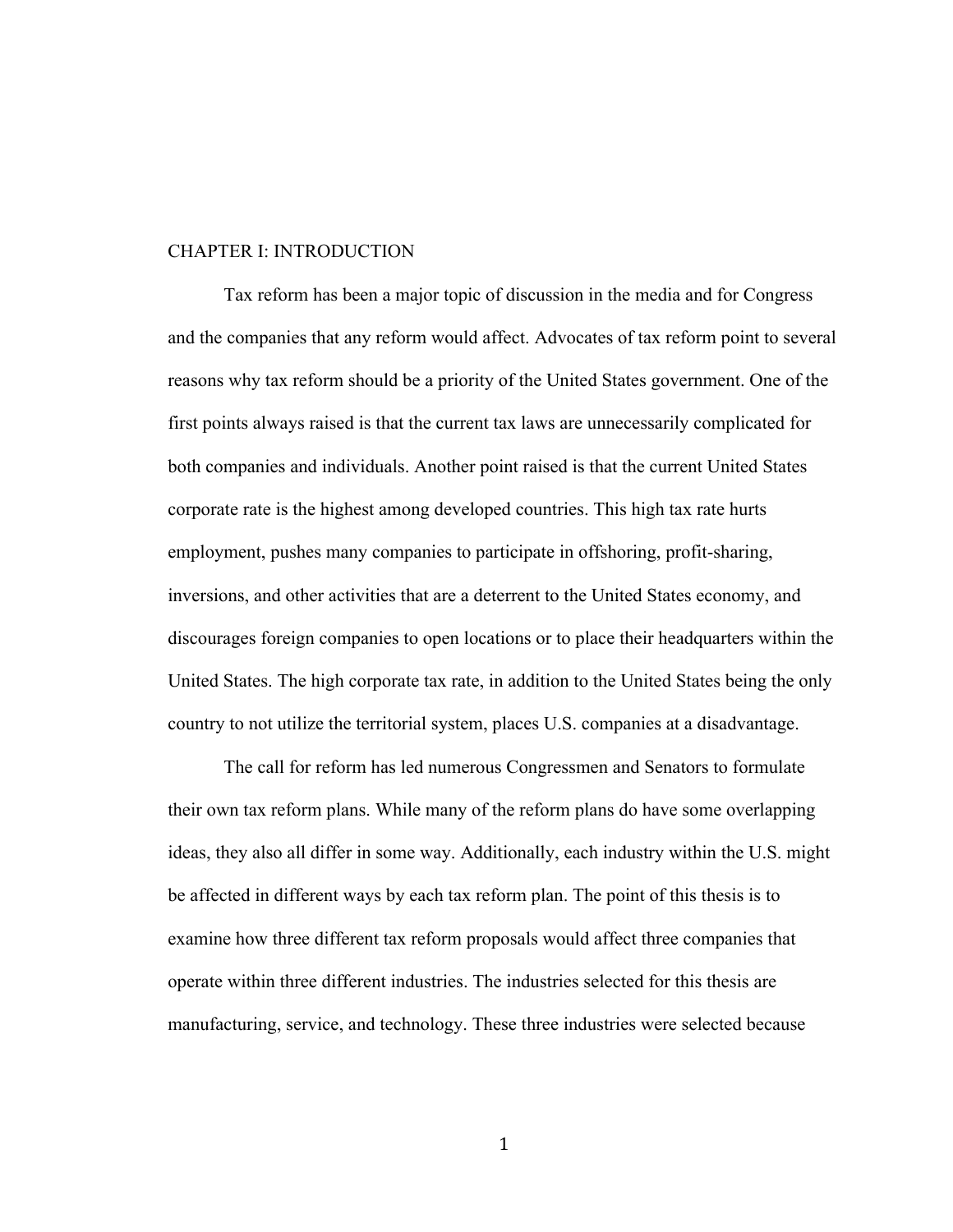they are all very different in the assets and liabilities that they have, the goods and services they provide, and represent the major segments of the U.S. economy.

Another purpose of this thesis is to evaluate the tax reform plans of Dave Camp, Devin Nunes, and Marco Rubio and Mike Lee and to analyze their impact on three companies in different industries in order to determine which plan benefits each industry the most. Additionally, this thesis touches on the feasibility of each tax reform plan being passed. In order to accomplish this, the legislative process for a tax bill, the Presidential Candidates' tax reform plans, and the current tax lobbying efforts of the three companies were examined. The topic of this thesis came about from a conversation with a Big Four accounting firm's managing director of their Washington National Tax Tax Policy Group in which he stated that a big question from clients that he gets is what the effects of full expensing, the territorial system, and different tax reform plans as a whole would have on their company and industry. He stated that this was a hot topic within the tax world today.

In order to present a background on tax law, the first chapter of this thesis includes an explanation of current tax law, an examination of the differences between full expensing and business interest expense deductions, and a review of the territorial tax system. Next, the legislative process, as well as dynamic scoring, are explained in detail in order to understand the process a tax reform proposal would need to go through in order to become law. The next chapter outlines in detail the Camp, Nunes, and Rubio/Lee plans. The Presidential candidates tax proposals are then discussed in order to determine which candidate would be the most favorable for one of the tax reform proposals. Following this, the effects of each proposal are reviewed. This includes detailed current income tax expense information of each of the selected companies, the actual changes of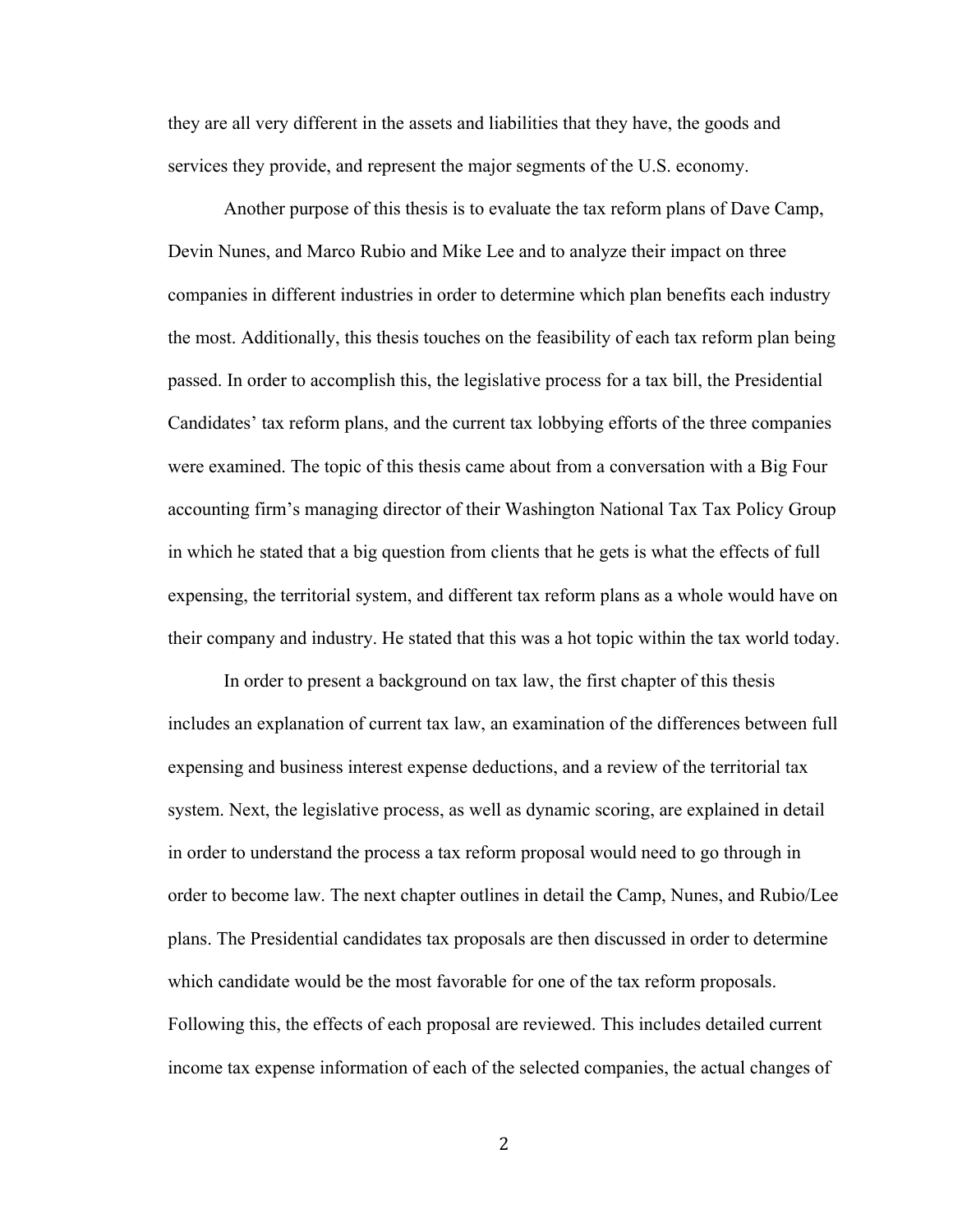each proposal that would effect each company, and a review of current lobbying efforts of each company. Lastly, key factors were chosen in order to determine the impact of each proposal on the selected companies and their respective industries. These key factors were evaluated to determine which proposal would benefit each company and their industry the most.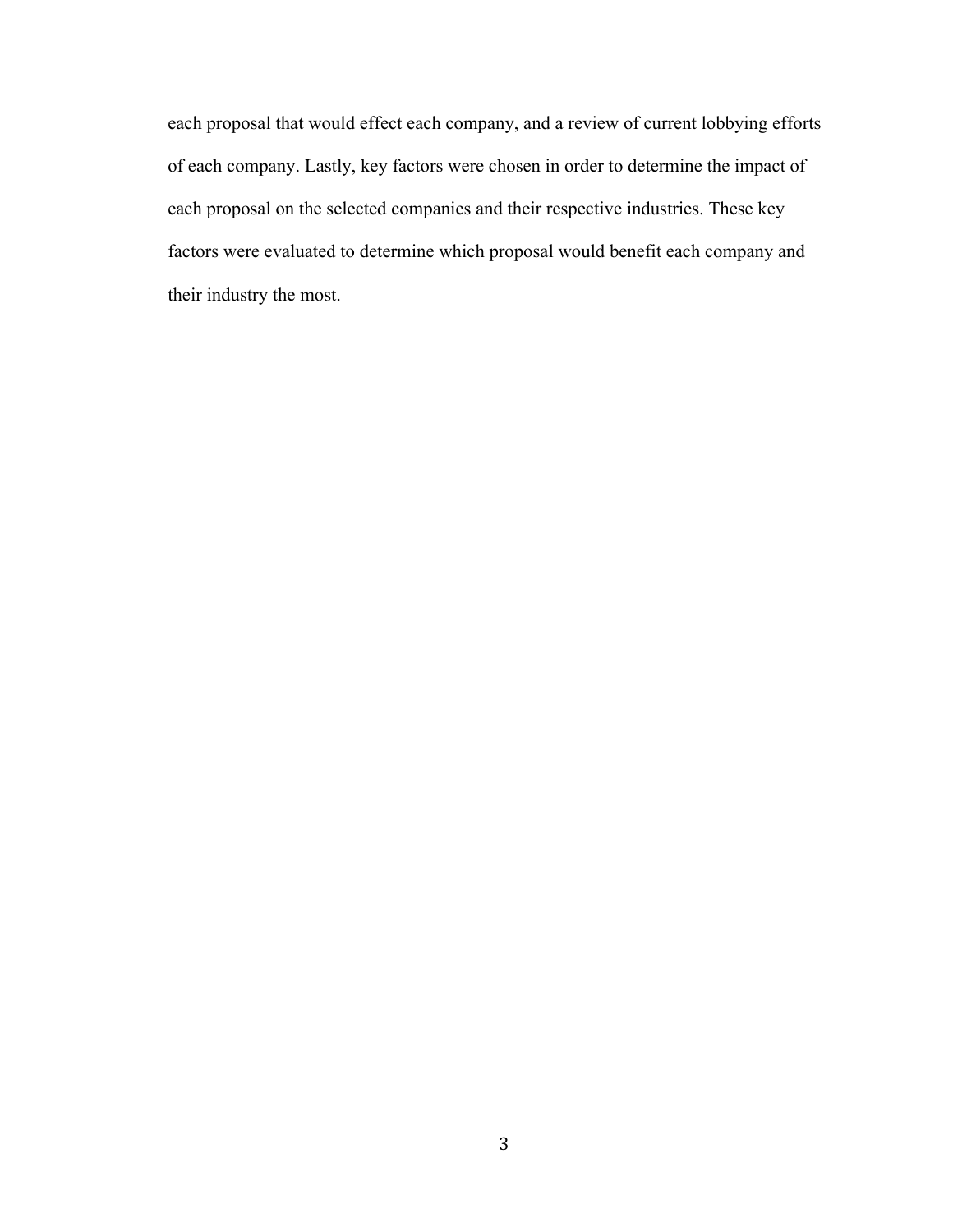### CHAPTER II: CORPORATE TAX LAW BACKGROUND

This chapter contains an examination of current corporate tax laws in order to gain a better understanding what the current status is and also what law makers want to change. Next, the differences between full expensing and business interest expense deduction are explained. These two methods are one of the main points for discussion within tax reform plans. Last is a discussion of the territorial tax system that is a major part of several tax reform proposals.

#### **Current Corporate Tax Law**

#### *Section 179: Election to Expense Deduction*

This section allows businesses to deduct the full purchase price of certain equipment and software that is purchased or financed during the tax year. This full purchase price deduction is in place as an incentive for business to invest in equipment and as a result help grow the economy. The main target group of Section 179 is small businesses. Section 179 offers a \$500,000 deduction on new or used equipment that is purchased, leased, or financed. There are some current limits within Section 179; it caps the total amount that can be spent on equipment at \$2,000,000 before there is a dollar for dollar limitation of the \$500,000 deduction implemented. Companies are also allowed to partially expense these equipment and software purchases. Additionally, in order for the equipment or software to qualify it must be used at least 50 percent of the time for business purposes (26 U.S. Code § 179).

# *Section 471: Inventories*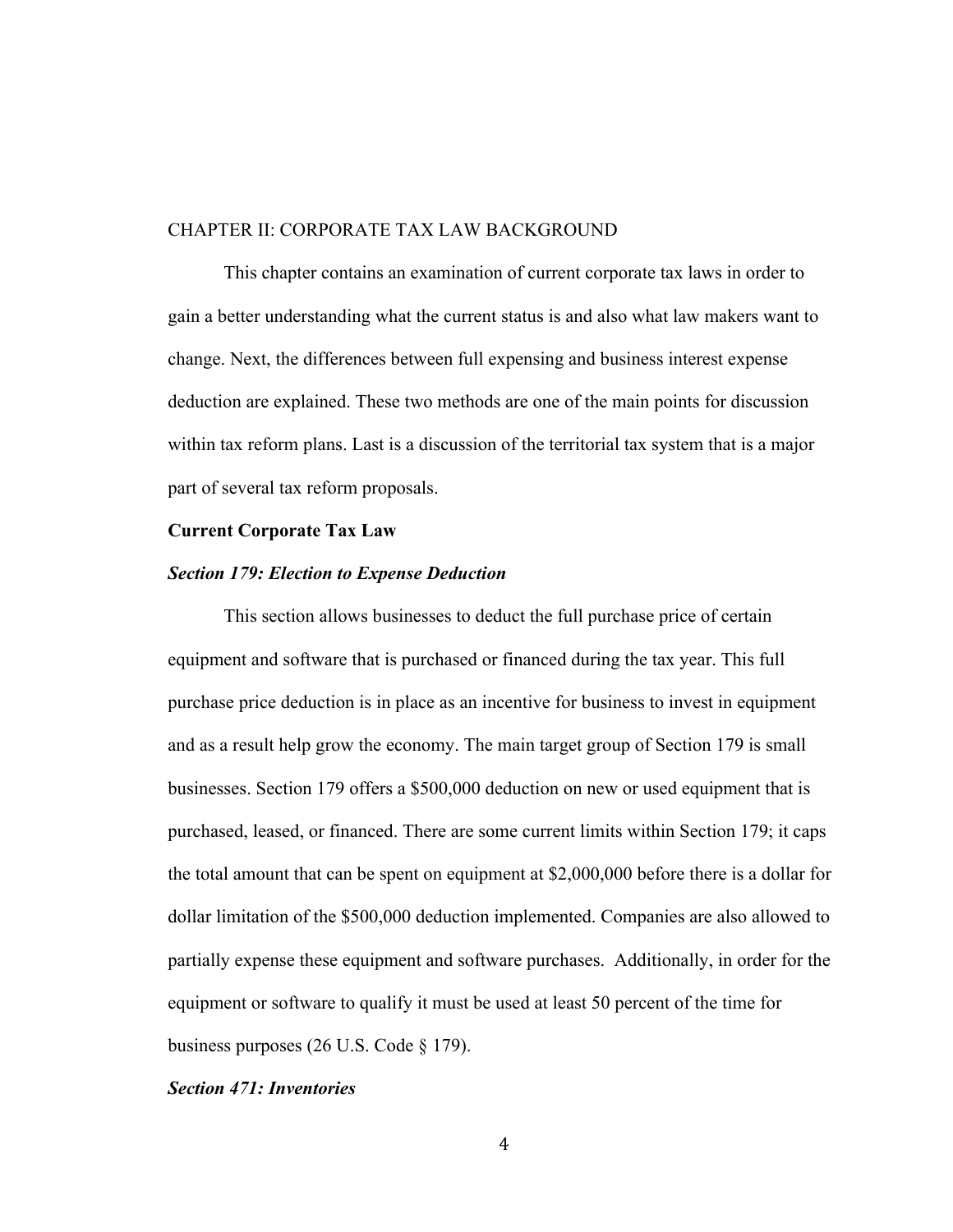Section 471 focuses on inventory counts and states that if the amount of inventory needs to be known in order to determine the income of the business, then inventories should be taken and should conform to the accounting practice of that business. Inventory shrinkage should be determined by a physical inventory count. Section 471 also defers the deduction of the cost of inventory from the Cost of Good Sold until the inventory is actually sold  $(26 \text{ U.S. Code } § 471)$ .

# *Section 263A: Uniform Capitalization Rules (UNICAP)*

Section 263A dictates that businesses that produce real or tangible property must capitalize the direct costs and the appropriate allocation of indirect costs that it takes to produce the property. Indirect costs under Section 263A include service costs, where service costs can be identified with a specific department or function of production (26 U.S. Code § 263A). Additionally, all indirect costs should be generally allocated to departments or production activities. More items must be capitalized under UNICAP than under financial accounting and most businesses, especially manufacturing companies, must use UNICAP. Businesses are required to allocate these costs by way of a specific identification method, a standard cost method, a burden rate method, or any other reasonable method. Non-manufacturing costs do not have to be capitalized and these include marketing, selling, advertising, distribution, and research and experimentation expenses (26 U.S. Code § 263A).

# *Section 168: MACRS*

The Modified Accelerated Cost Recovery System (MACRS) is described in Section 168. This section allows for a reasonable allowance for the wear and tear of business property as a depreciation deduction. The two ways to determine the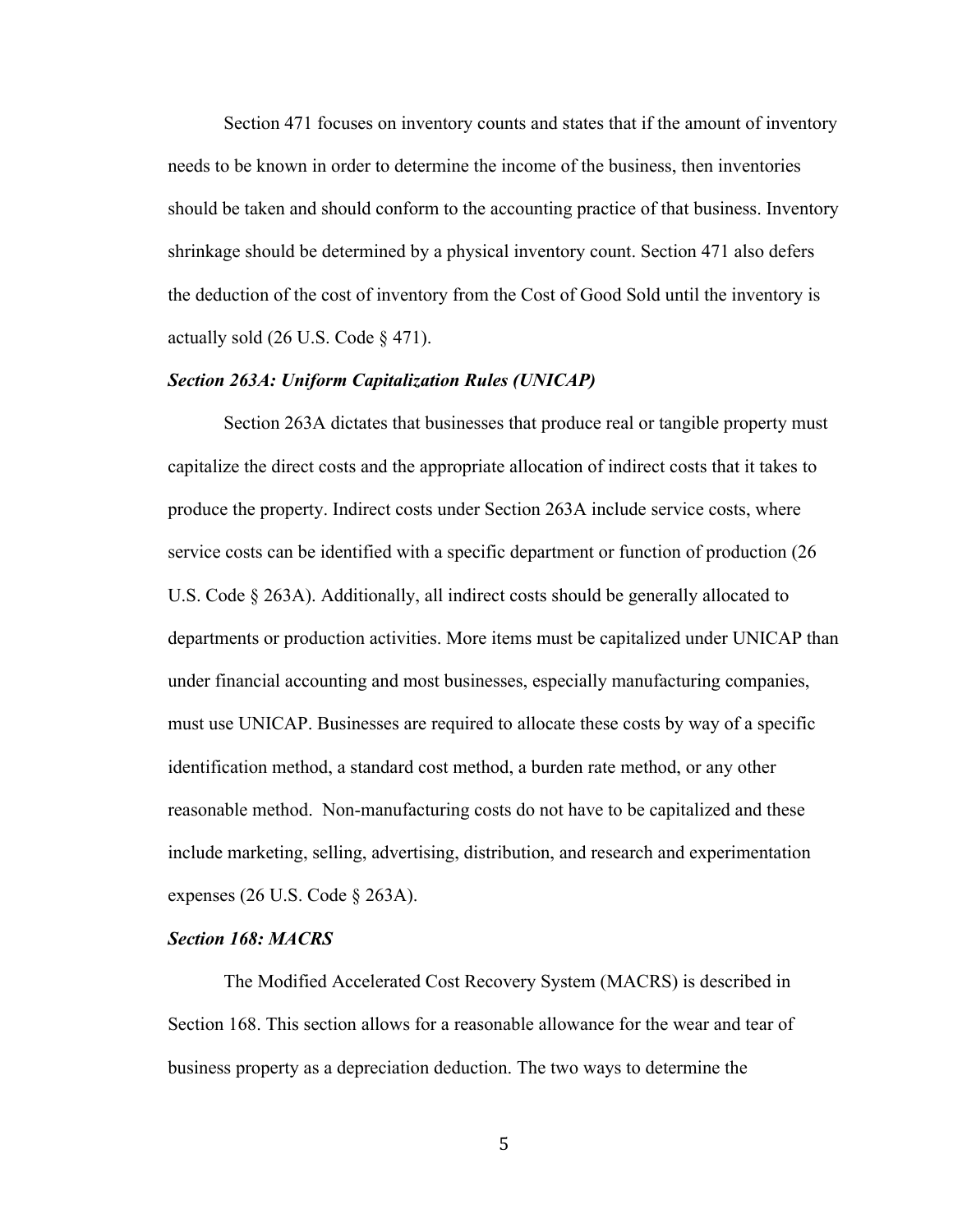depreciation allowance are the general depreciation system or the alternative depreciation system. Both methods calculate the deduction based on the deprecation method, and recovery period, which is determined by class life or statute, and convention (26 U.S. Code § 168).

All of these code sections would be affected by at least one of the tax reform proposals discussed in this thesis. Therefore, it is important to understand these sections in order to fully understand the changes provided for in each tax proposal.

#### **Full Expensing vs. Business Interest Expense Deductions**

# *Full Expensing*

Full expensing allows companies to deduct, or write off, the full expense of an investment immediately from taxable income in the year that the investment is made. Devin Nunes' and Rubio and Lee's tax reform proposals both call for full expensing. The Mercatus Center at George Mason University released a report January 2015 advocating for full expensing. The Mercatus Center is "the world's premier university source for market-oriented ideas-bridging the gap between academic ideas and real-world problems" (Mercantus Center: "About." n.d.). In the report, Jason Fichtner and Adam Michel state: "expensing incentivizes investment by allowing businesses to write off all expenditures in the year they occur" (Fichtner, 2015). Full expensing results in companies paying a zero effective tax rate on their investment. The current depreciation system increases the cost of investments by lowering the return on investment and "distorts consumer and investor decisions" (Fichtner, 2015). This distortion can damage the economy. Also the existence of accelerated depreciation and expensing allows for the tax code to be tailored to special interest groups. This is because accelerated depreciation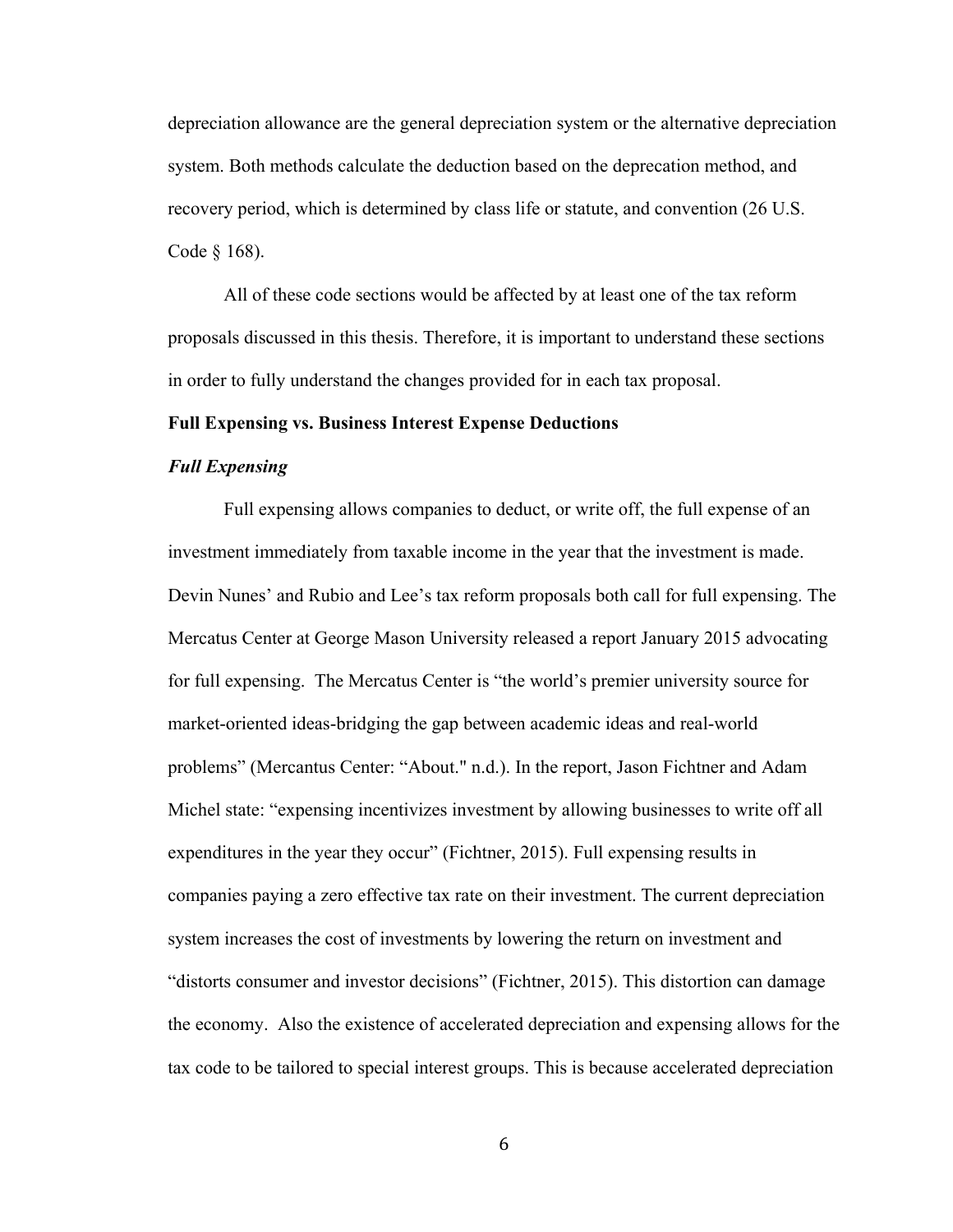and bonus depreciation can be more helpful and economically beneficial to certain depreciable assets and therefore the industries in which these assets are used. The Mercatus Report claims that full expensing will lower the effective tax rate by lowering the taxes that will be paid on future investments.

According to the Heritage Foundation many companies prefer overall tax rate reductions to expensing. This makes more sense for labor-intensive firms that do not have as many investments that would benefit from full expensing. Capital-intensive firms, such as manufacturers, that have investments would benefit from the change from the current depreciation standards to full expensing. The Heritage Foundation predicts that companies, even those that would benefit greatly from full expensing, prefer overall rate cuts because tax rate cut benefits go straight into a company's financial statements and earnings. While "expensing improves current net cash flow and future profitability" and reduces the current tax burden slightly, it does not alter the earnings and profits on financial statements. Because current reported earning and profits remain greatly unaffected by full expensing, companies have the bias towards overall rate cuts and shortterm results (Foster, 2013). Another argument in favor of overall rate cuts rather than expensing is to make the United States more competitively internationally with regards to tax rates. A Heritage Foundation report states "the high tax rate is the biggest threat facing the economy right now" (Dubay 2011). The U.S. rate has ranked among the highest of the Organization for Economic Corporation and Development (OECD)'s developed countries since 2004. The U.S. rate currently is ranked at the highest rate. This report argues that with the United States tax rate being well above the international average, other corporate tax issues, such as expensing, should be dealt with after the rate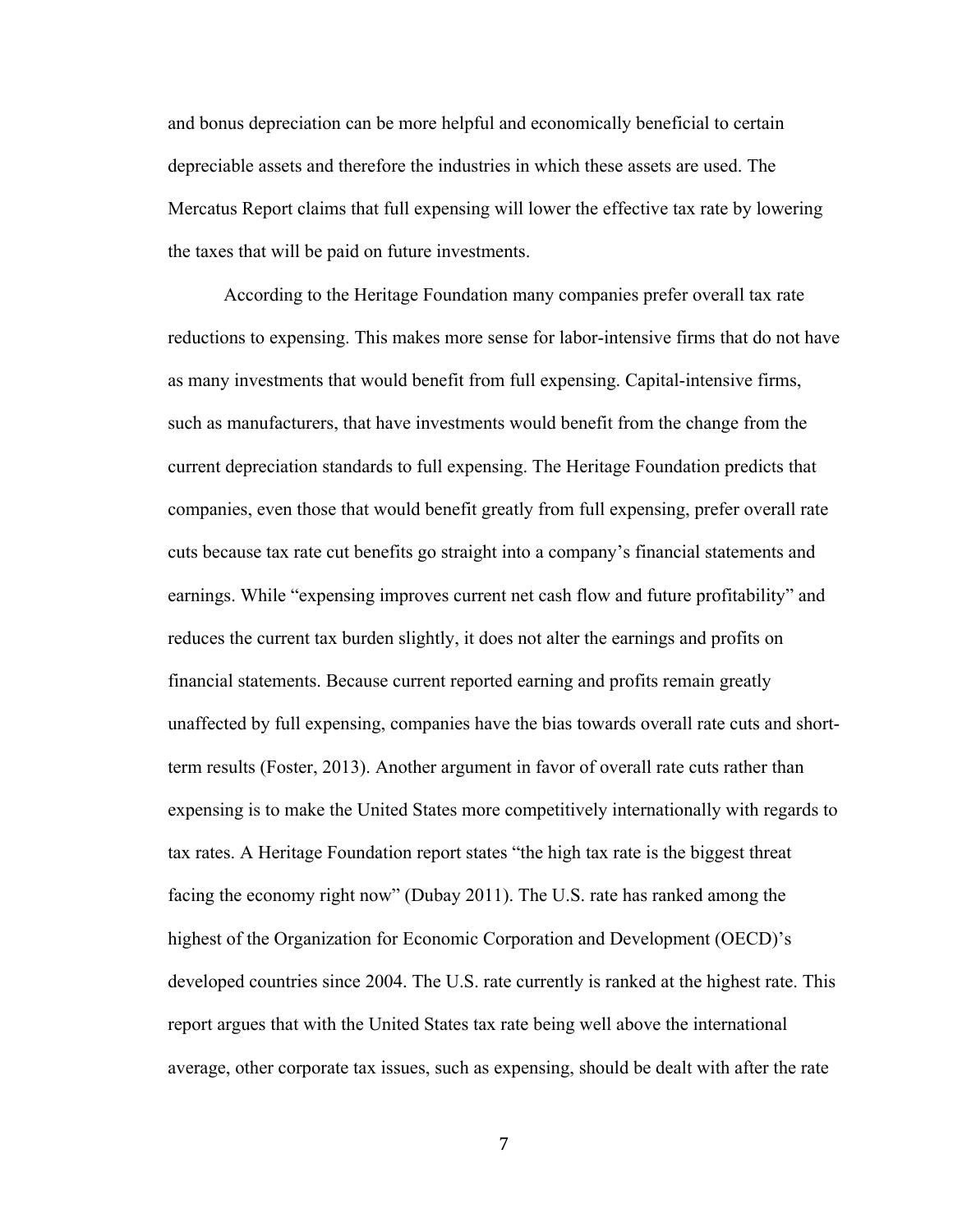is lowered. This high tax rate has caused investment to be pushed overseas rather than within U.S. markets. Decreasing the rate would be more successful in increasing investment in the U.S. than allowing full expensing.

# *Business Interest Expense Deductions*

Under current law, a business is allowed to deduct interest that is paid or accrued related to its trade or business within the tax year from its taxable income. Interest is defined as related to trade or business if proceeds from the loan are used for trade or business expenses. Additional requirements include the business being "legally liable for the debt", the business and "the lender intend that the debt be repaid", and the business and "the lender have a true debtor-creditor relationship". Allowing interest to be deducted encourages expansion, investment, and growth within the business community. However, with the introduction of full expensing, this business interest deduction would be eliminated because if both expensing and the current business interest deduction were kept in the code, businesses would have a negative tax rate on investments and essentially be receiving a subsidy from the government for investing. Those in favor of full expensing over business interest deductions state that the current business interest deduction puts an unnecessary and negative pressure on companies to carry debt. The pressure to take out unnecessary debt also causes companies to save less because their borrowing habits require less on hand cash. The additional debt that has been taken on by companies due to favorable treatment can "lead to higher bankruptcy rates, higher administration costs, and excessive risk taking" (Solomon, 2012). The elimination of this pressure in favor of the benefits of full expensing will benefit companies more in the long term according to these advocators.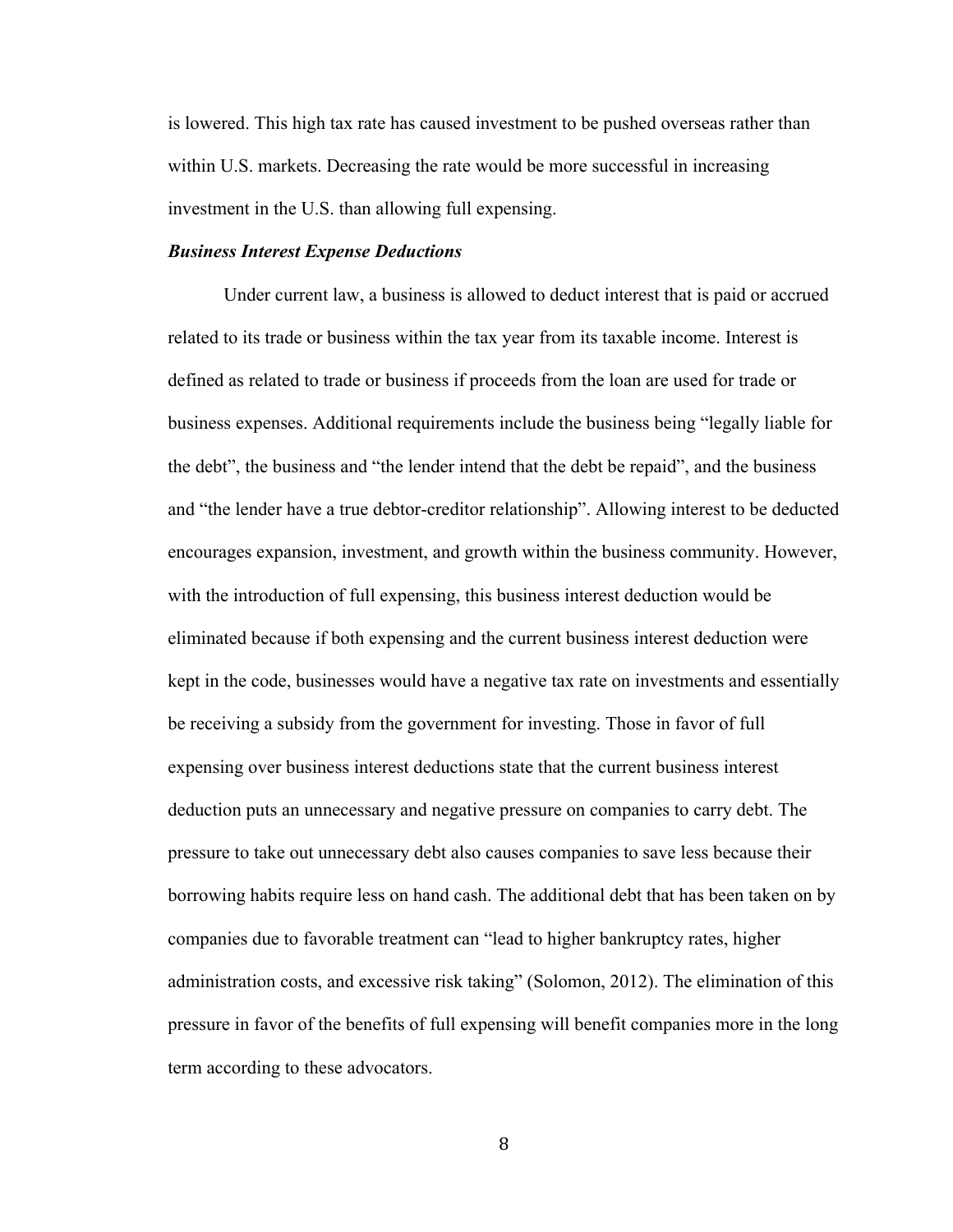In opposition to eliminating the business interest deductions is a group called the BUILD Coalition, which stands for Businesses United for Interest and Loan Deductibility. The BUILD Coalition states, "capping the deduction would dampen willingness to borrow for capital improvements and other expenses" (Heller 2013). BUILD argues that limiting the amount of interest deductions will halt job growth by raising the cost of expansion and investment. Businesses will not be as incentivized to take on debt in order to grow. The Organization for International Investment also urges that business interest deduction stay in place because "debt finance plays an important role in facilitating investment by all types of U.S. companies—including those headquartered abroad" (Heller 2013). Ernst and Young states in a report prepared for the Private Equity Growth Capital Council that "an across-the-board limitation on the corporate deductibility of interest would adversely impact investment" (Carroll, 2012). The report states that the limitation on interest deductibility will increase the cost of investment more than a decrease in the corporate tax rate would lower the cost of investment. Additionally, the cost of investment in the United States will increase and make the United States less competitive internationally. A country's tax rate is a key consideration made when determining if a business should invest in a country. A high corporate tax rate causes a higher cost of investment. This higher cost of investment pushes business investments away and to other countries because businesses are less likely to invest in a country with a high corporate tax rate and more likely to invest in one that has a lower rate. If the United States continues to be viewed as an expensive place to invest, it will continue to decrease in competitiveness against foreign countries (Dubay 2011).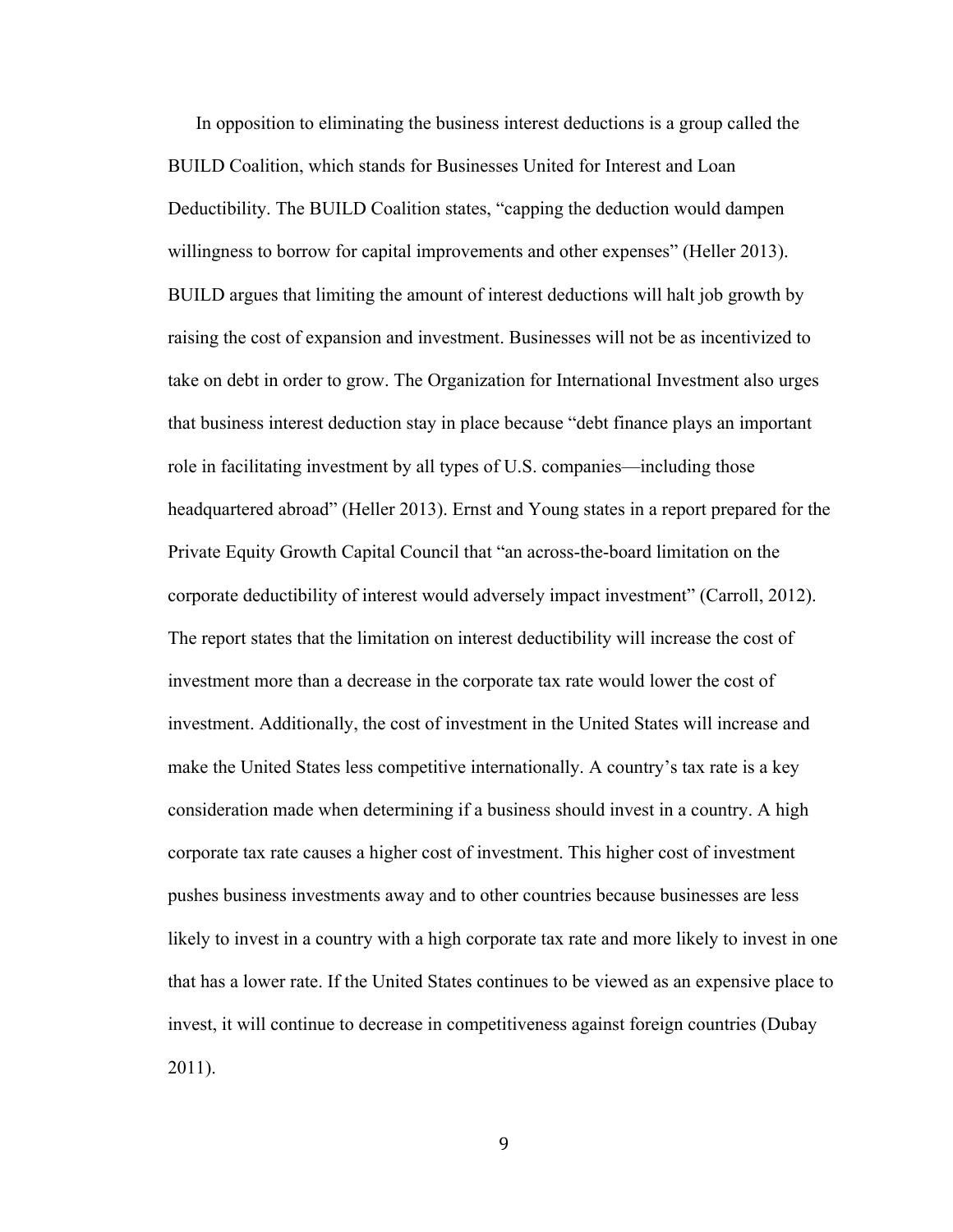#### **Review of Territorial Tax System**

Currently the United States has a worldwide tax system, which means that when a corporation has its headquarters within the U.S., the corporation is required to pay the U.S. corporate taxes on all of its income. This income includes both the corporation's income earned within the U.S. and also income earned abroad. This system does allow a credit for the amount of foreign taxes paid on the income.

Devin Nunes' tax proposal, as well as Rubio and Lee's tax proposal calls for the United States to switch to a territorial system instead of the current worldwide tax system. Under this system, the U.S. would only tax income that is earned within the United States and most or all of foreign income would be exempt from taxation. So that the tax base would not dramatically shrink, "a territorial system could still cover income from financial assets held by a foreign subsidiary that could easily be held by the U.S. company" ("Territorial vs. Worldwide", 2012).

Many policy makers argue in favor of changing to a territorial system because they believe that U.S. corporations are left at a disadvantage because of it. This is because the worldwide system leaves foreign competitors with a higher after-tax income than U.S. businesses. Additionally, the United States is the only developed country that does not use the territorial system. The Senate Republican Policy Committee has released six negative effects of the current worldwide system. These include: (1) the U.S. subjects its own corporations to the "highest corporate tax rate in the world"; (2) the system encourages businesses to keep their foreign income abroad and to not repatriate the income; (3) it "rewards foreign investment over U.S. investment"; (4) it has increased compliance costs due to complex rules; (5) "results in fewer global businesses being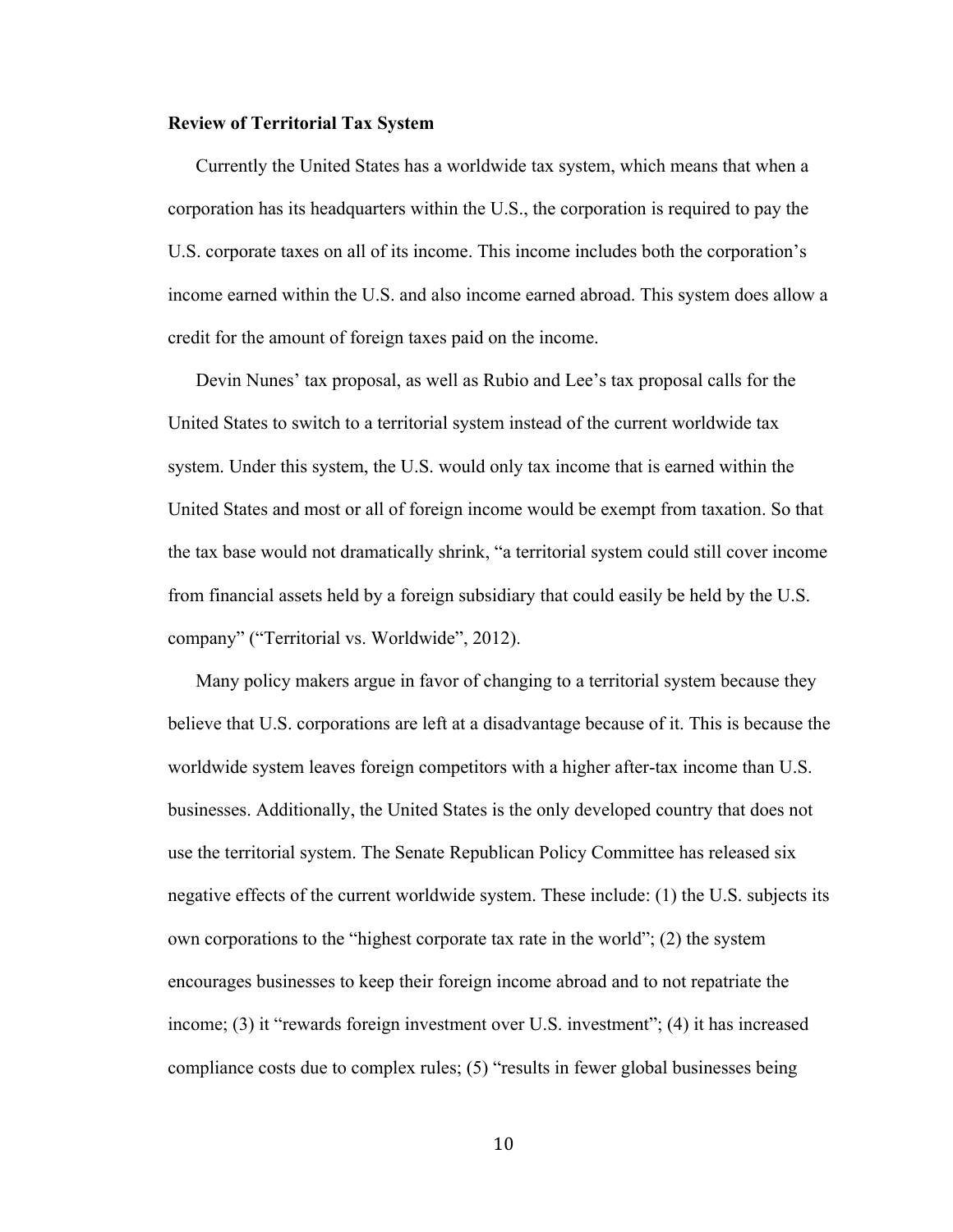headquartered in the U.S."; and (6) "Worldwide taxation is bad economics" ("Territorial vs. Worldwide", 2012). Arguments against the worldwide system include that it "rewards foreign investment over U.S. investment". This argument is based on the fact that companies are able to reinvest foreign income overseas in order to avoid paying U.S. taxes on foreign income. Companies would choose to do this because of the high corporate tax rate that the U.S. has. Additionally, a U.S. company is able to deduct interest payments on money borrowed within the U.S. that is then used to finance investments overseas. This allows a company to receive a deduction from the federal government when they do not even repatriate their income from the foreign investment. Their final argument is that the worldwide system does not follow Adam Smith's four requirements for a good tax system, which are equality, certainty, convenience, and economy. Their claim is that the worldwide tax system does not have horizontal equity because U.S. corporations are subject to higher taxes than foreign corporations with the same income. The system also does not follow the requirements of certainty or economy due to the complexity of the U.S. tax laws that results in high compliance costs.

The Tax Policy Center claims that the most important argument against the territorial system is that, "by exempting foreign income it would reinforce an already strong tax incentive to locate both economic activity and profits in low-tax counties". The Tax Policy Center goes on to state that this would cause a decrease in the United States' corporate income tax base. Many believe that a territorial system will encourage U.S. global corporations to bring capital back to the U.S. and that this capital would then be invested back in the U.S. and create jobs. To counter this argument, those in opposition to a territorial system point to 2004. In 2004, Congress enacted tax amnesty on foreign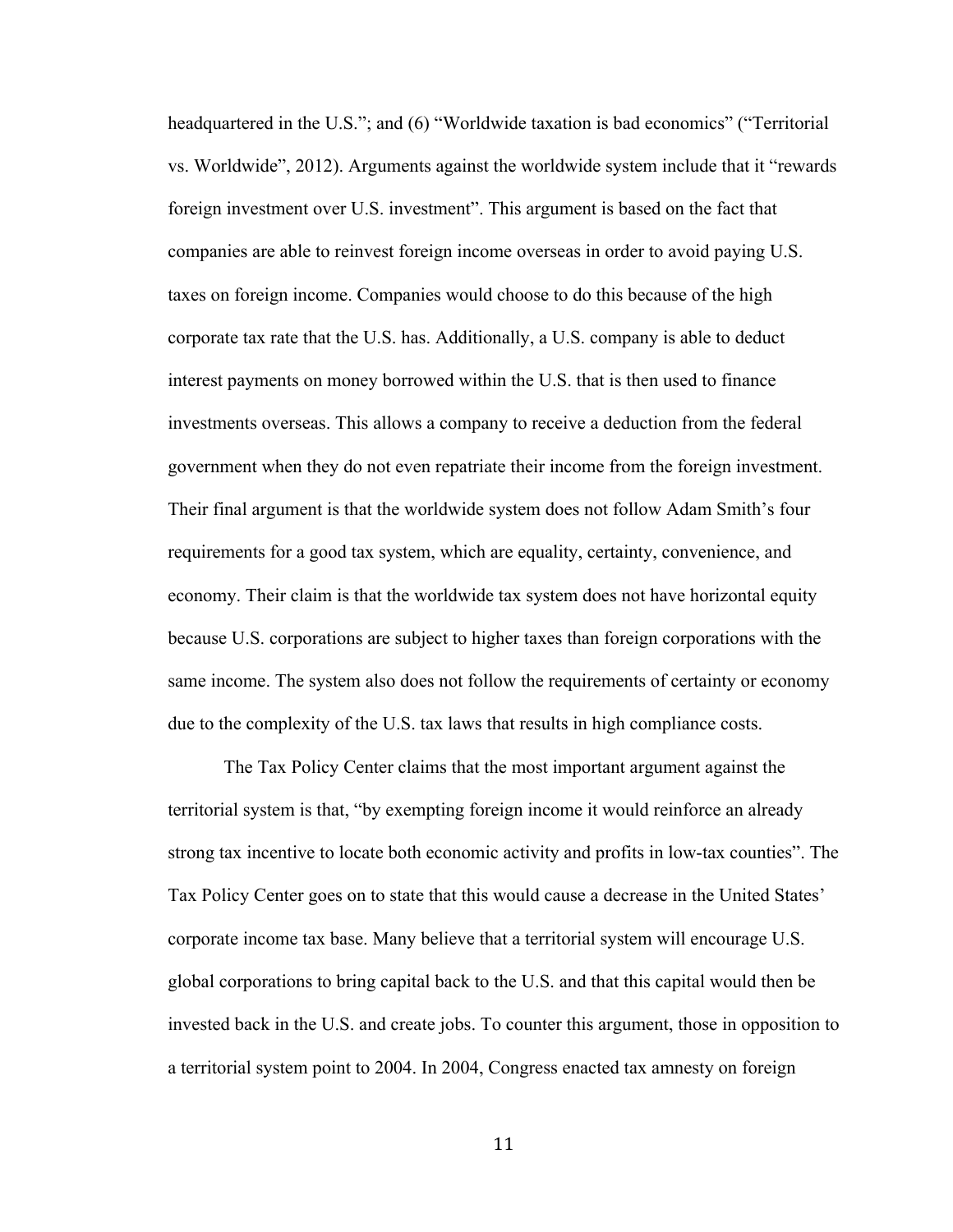earnings repatriation for one year. As a result of this \$360 billion in foreign revenue was repatriated. According to the Congressional Research Service though, the majority of the repatriated revenue was given to shareholders through dividends instead of new investments. As a result, there was not the job creation that many expected. In fact, the Congressional Research Service determined that "the top ten repatriating U.S. Corporations actually reduced employment by 447,000 after repatriating about \$99 billion" (Prestowitz, 2012). The Center for Budget and Policy Priorities fears that if the U.S. corporate tax base decreases, higher taxes will be imposed on smaller and domestic companies to compensate for the loss in revenue.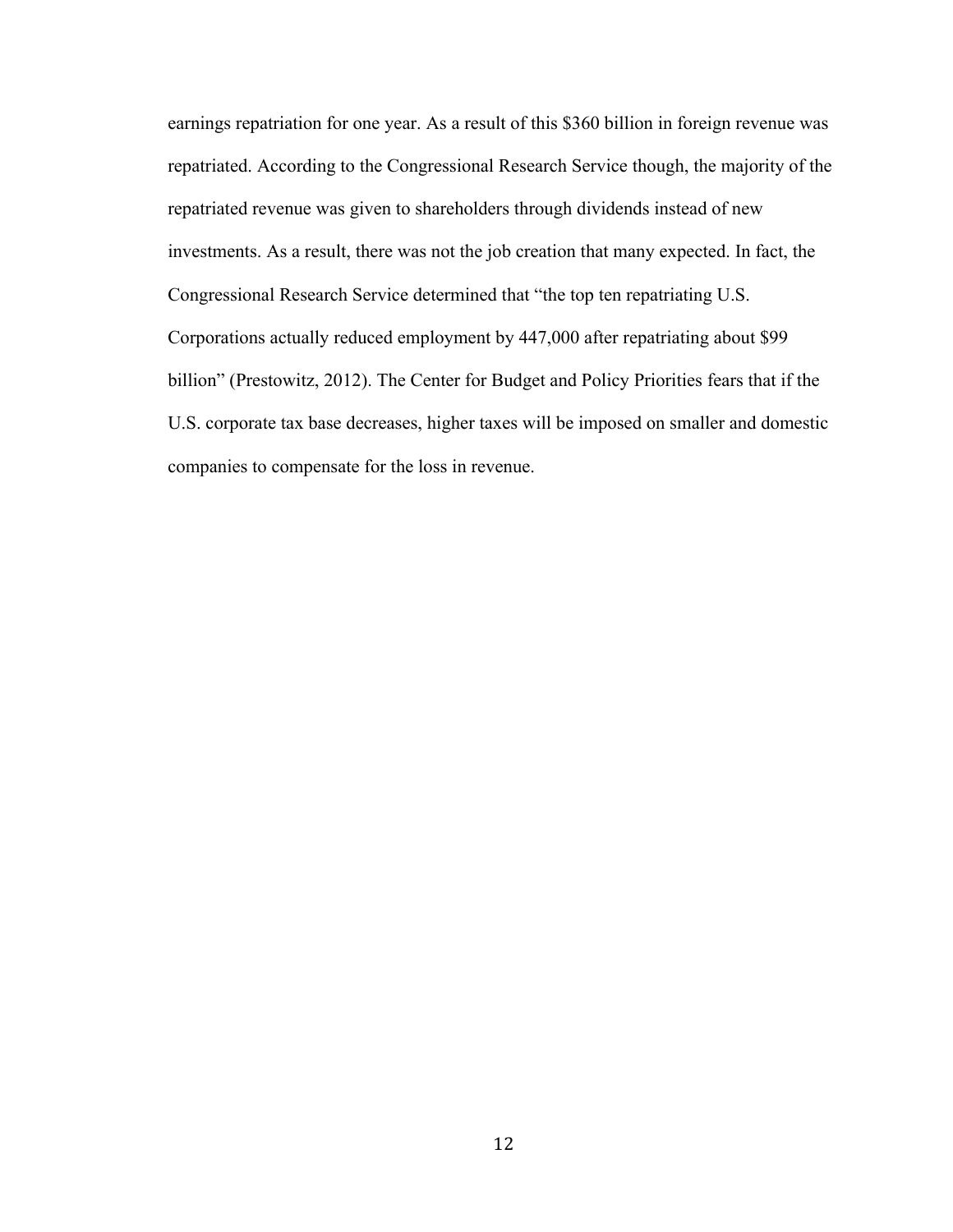#### CHAPTER III: LEGISLATIVE PROCESS

In order to become law, a tax proposal must go through an extensive legislative process. This process is the reason that many people are discouraged about the possibility of tax reform actually happening. The purpose of this section is to better understand the process, what would need to happen for a tax reform plan to be implemented, and why so many are discouraged about it. Additionally, this chapter covers dynamic scoring and how the change to it could benefit tax reform proposals. Lastly, the current lobbying efforts of Lockheed Martin, Liberty Mutual, and Facebook are discussed in order to determine what each company is currently pushing for Congress to enact and if this lines up with any of the tax reform proposals examined in this thesis.

### **Federal Legislative Process for Tax Proposals**

Per the United States Constitution, tax legislation must originate in the House of Representatives. The Ways and Means committee is responsible for all legislation that concerns tax, making it one of the most powerful committees in Congress. Hearings are scheduled by the Ways and Mean committee in which people testify about the legislation. Other witnesses include administrative officials and private interest group representatives. An example of an administrative official is the Director of the Office of Management and Budget. Witnesses answers questions asked by Committee members on how proposed legislative would affect the economy, as well as specific groups of people (*Writing and Enacting Tax Legislation,* 2010). Executive Session occurs after all hearings have taken place and the committee marks up the legislation during this time. The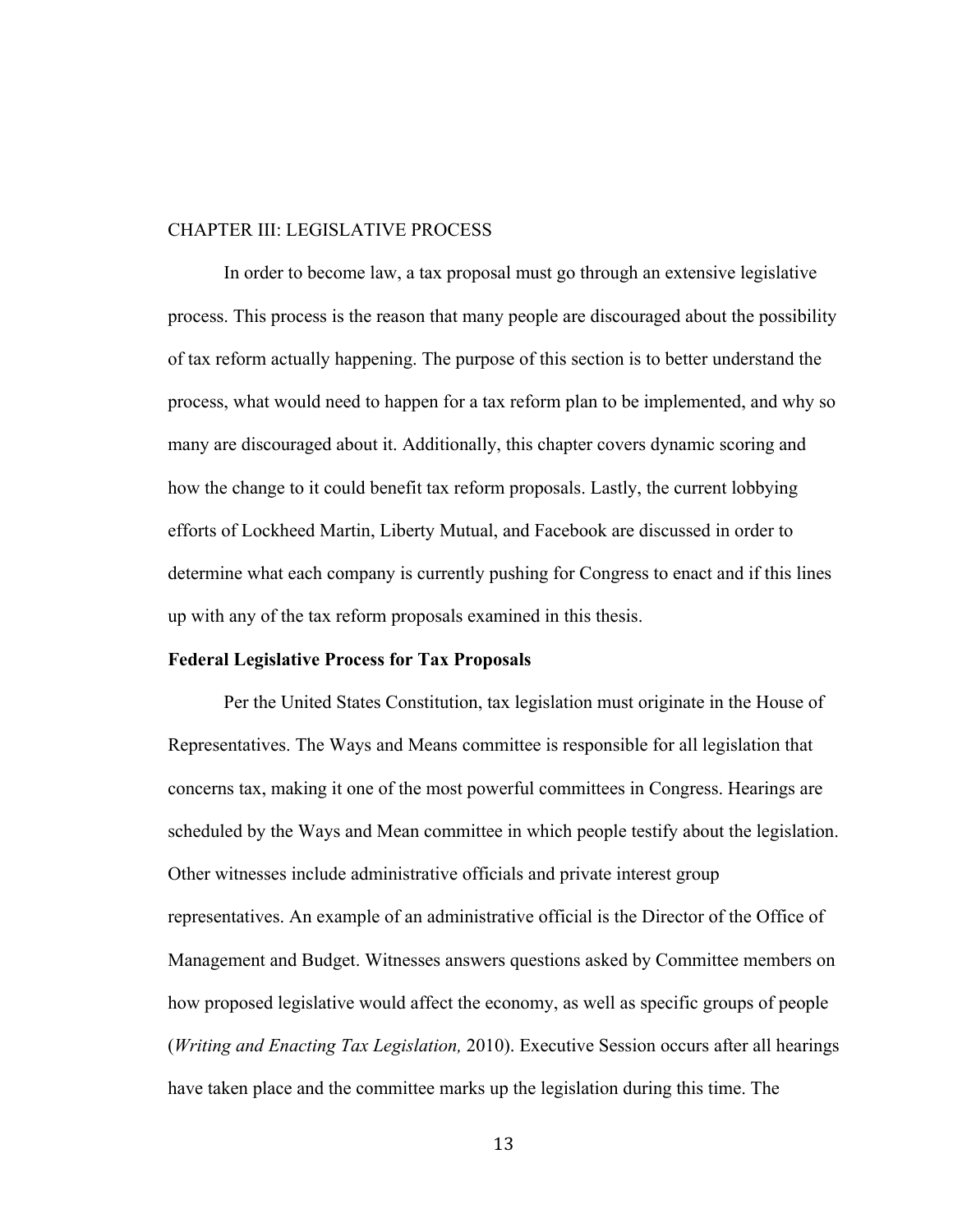markups are used to revise the legislation. These sessions are open to the public and attendees typically include media outlets, interest groups, representatives from the Administration, and representatives from Congressional offices. Administration representatives often advise Committee members. As the markup comes to a close, the Committee drafts the proposal into legislative language. In addition, the Committee develops a report on the proposed tax legislation. This report is detailed so that the Internal Revenue Service (IRS) and courts could use it as interpretation of the proposed tax legislation. After the legislation's language and report are finalized and the Committee votes to approve the report, the bill will be introduced to the House of Representatives for debate on the floor.

After a tax bill passes in the House, the Senate Finance Committee formally begins work on the bill (*Writing and Enacting Tax Legislation,* 2010). Hearings similar to ones held by the House Ways and Means Committee are held but instead of addressing the tax proposal, the hearings address the bill passed by the House. Markup of the bill, similar to the House markup, then occurs. The bill typically leaves the Senate markup looking differently than the bill that was passed by the House. Then the committee must approve a report, which explains the Finance Committee's amendments to the bill. The report is then presented to the full Senate on the bill to determine floor action and this report is filed with the bill. If there are no amendments made to the House Bill and the Senate passes this version, the bill will be sent directly to the President for consideration. If the Senate passes a version that does include amendments, then the bill is sent back to the House. In the House, if they do not want to accept the Senate's amendments the House can "motion to disagree with the Senate amendments" (*Writing and Enacting Tax*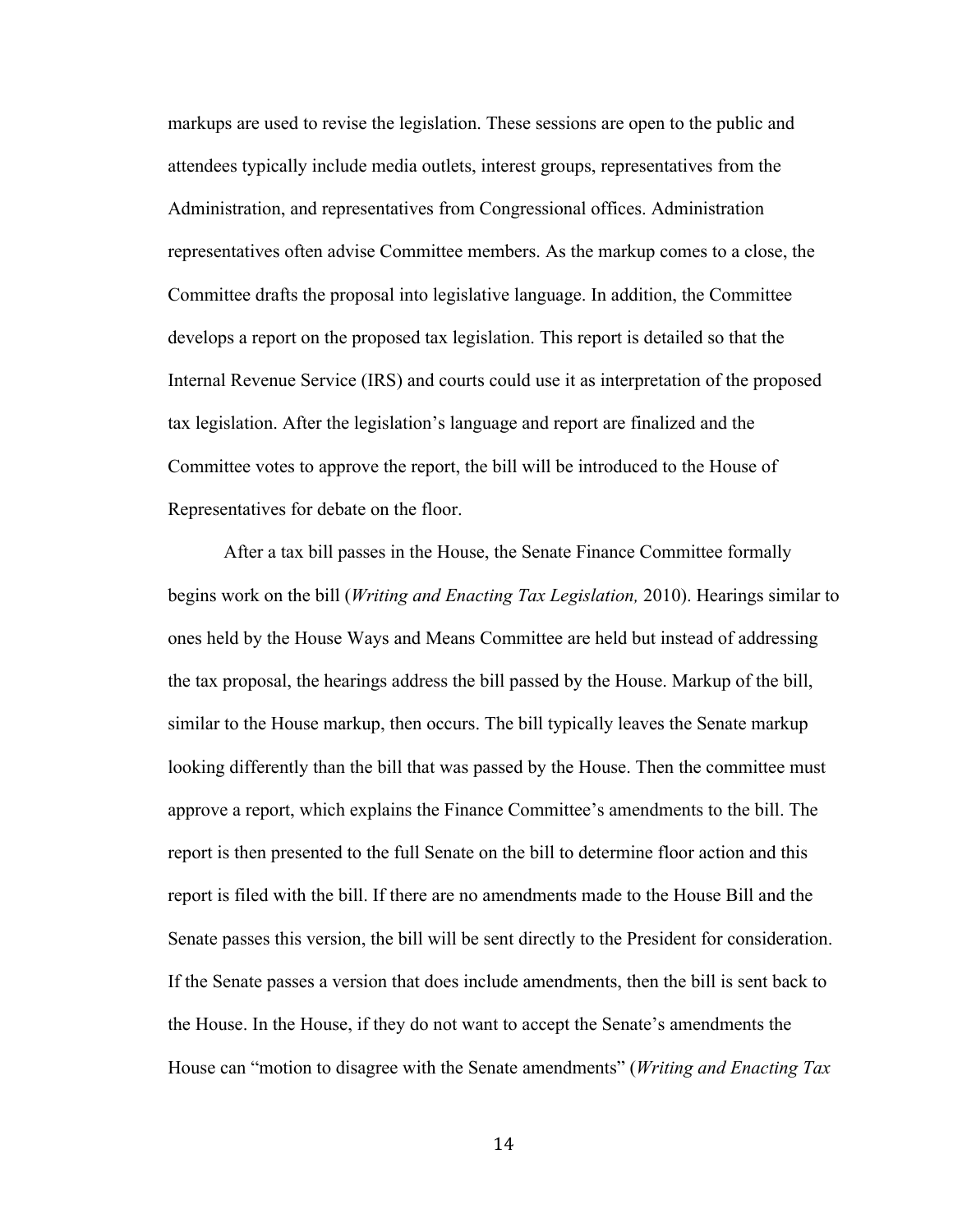*Legislation,* 2010). If this motion occurs, a Conference Committee is appointed "to adjust the differences between the two versions of the bill" (*Writing and Enacting Tax Legislation,* 2010). The President of the Senate and the Speaker of the House appoint members to the Conference Committee. Each chamber, the House and the Senate, vote as a unit. This means that the House members appointed to the committee all vote the same, as will all of the Senate members that are appointed. Therefore, the majority party therefore has control over how the unit votes. Additionally, the Administration and interest groups try to persuade the members appointed to the Conference Committee. After a compromise version is approved, the Conference Committee presents the new version to the House and Senate and then the House and Senate vote on this version. If both the House and the Senate adopt the compromise version, the revised bill will be sent to the President. The Secretary of the Treasury will advise the President on the provisions of the approved bill. Before deciding to sign or veto the tax bill, the President will also seek guidance from other Federal agencies. If the President signs the bill, it becomes law. If it is vetoed, it will be sent back to the House along with a statement explaining why the President opposes sections of the bill. If a tax bill becomes law, the Treasury Department will issue regulations and the Internal Revenue Service will develop tax forms and instruction booklets for taxpayers. If the bill is vetoed, the House will either make the changes the President desires and outlines in his or her statement or override the veto (*Writing and Enacting Tax Legislation,* 2010).

# **Dynamic Scoring**

The Congressional Budget Office and Joint Committee on Taxation give a score, or nonpartisan financial projection, to proposed Congressional legislation to show the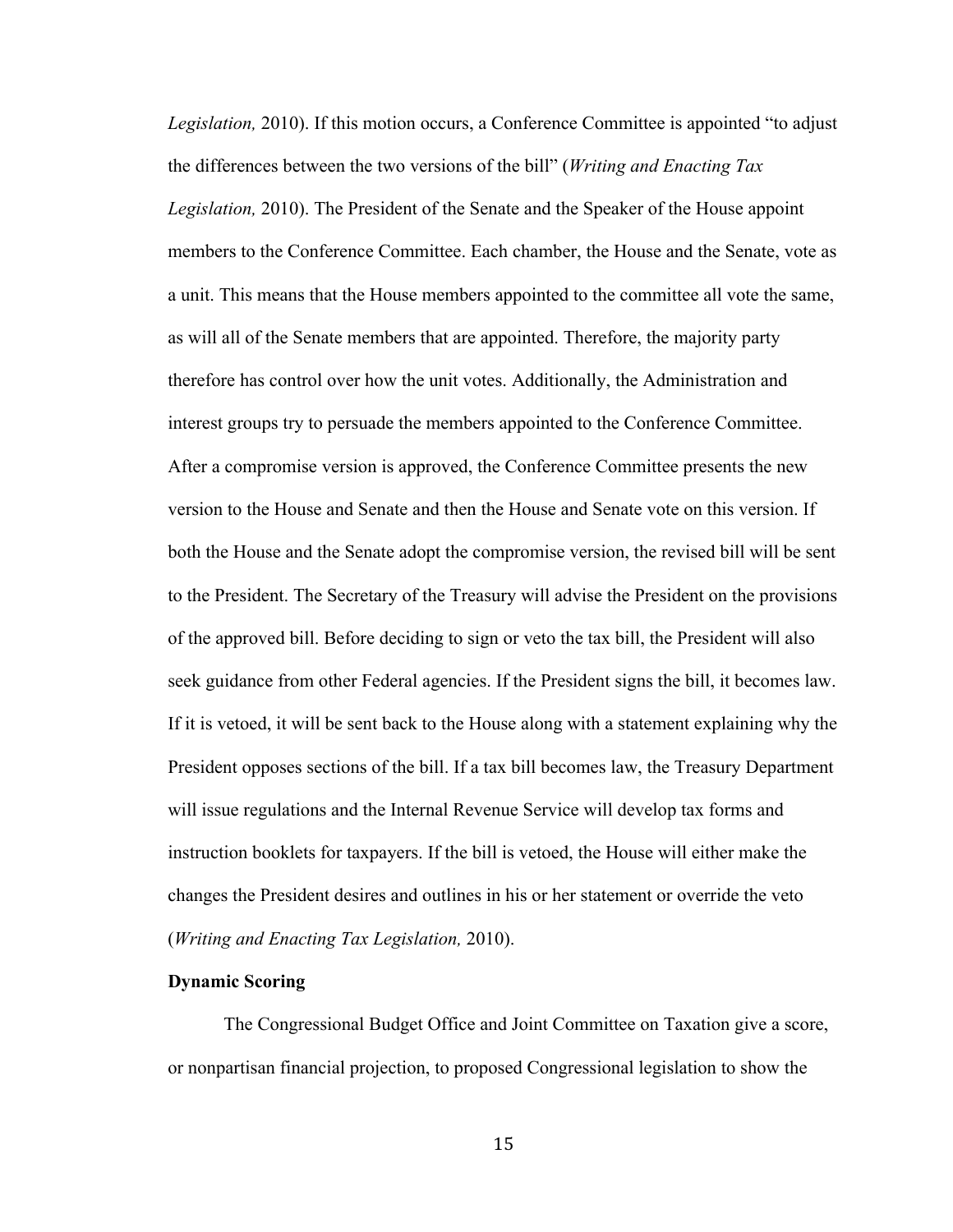effect the legislation will have on the federal budget. In the past, the Congressional Budget Office and the Joint Committee on Taxation used static scoring. Static scoring does not consider the potential economic effects of the tax proposals that are being graded. Static scoring assumes that people will not spend or invest any of the money they saved from the reduced taxes and therefore the only effect from reduced taxes is a reduction in revenue. In contrast, dynamic scoring considers the microeconomic effects of legislation. Dynamic scoring assumes that people's spending and investment habits will increase with a reduction in taxes. This increased spending and investment activity will better the economy and create jobs, which will in turn increase the revenue flow to the government. The Pro-Growth Budgeting Act, which calls for the implementation of dynamic scoring for major pieces of legislation, passed the House of Representatives in 2014 with a vote of 224 to 182. These major pieces of legislation are defined as "affecting the economy annually by 0.25 percent of gross domestic product, or \$43 billion per year" (Delany, 2015).

During the Joint Economic Committee's Hearing on Dynamic scoring, which was entitled "Dynamic Scoring: How Will It Affect Fiscal Policymaking?", Chairman Dan Coats discussed how static scoring does not account for how the two largest drivers of the United States economy are affected by policies. He listed these drivers to be labor supply and private investment. He states that dynamic scoring is useful because it does take into account how the economy and drivers of the economy will be affected by different policies. The Honorable Phil Graham, who was a witness for the hearing, stressed that dynamic scoring should not replace static scoring but instead be used as a supplement with static scoring. He believes that if both dynamic and static scoring are used policy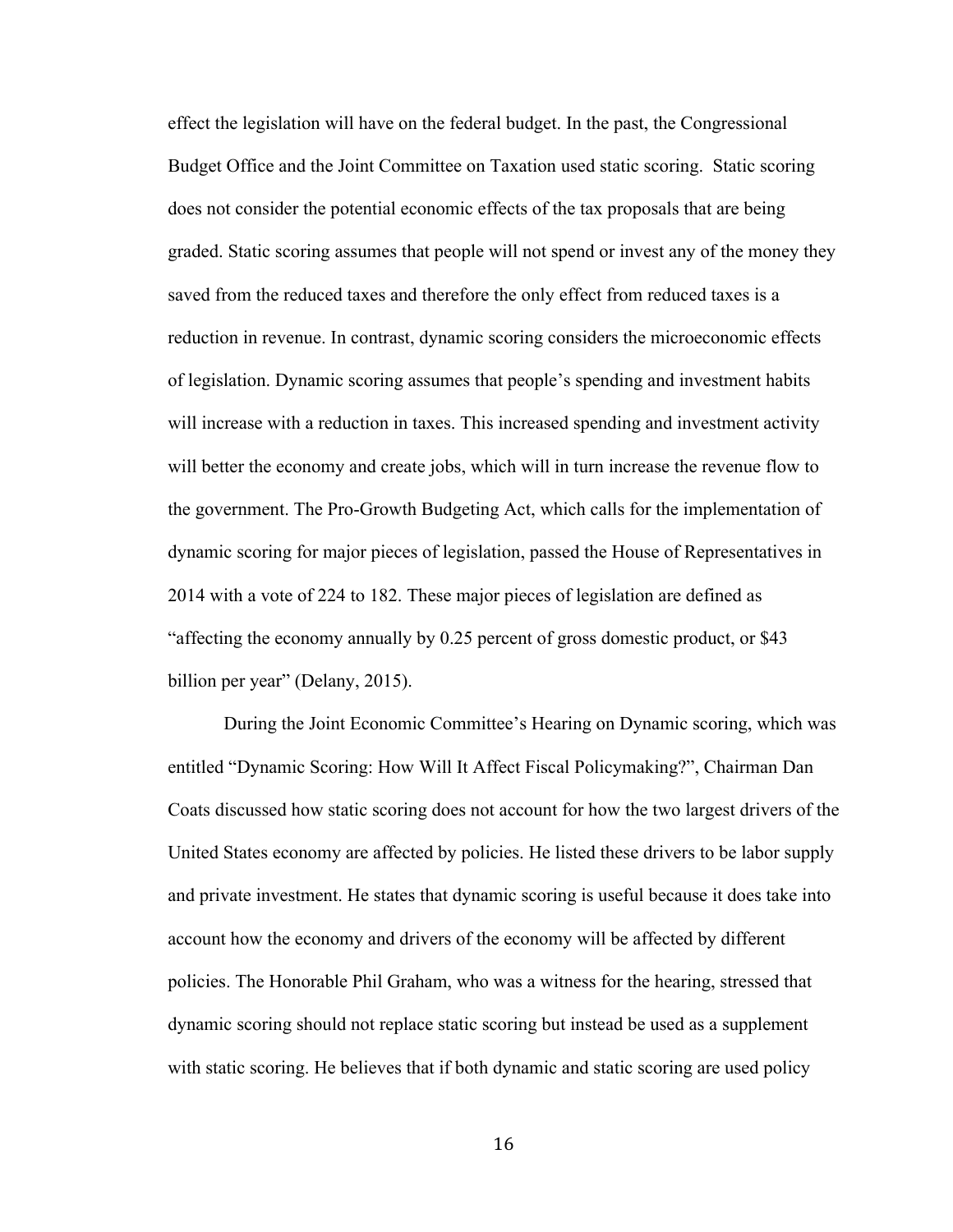makers will be able to better see the costs and benefits of policies. Another witness, Dr. John Diamond from the Baker Institute of Public Policy, explained that dynamic scoring shows the deficit and economic effect differences between legislation proposals. He explained that static scoring would not show these and legislation with different economic and deficit effects could be scored the same. Dynamic scoring also provides macro-economic effects of policies.

John Buckley, the former Chief of Staff to the Joint Committee on Taxation, expressed his concerns with the implementation of dynamic scoring and the interpretation of the results. Buckley stated that the Joint Committee for Taxation and the Congressional Budget Office use different approaches, models, and assumptions with regards to dynamic scoring. It concerned him that policies could receive different scores from the two bodies. Congresswoman Maloney, a Democrat from New York, stressed her opposition to dynamic scoring. She pointed to the fact that there is no consensus as to which dynamic scoring model is the most accurate as a reason for concern. She also stated that there are different assumptions that each model is based off of, quality control could be difficult, and that biases could pollute analysis. She also discussed how while there is a requirement for a single revenue estimate, dynamic scoring revenue estimates for one piece of legislation can differ by hundreds of billions of dollars. She fears that policy makers will choose the revenue estimate that is the most favorable and as a result the integrity of the revenue estimates will be diluted ("Dynamic Scoring", 2015).

Additionally, the new Speaker of the House and former Chairman of the House Ways and Means Committee, Paul Ryan, supports dynamic scoring. Speaker Paul Ryan supports dynamic scoring because he argues that static scoring does not take into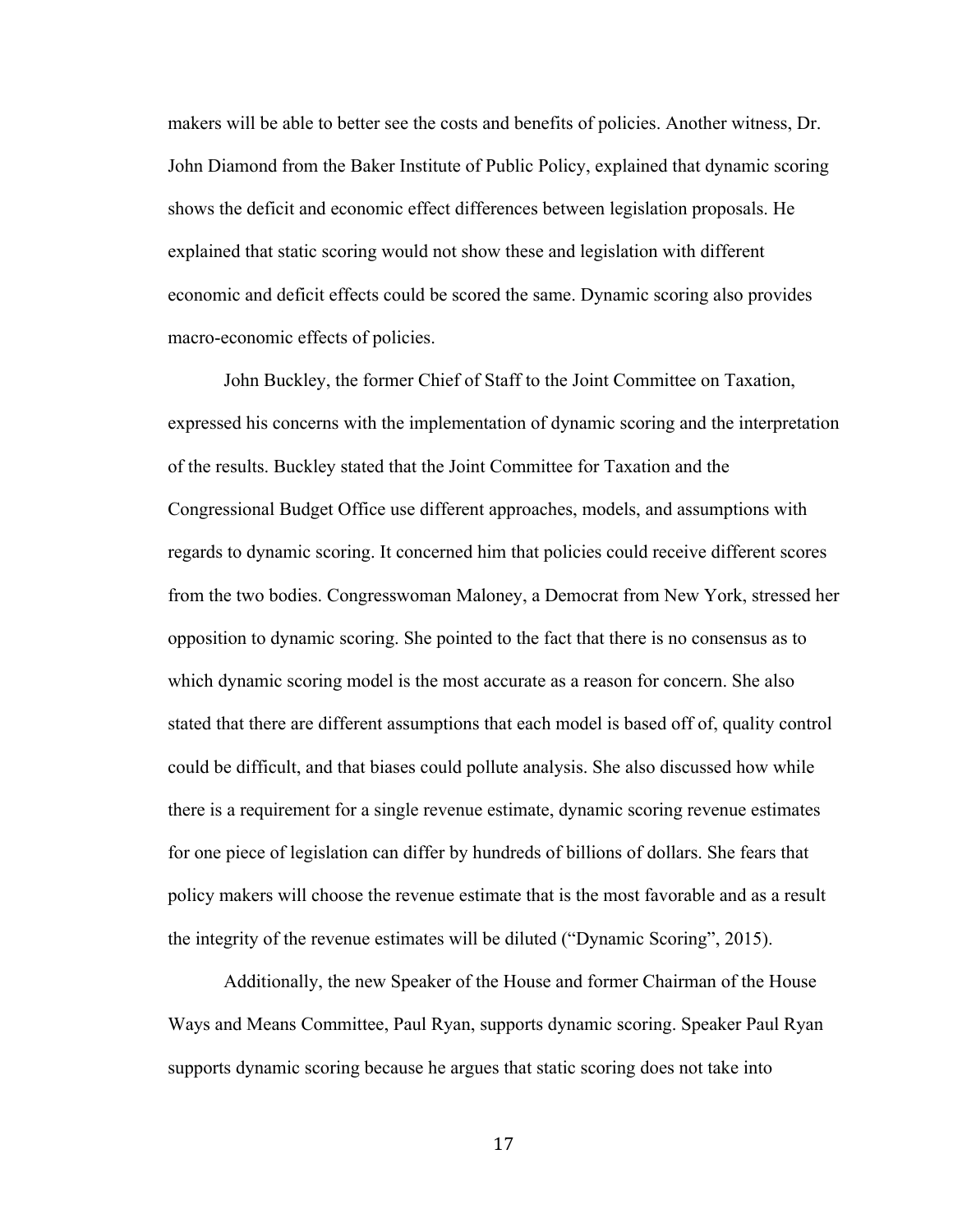consideration the impact the legislation would have on people, which ultimately affects the economy as a whole. With reference to this Speaker Ryan said, "Think about that. We all know that that is not true. People respond to incentives" (Kasperowicz, 2014).

The change from static scoring to dynamic scoring could greatly affect the future of tax reform proposals. With the inclusion of economic effects, tax reform plans that call for a cut in the tax rate will no longer just be scored in a way that states they will decrease revenue. Dynamic scoring could make it easier for these plans to be passed because the potential positive effects of them will be included under dynamic scoring.

#### **Lobbying Reports Review**

#### *Lockheed Martin Corporation*

During 2013, 2014, and 2015, Lockheed Martin paid for lobbyists to lobby on their behalf for several tax issues that pertain to the tax proposals discussed in this paper. Lockheed Martin lobbied in favor of making the Research and Development Credit permanent, increasing it to 20 percent, and extending it two years. Lockheed Martin favored making bonus depreciation permanent. Their lobbyists also lobbied for the American Research and Competitiveness Act of 2015 to "revise the formula for calculating the amount of the research tax credit, make such revised credit permanent, and allow a portion of the research credit as an offset against the alternative minimum tax of an eligible small business". Lockheed Martin had lobbying efforts in support of the following changes included in the Dave Camp tax reform; a lowered corporate rate; enhancement of the Research and Development Credit and making the Research and Development Credit permanent (*Lockheed Martin Corporation Lobbying Report,* 2014) (*Lockheed Martin Corporation Lobbying Report,* 2015).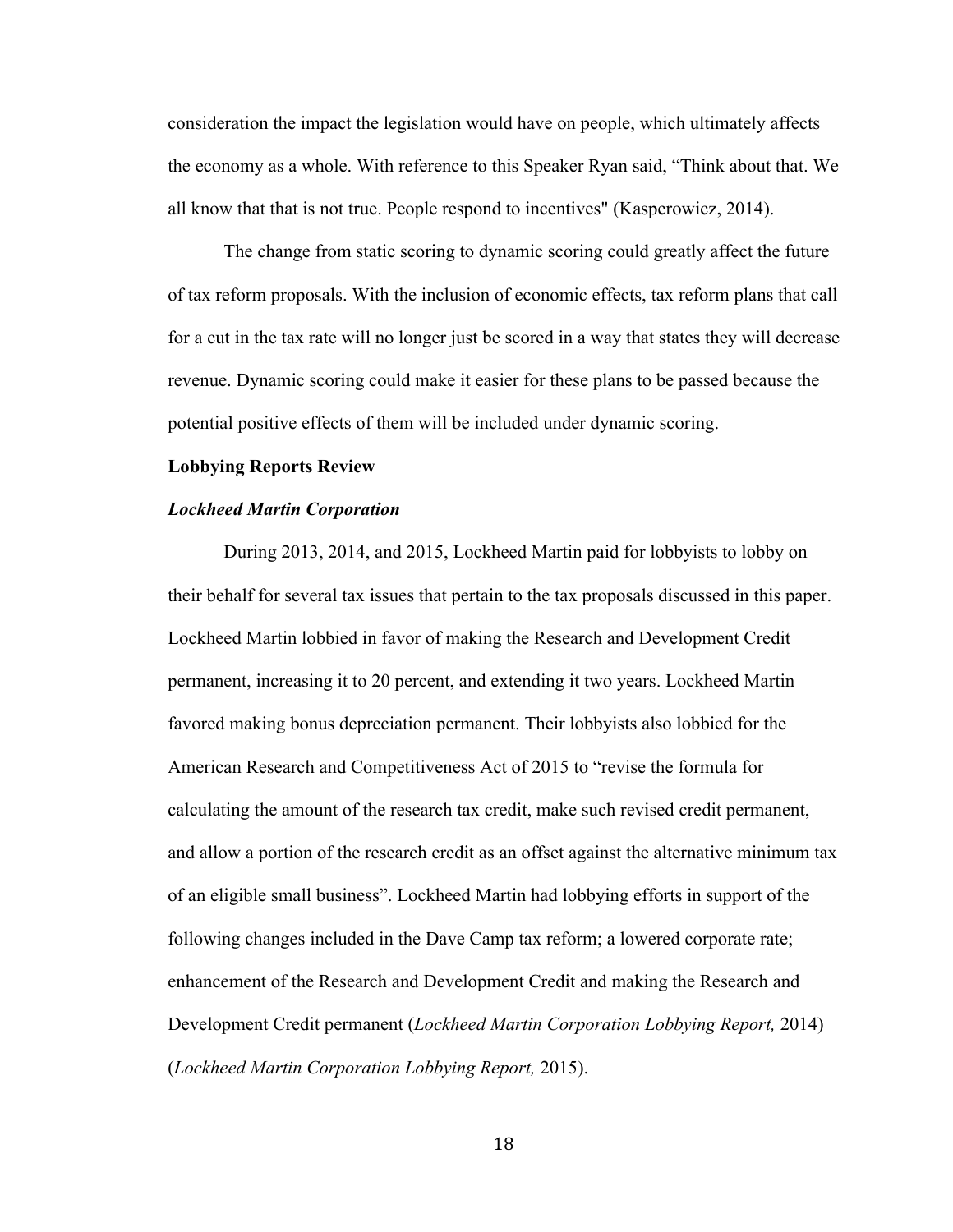# *Liberty Mutual Holding Company*

During 2013, 2014, and 2015, Liberty Mutual paid for lobbyists to lobby on their behalf for several tax issues. They lobbied in favor of general tax reform and for specific issues related to the insurance industry but not for items that are in the tax reform proposals that are the subject of this study (*Liberty Mutual Holding Company Inc. Lobbying Report,* 2014) (*Liberty Mutual Holding Company Inc. Lobbying Report,* 2015).

# *Facebook Inc.*

During 2013, 2014, and 2015, Facebook paid for lobbyists to lobby on their behalf for several tax issues, but Facebook's lobbying reports included less specific details about their tax lobbying efforts. Their reports stated that their lobbying efforts were focused on "discussions regarding corporate tax issues" (*Facebook Inc. Lobbying Report*, 2013) (*Facebook Inc. Lobbying Report*, 2014) (*Facebook Inc. Lobbying Report*, 2015). The only item specifically mentioned that was relevant to this study was the extension of the Research and Development Credit.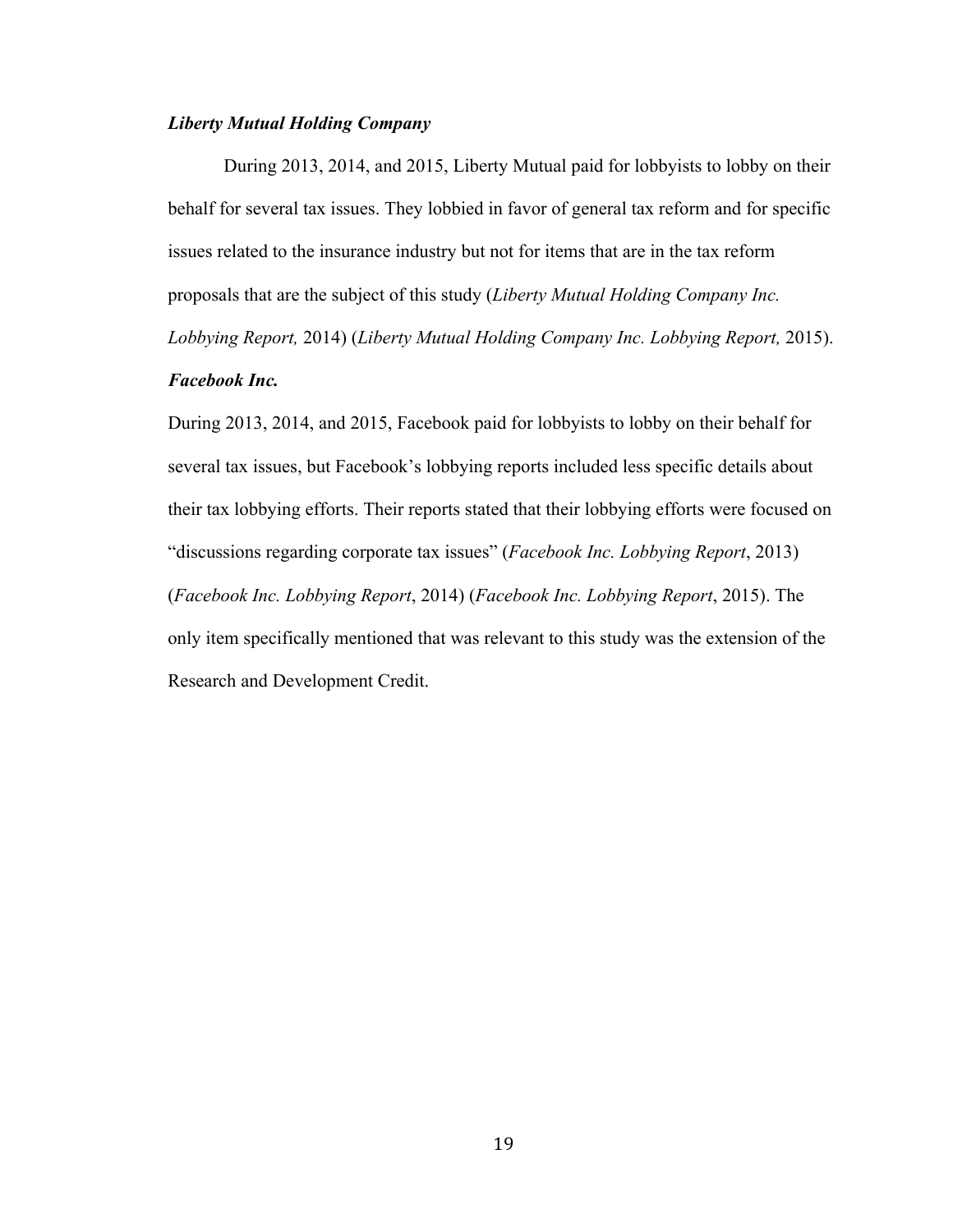#### CHAPTER IV: CORPORATE TAX REFORM PROPOSALS

The tax reform plans analyzed in this thesis are the plans of Dave Camp, Devin Nunes, and Marco Rubio and Mike Lee. These plans were selected based on the suggestion of a Big Four Washington National Tax Tax Policy Group's managing director. He suggested these plans because the three of them show the differences of utilizing full expensing or the territorial system or both.

#### **Congressman Dave Camp's Draft Legislation, Tax Reform Act of 2014**

Former Chairman of the House Way and Means Committee, Congressman Dave Camp's last proposal before retiring was the Tax Reform Act of 2014. His proposal called for a corporate tax rate decrease from the current 35 percent to 25 percent over a span of 5 years. The plan called for long-term capital gains and dividends to be taxed as ordinary income but also exempted 40 percent of such income from taxation. Based on the phase-in provision of the plan, if it had been enacted in 2014, the tax rate would have been 33 percent in 2015, 31 percent in 2016, 29 percent in 2017, 27 percent in 2018, and finally to 25 percent in 2019. Personal service corporations would not be entitled to these gradually decreased rates that fall below 35 percent. Personal service corporations include companies whose main activity falls in the fields of health, law, engineering, architecture, accounting, actuarial science, performing arts, or consulting, and such services that are substantially performed by employee-owners. Corporations would no longer be able to deduct lobbying expenses that correspond with influencing a local government's legislation. In the past, local lobbying expenses were deductible while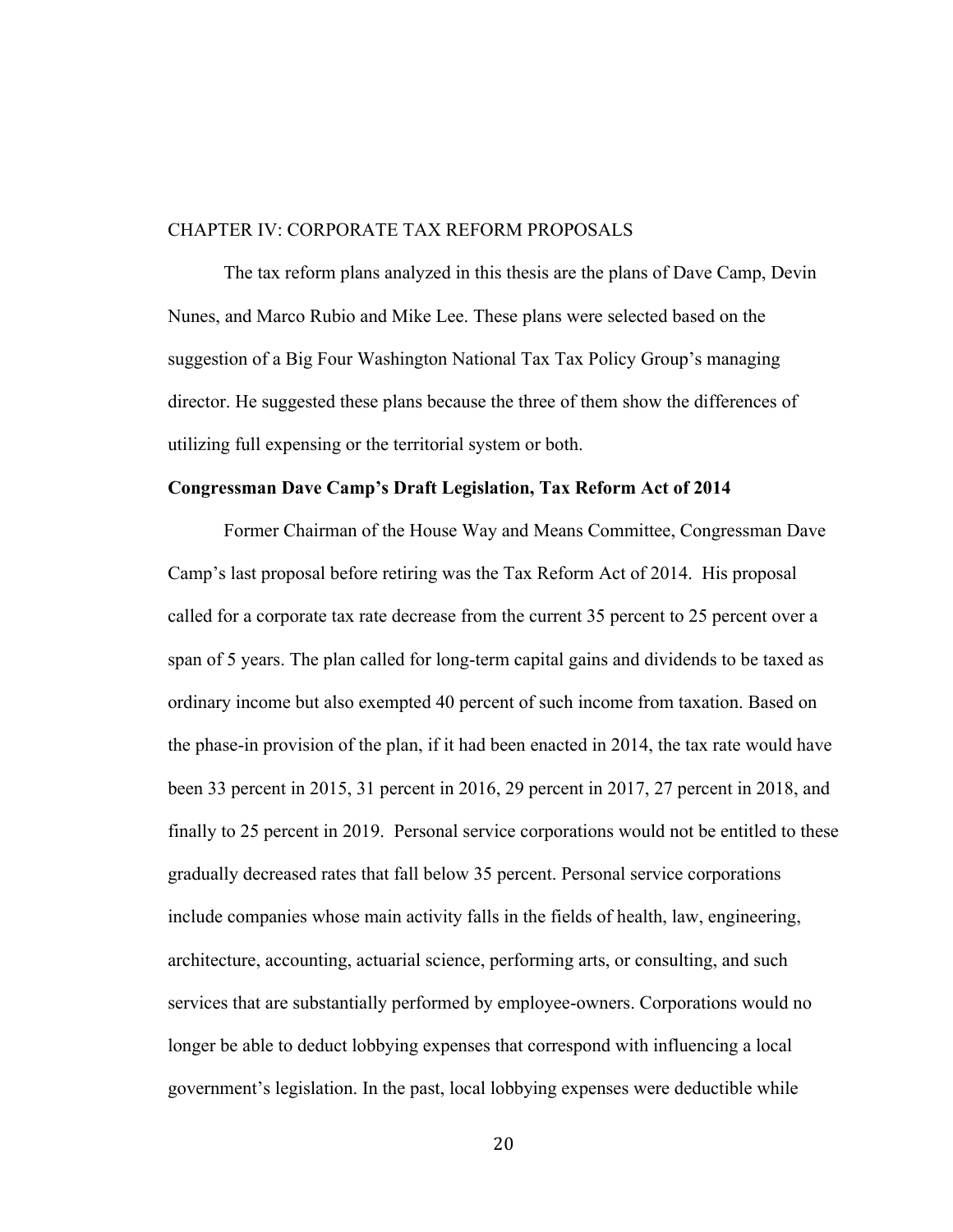expenses related to state and federal government lobbying were not. This change would treat local government lobbying the same as state and federal government lobbying. It is estimated that this would have increased revenues by \$.6 billion between 2014-2023. With regards to the accelerated cost recovery system reform, the class lives of assets would more closely match the true economic life of the assets by repealing the MACRS recovery periods and methods and rules that are similar to ADS rules would be applied. Straight-line depreciation would need to be used. Additionally, a company could take a depreciation deduction to account for the effects of inflation, which would be calculated by "multiplying the year-end adjusted basis in the property by the chained CPI rate for the year" (Camp, n.d.). Special depreciation provisions, including bonus depreciation, special recovery periods for Indian reservation property, special allowance for secondgeneration biofuel plant property, special allowance for specific recycling property, and special allowance for qualified disaster assistance property, would be repealed. These provisions would have increased revenues from 2014-2023 by \$265.5 billion. Pollution control facilities would no longer have special election for amortization and would be subject to the normal depreciation rules. Revenues would have increased from this by \$7.9 billion from 2014-2023. All research and experimental expenditures would be amortized over a five-year period. Fifty percent of advertising expenses would be currently deductible, while the other fifty percent would be amortize ratably over ten years. Intangibles' amortization period would be extended to twenty years. Reducing the deduction to six percent beginning in 2015 and three percent beginning in 2016 would phase out the domestic production deduction. The interest limitation rule that pertains to debt issued with respect to corporate acquisitions would be repealed. A gain or loss from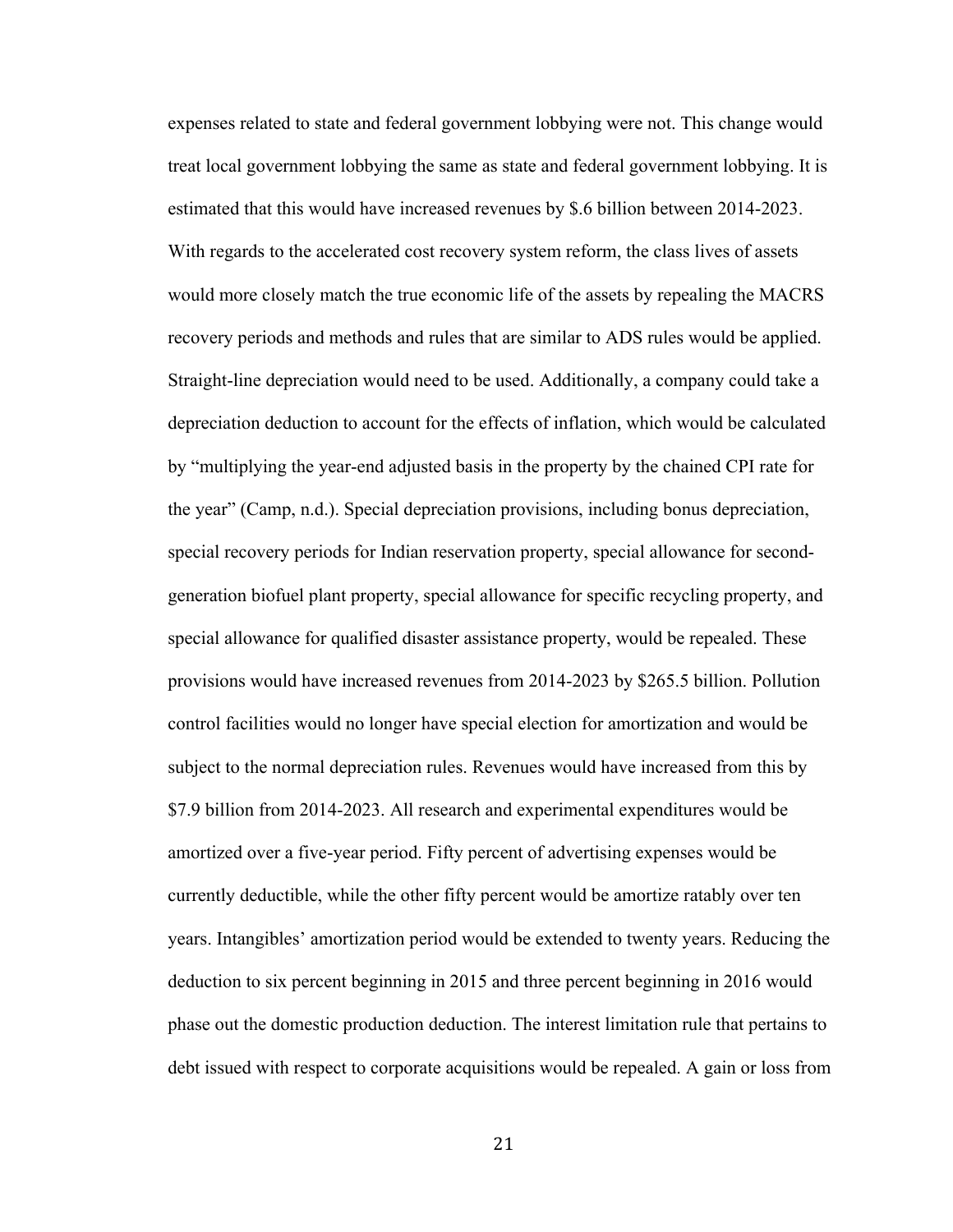the "disposition of a self created patent, invention, model or design, or secret formula or process" would be considered ordinary (Camp, n.d.). The LIFO method would be no longer allowed for inventory accounting under Camp's bill. Based on the Joint Committee of Taxation's analysis, the Tax Reform Act of 2014 would have created 1.8 million new private sector jobs and increase the GDP by twenty percent, which equals an increase of up to \$3.4 trillion.

# **Congressmen Devin Nunes' Informal Draft Legislation, American Business Competitiveness Act (ABC Act)**

Congressman Devin Nunes is a Republican Congressman from California and has served on the House Ways and Means Committee for 10 years. His tax reform plan is known as the American Business Competitiveness Act (ABC Act). The plan calls for a reduction in tax rates for all businesses to a maximum 25 percent. This reduction to 25 percent would not happen automatically, but rather be phased in over a span of 10 years. Non-business income taxation will stay the same, except for interest income. Interest income will be taxed at the rate that dividends and capital gains are taxed. Nunes labels this plan as pro-growth because it will allow for 100-percent expensing. The creation of full expensing is believed to "create a powerful incentive for businesses of all sizes" to invest, grow, and create jobs (Nunes, n.d.). Businesses will deduct their full investment costs in their year of acquisition, including land, inventory, buildings and other tangible and intangible property. Compensation expenses would also be able to be deducted. Depreciation deductions will not change and will continue to be deducted under the current schedules for assets purchased before the enactment of full expensing. All special loopholes will be eliminated to create "a simple, fair, and flat tax" (Nunes, n.d.).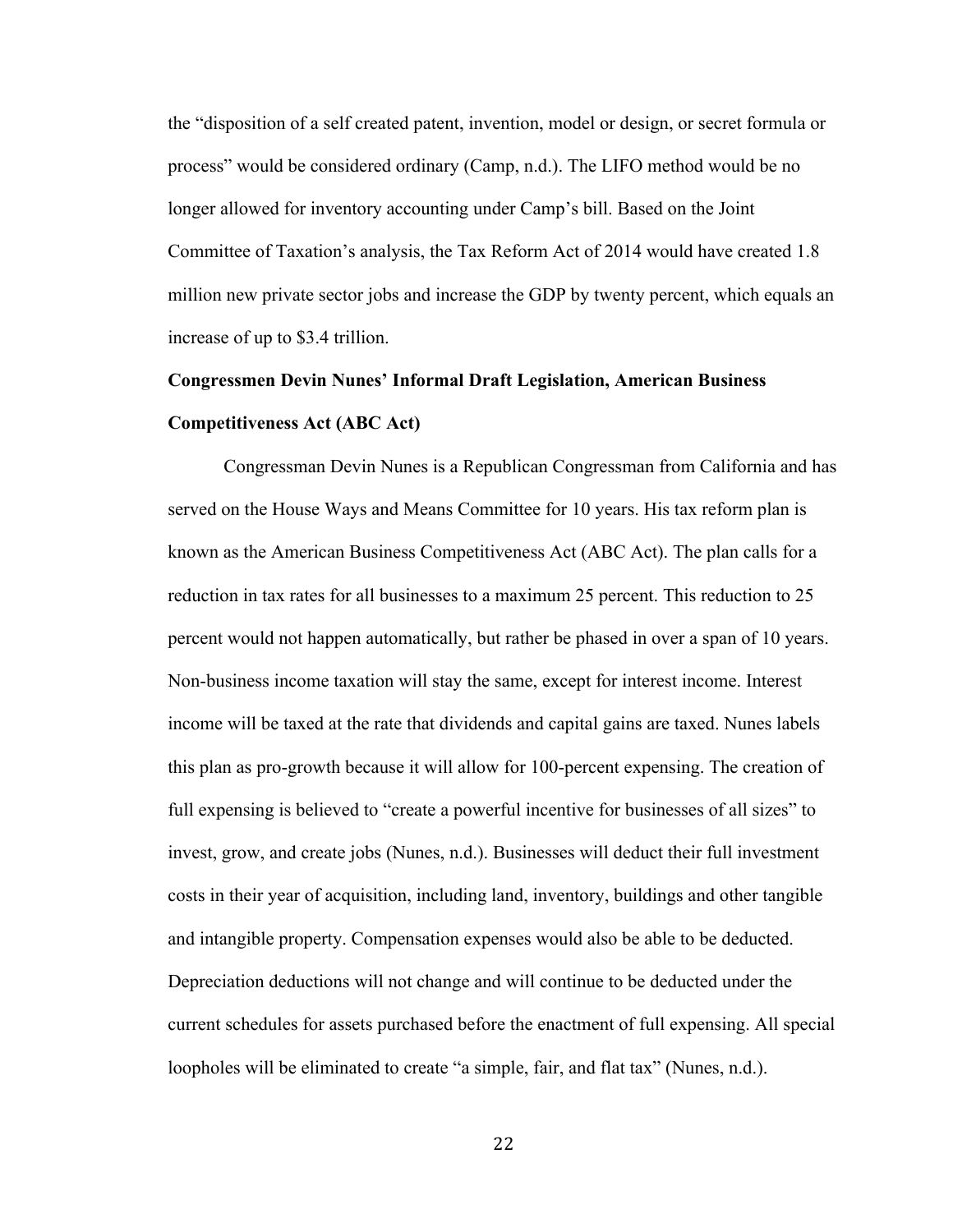Deductions and credits will also be eliminated and replaced with full expensing, with the exception of property depreciation deductions. The elimination of loopholes, deductions, and credits will reduce the compliance costs, as well as stop the distortion of the tax impact on the economy. If expensing exceeds a business' taxable income, they can carry forward the expensing with interest or carry back the expensing in order to reduce previous years' taxes. Net-operating losses can also be carried back 5 years and can be carried forward indefinitely. According to Nunes, this drafted bill is scored as revenue neutral under the conventional scoring method of the Joint Committee on Taxation. With regards to the draft bill's international provisions, it shifts the US tax system towards territoriality. Under the proposal, only income connected with a business or trade located within the United States would be taxed and therefore eliminates foreign tax credits. Nunes' proposal also calls for a five percent tax on the undistributed foreign earnings of a company. The new territorial tax provisions "will make U.S. businesses more globally competitive" (Nunes, n.d.). The Alternative Minimum Tax (AMT) is removed with regards to both corporations and individuals. Firms will no longer feel pressured to carry debt because the business interest deduction will be removed and the tax on interest income will decrease. The interest deduction will be phased out over 10 years. Home mortgage interest expense is the one exception that will continue to be deducted. Lastly, the cash method of accounting will be required. The cash method will require that income "be reported in the year received" and expenses to "be deducted in the year they are paid" (Nunes, n.d.).

#### **Senators Marco Rubio and Mike Lee's Informal Draft Legislation**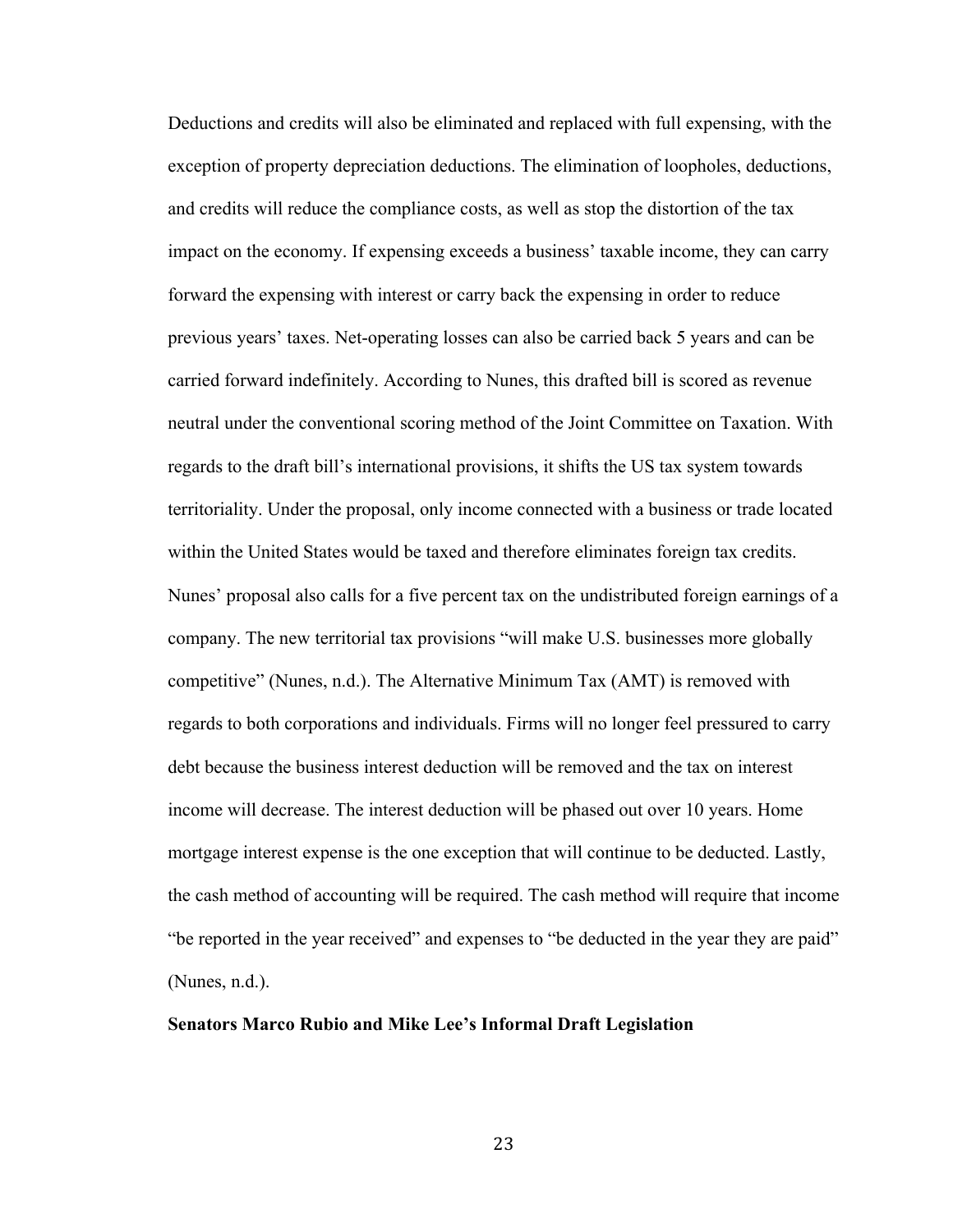Senators Marco Rubio and Mike Lee's tax reform proposal, similar to the previous two proposals, sets the tax rate for all C-corporations and pass-through entities at 25 percent, with some businesses with a lower income paying only 15 percent. This plan also moves the United States to a territorial system, which will as a result increase U.S. firms' investments abroad as well as their domestic investments. The Rubio-Lee plan would additionally eliminate the double taxation of the current code by no longer taxing shareholder's capital gains and dividends. This plan also eliminates the depreciation factor with regard to asset recognition, which will allow companies to expense the full cost of assets at the time at which they are purchased. Lastly, interest income would not be taxed under this proposal and deductions will not be given to borrowers.

Specifically, this proposal calls for full expensing for all businesses. Businesses will be able to deduct 100 percent of their expenses and account for the costs of capital investments immediately during the year that investments are made. Businesses would only have to pay taxes on the earnings remaining after the expense deductions from taxable income have been made. This full expensing will be applicable to all of a business' investments in structures, inventories, land, and equipment. Double taxation of income will be eliminated. C-corporations will have a corporate tax rate of 25 percent and its dividends and capital gains on stock will not be subject to an additional tax. The taxation of pass-through entities will be the same as the current system. The pro-debt bias that currently exists will no longer exist by eliminating the deductibility of interest on new debt. Interest income will also be removed from the tax base. After 15 years, the net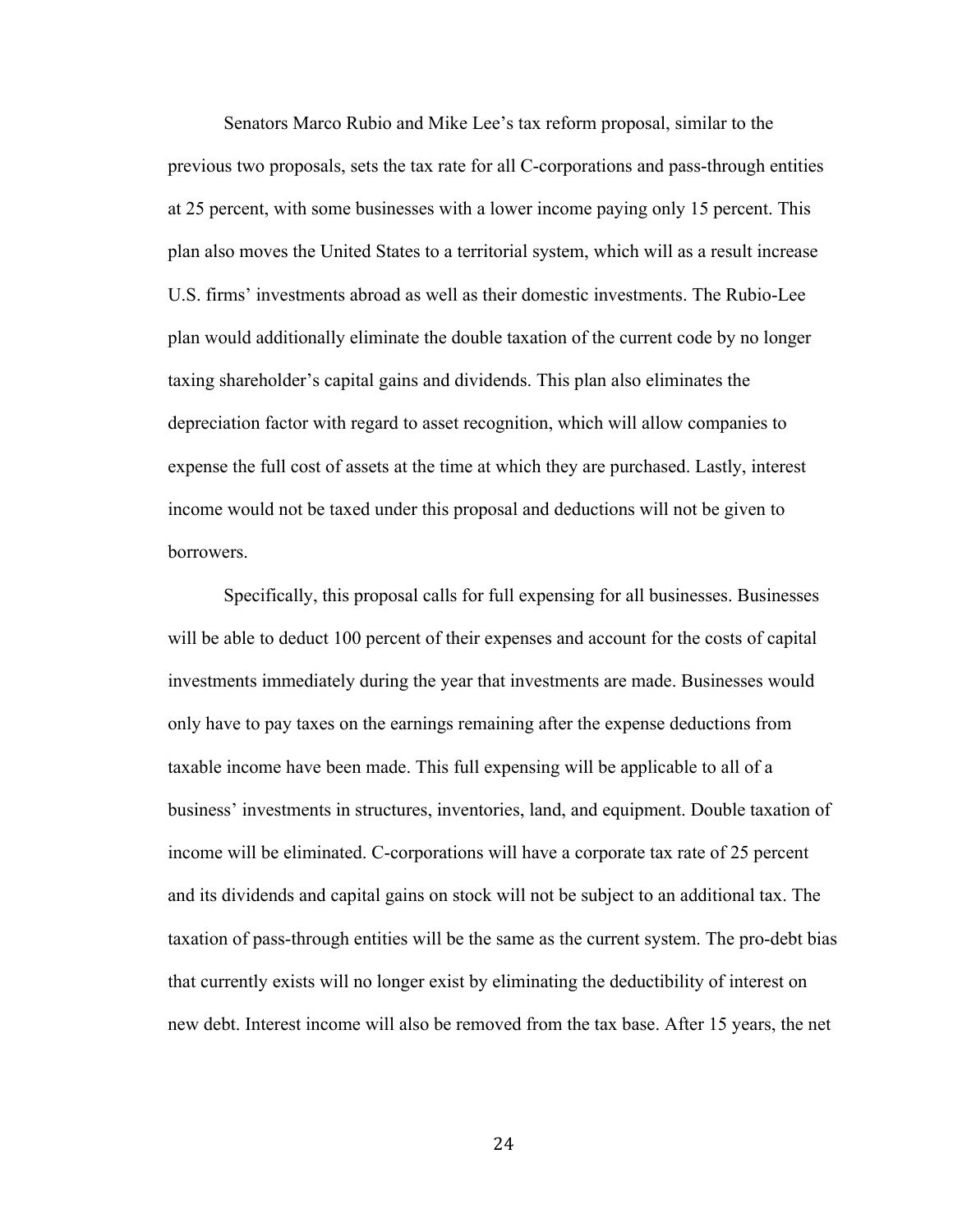present value of future deprecation on an investment made under the past code whose depreciation is still being realized will be recognized (Rubio & Lee, n.d.).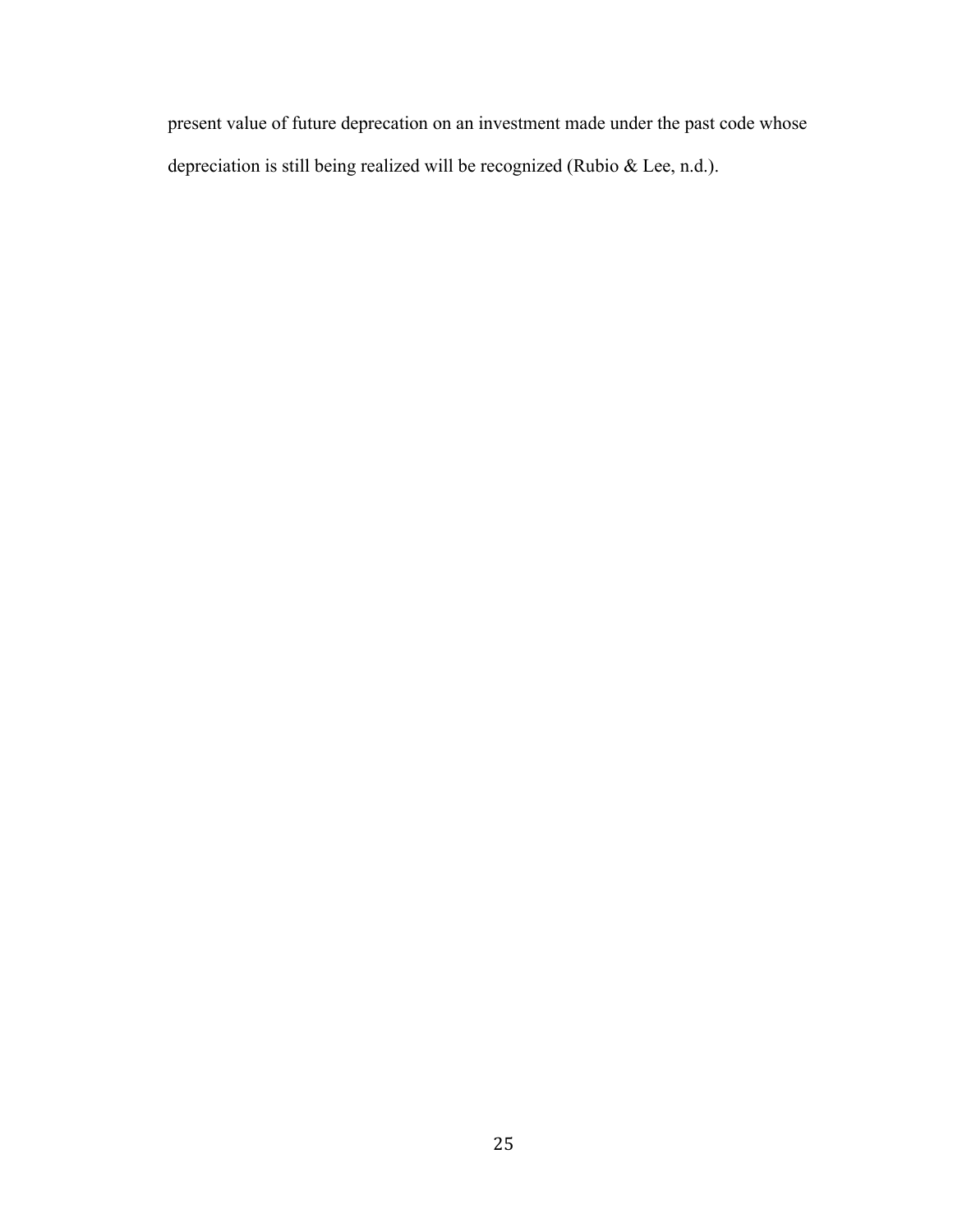#### CHAPTER V: PRESIDENTIAL CANDIDATES' TAX PLANS

As of January 2016, there are fifteen Presidential candidates. Three of these candidates are Democrats and they include former Secretary of State Hillary Clinton, former Maryland Governor Martin O'Malley, and U.S. Senator Bernie Sanders. The twelve Republican candidates include former Florida Governor Jeb Bush, Dr. Ben Carson, New Jersey Governor Chris Christie, U.S. Senator Ted Cruz, Carly Fiorina, Former Virginia Governor Jim Gilmore, Former Arkansas Governor Mike Huckabee, Ohio Governor John Kasich, U.S. Senator Rand Paul, U.S. Senator Marco Rubio, Former U.S. Senator Rick Santorum, and Donald Trump. Senator Marco Rubio's plan with Senator Mike Lee is evaluated throughout this paper but in addition to Senator Rubio, other Presidential candidates have tax plans. Each candidate's plan is discussed in this chapter. These plans are based on the public statements made by each candidate starting January 2015 in order to accurately reflect their current views and plans. The possibility of one of the three tax reform proposals evaluated within this thesis being passed and placed into law will be affected based on who is elected President in November 2016. It is important to examine the tax plans of each Presidential candidate in order to determine which tax plans would be favored by the Presidential candidates.

With regards to the corporate income tax rate, ten out of the fifteen candidates have a specific proposal. Former Governor Jeb Bush's plan is to lower the top corporate tax rate to 20 percent. Governors Chris Christie and John Kasich plan to lower the top corporate rate to 25 percent. Senator Ted Cruz's plan is to implement a 16 percent business transfer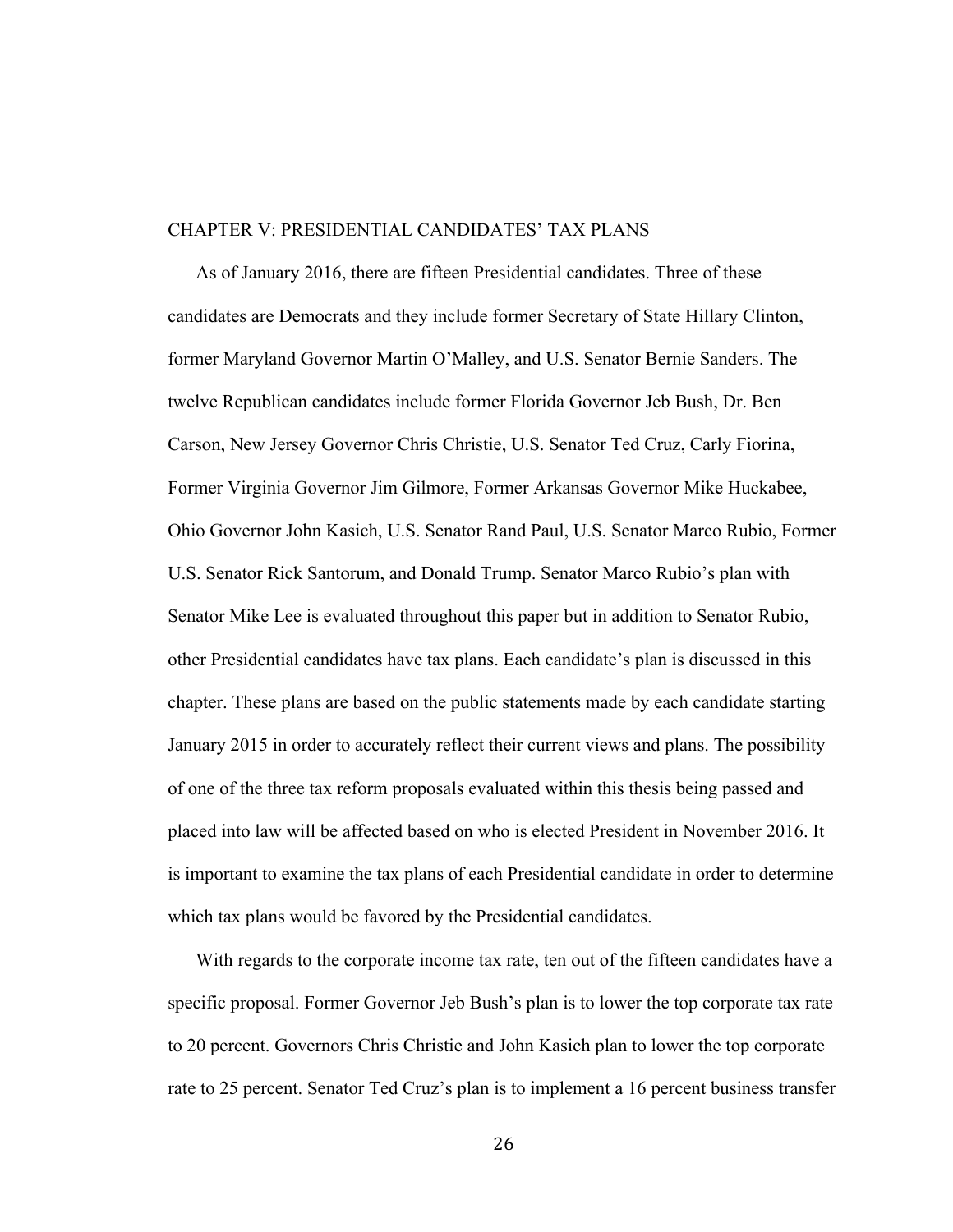tax in replacement of the current corporate income tax. This business transfer tax would apply to all labor payments and capital income. Former Governor Jim Gilmore plans to lower the top corporate rate to 15 percent. Former Governor Mike Huckabee wants to eliminate the corporate income tax in favor of the FairTax. The FairTax is a 23 percent federal sales tax that includes monthly rebates for low-income households. The FairTax rate is equal to a pre-tax price of goods and services rate of 30 percent. Senator Rand Paul's plan is similar to Cruz's in replacing the corporate tax in favor of a business transfer tax that includes all labor payments and capital income. Senator Paul's plan has the business transfer tax rate at 14.5 percent rather than Cruz's 16 percent. As discussed previously Senator Marco Rubio's plan is to lower the top corporate rate to 25 percent. Former Senator Rick Santorum's plans is to lower the top corporate rate to 20 percent and to initially lower the rate for manufacturing corporations, such as Lockheed Martin, to 0 percent and gradually increase the rate afterwards. Lastly, Donald Trump plans to lower the top corporate rate to 15 percent just like Jim Gilmore. Dr. Ben Carson, former Secretary of State Hillary Clinton, Carly Fiorina, former Governor Martin O'Malley, and Senator Bernie Sanders do not have corporate income tax rate plans.

Nine out of the fifteen Presidential candidates have plans that pertain to the taxation of corporate capital investment. Bush, Christie, Cruz, Gilmore, Kasich, Paul, Rubio, and Santorum all have plans to move to the full expensing of investment costs. Huckabee's plan, also known as the FairTax, eliminates the corporate income tax, thus rendering the treatment of capital investment with regards to taxation irrelevant. Again, Carson, Clinton, Fiorina, O'Malley, and Sanders do not have a specific proposal. In addition, Trump does not have a capital investment taxation proposal.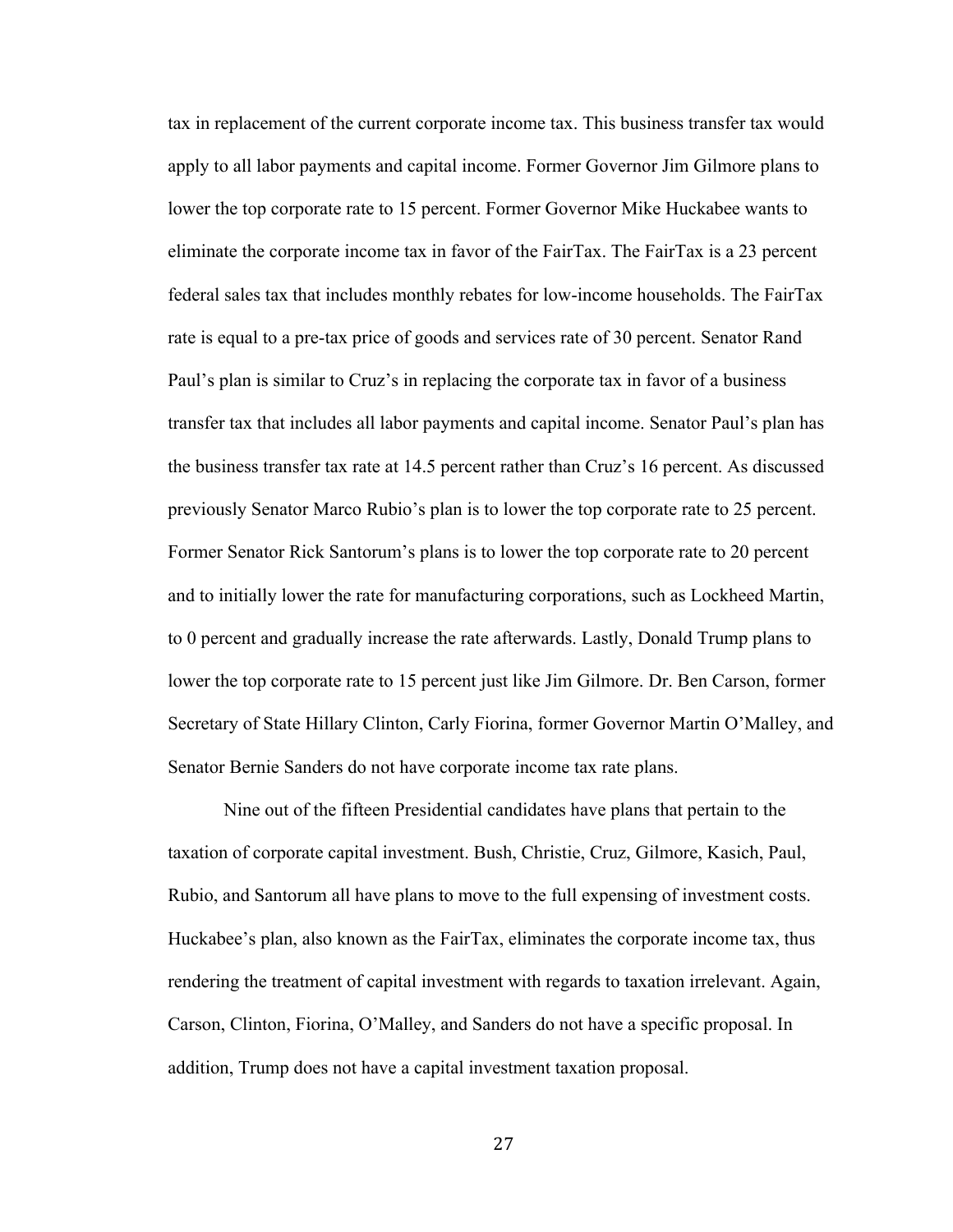The most candidates, thirteen, have specific proposals about international corporate income taxation. Bush's proposal is to shift to a territorial tax system, while implementing a deemed repatriation of 8.75 percent of foreign income. Carson's plan would allow corporations to repatriate international income at a 0 percent tax rate for six months. The condition of this tax-free repatriation is that corporations use 10 percent of the international income to create jobs for unemployed workers or in enterprise zones. Christie would enact a deemed repatriation rate of 8.75 percent on international income. Clinton's proposal "imposes an 'exit tax' on unrepatriated earning of U.S. firms going through inversions" in order to strength the rules that prevent inversions. Cruz's plan also shifts to a territorial tax system but his plan implements a 10 percent deemed repatriation on foreign income. Gilmore's plan only includes a shift to the territorial system. Huckabee's FairTax plan eliminates the need to address foreign income taxes. Kasich's proposal calls for the shift to a territorial system and it allow deferred earnings to be repatriated with no tax. Paul's proposal is to shift to the territorial system. Rubio's plan, as discussed throughout this paper, is to shift to the territorial tax system and to put into place a deemed repatriation of 6 percent on foreign income. Sanders' proposal would end the deferral of foreign income and create limits on the current foreign tax credit. He would also limit corporate inversions. Santorum calls for the implementation of a 10 percent deemed repatriation of international income. Lastly, Donald Trump's plan "ends the deferral of overseas corporate income but preserves the foreign tax credit". It also calls for a 10 percent deemed repatriation of foreign income. Carly Fiorina and O'Malley are the only two candidates who do not have proposals about taxes on international income.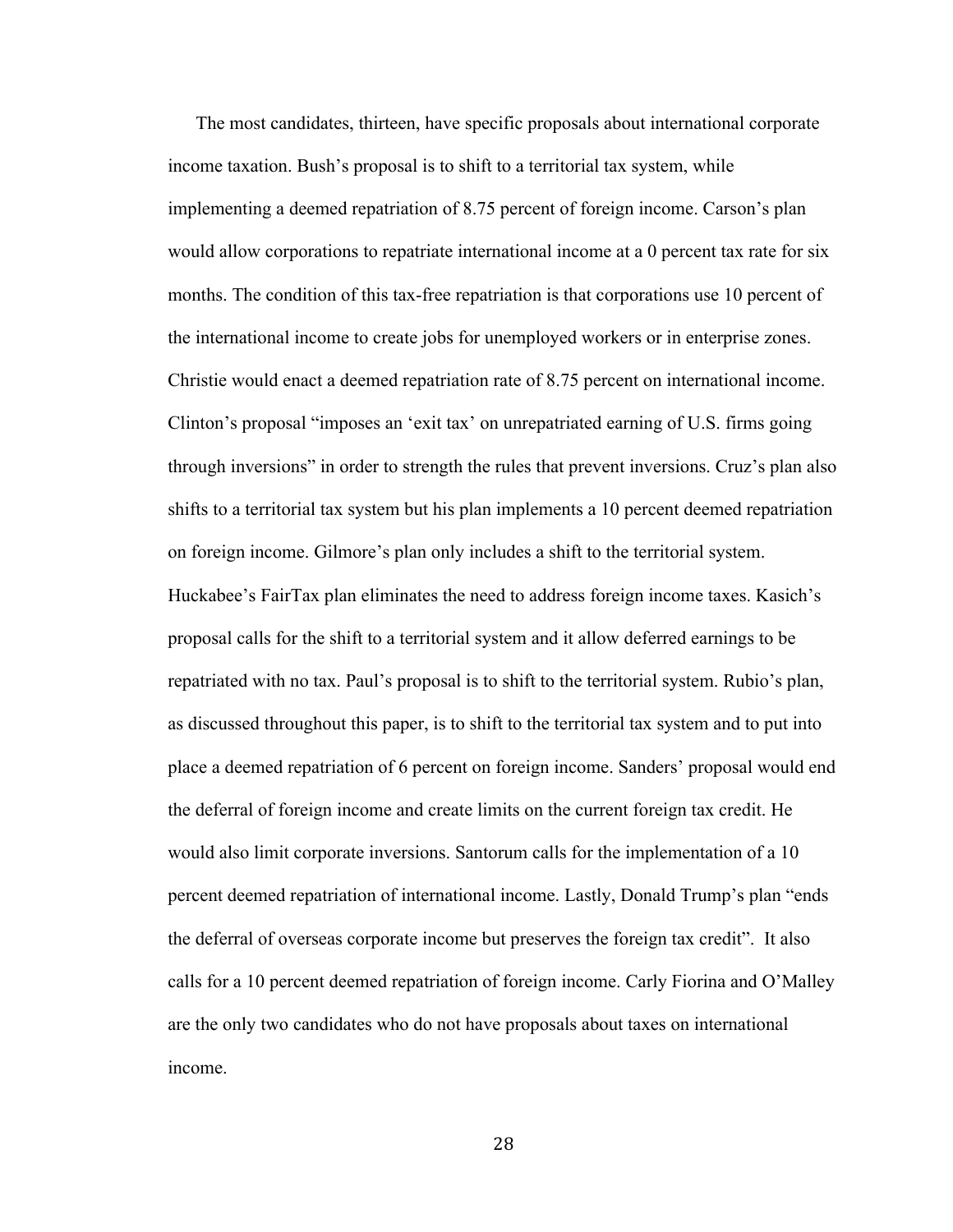In addition to the previously discussed parts of the Presidential candidates' tax plans there are some other sections of their plans. Bush's plan also eliminates all other corporate tax expenditures, the corporate Alternative Minimum Tax, and the deductibility of interest expenses. Carson's plan eliminates the graduated tax system currently used in favor of a flat rate of 14.9 percent. It also eliminates all other credits and deductions that do not pertain to cost recovery, the deductibility of interest expenses, the deduction for employer-side payroll tax, and the corporate Alternative Minimum Tax. Santorum's plan eliminates business tax deductions and credits and the deductibility of business interest paid. Donald Trump plans to eliminate all other corporate tax expenditures and the corporate Alternative Minimum Tax. His plan also puts a cap on the deductibility of interest expenses.

Comparing the Presidential candidates' plans with the three plans researched throughout this thesis, (David Camp's plan, Rubio-Lee plan, and Devin Nunes' plan) Jeb Bush's plan most closely resembles Rubio and Lee's tax plan. Rubio and Lee's plan reduces the corporate tax rate to 25 percent and Jeb Bush's plan reduces the corporate tax rate to 20 percent. Both plans implement the territorial system and full expensing. Also, both plans call for the elimination of interest expense deductions. Lastly, both call for repatriation. Rubio and Lee's plan call for repatriation of 6 percent and Bush's plan calls for repatriation of 8.75 percent. Additionally, Ben Carson's plan closely resembles Devin Nunes' plan. Both of these plans include reducing the corporate tax rate, even though to different percentages, the implementation of the territorial system, the elimination of credits and deductions, and the implementation of full expensing. If either Marco Rubio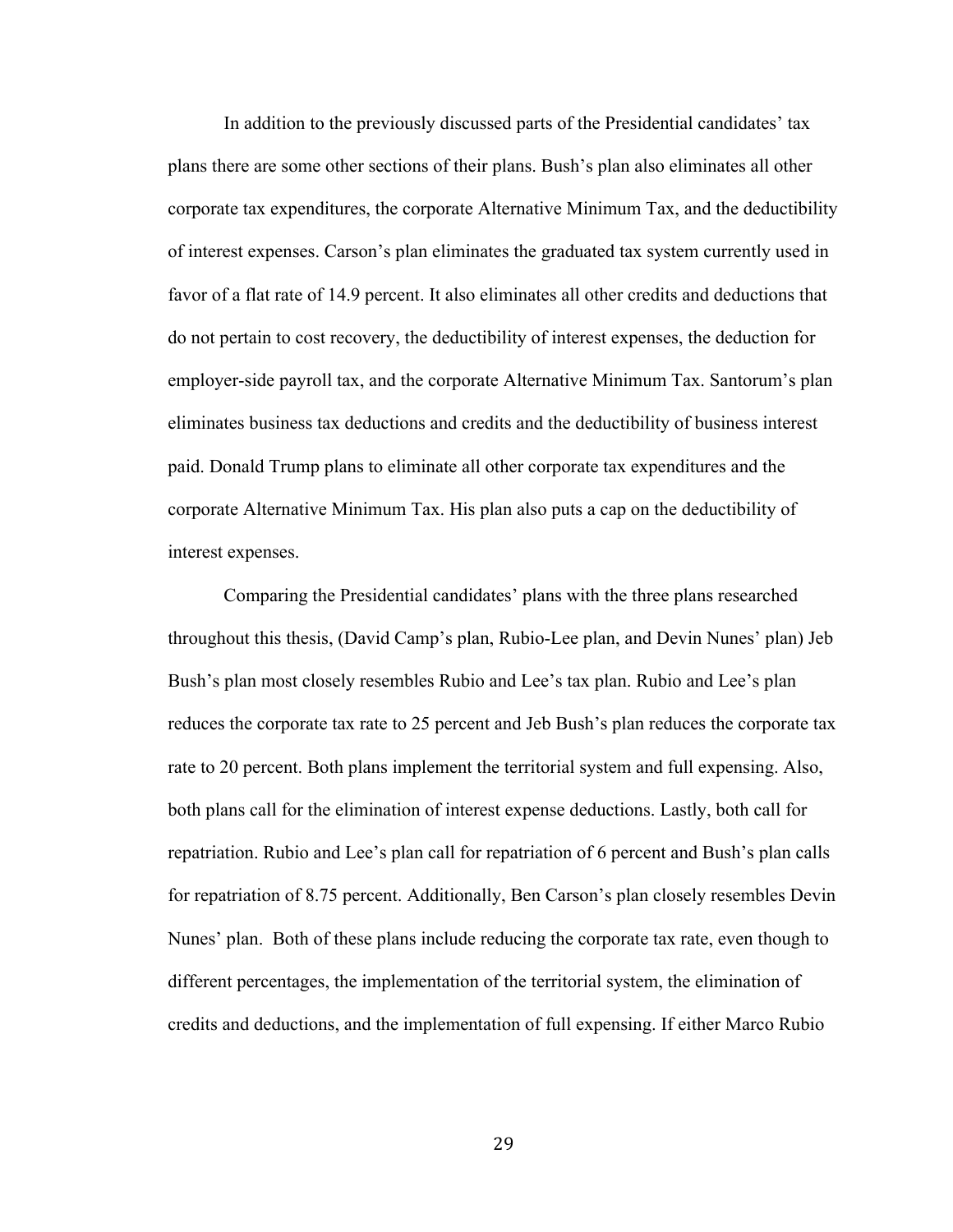or Jeb Bush were elected, the Rubio and Lee plan would be most likely to be supported and have a better chance of being passed and put into law.

Based on the Tax Foundation's calculations, the chart below shows the predicted effects of the Presidential candidates' tax plans. This chart only includes candidates who have comprehensive specific proposals ("Comparing the 2016 Presidential", 2015).

*Table 1* 

|                  | Jeb         | Ben         | Ted       | Rand      | <b>Marco</b> | <b>Rick</b>     | Donald     | <b>Hillary</b> | <b>Bernie</b>  |
|------------------|-------------|-------------|-----------|-----------|--------------|-----------------|------------|----------------|----------------|
|                  | <b>Bush</b> | Carson      | Cruz      | Paul      | <b>Rubio</b> | <b>Santorum</b> | Trump      | <b>Clinton</b> | <b>Sanders</b> |
| $10$ -Year       | 10%         | 16%         | 13.9%     | 12.9%     | 15%          | 10.29%          | 11.5%      | $(1.0\%)$      | $(9.5\%)$      |
| <b>GDP</b>       |             |             |           |           |              |                 |            |                |                |
| Growth           |             |             |           |           |              |                 |            |                |                |
| 10-Year          | 28.8%       | $46.6\%$    | 43.9%     | $40.5\%$  | 48.9%        | 29%             | 29%        | $(2.8\%)$      | $(18.6\%)$     |
| Capital          |             |             |           |           |              |                 |            |                |                |
| Investment       |             |             |           |           |              |                 |            |                |                |
| Growth           |             |             |           |           |              |                 |            |                |                |
| 10-Year          | 7.4%        | 10/9%       | 12.2%     | $11.4\%$  | 12.5%        | $7.3\%$         | 6.5%       | $(0.8\%)$      | $(4.3\%)$      |
| <b>Wage Rate</b> |             |             |           |           |              |                 |            |                |                |
| Growth           |             |             |           |           |              |                 |            |                |                |
| Added            | 2.7         | 5.2         | 4.9       | 4.3       | 2.7          | 3.1             | 5.3        | (0.3)          | (5.9)          |
| Jobs             |             |             |           |           |              |                 |            |                |                |
| (Millions)       |             |             |           |           |              |                 |            |                |                |
| 10-Year          | $(\$3,665)$ | $(\$5,617)$ | (\$3,666) | (\$1,797) | $(\$6,055)$  | $(\$3,223)$     | (\$11,980) | $($ \$498)     | (\$11,980)     |
| <b>Static</b>    |             |             |           |           |              |                 |            |                |                |
| Revenue          |             |             |           |           |              |                 |            |                |                |
| <b>Estimate</b>  |             |             |           |           |              |                 |            |                |                |
| 10-Year          | (\$1,610)   | $(\$2,472)$ | ( \$768)  | \$737     | $(\$2,401)$  | (\$1,093)       | (\$10,135) | (S191)         | (\$10,135)     |
| Dynamic          |             |             |           |           |              |                 |            |                |                |
| Revenue          |             |             |           |           |              |                 |            |                |                |
| <b>Estimate</b>  |             |             |           |           |              |                 |            |                |                |
| (Billions)       |             |             |           |           |              |                 |            |                |                |

Based on the data in this chart, all of the tax plans would benefit from the transition to dynamic scoring over static scoring. Additionally, all of the tax plans proposed by the Republican candidates have a more positive overall effect on the economy than the plans proposed by the two Democrat candidates.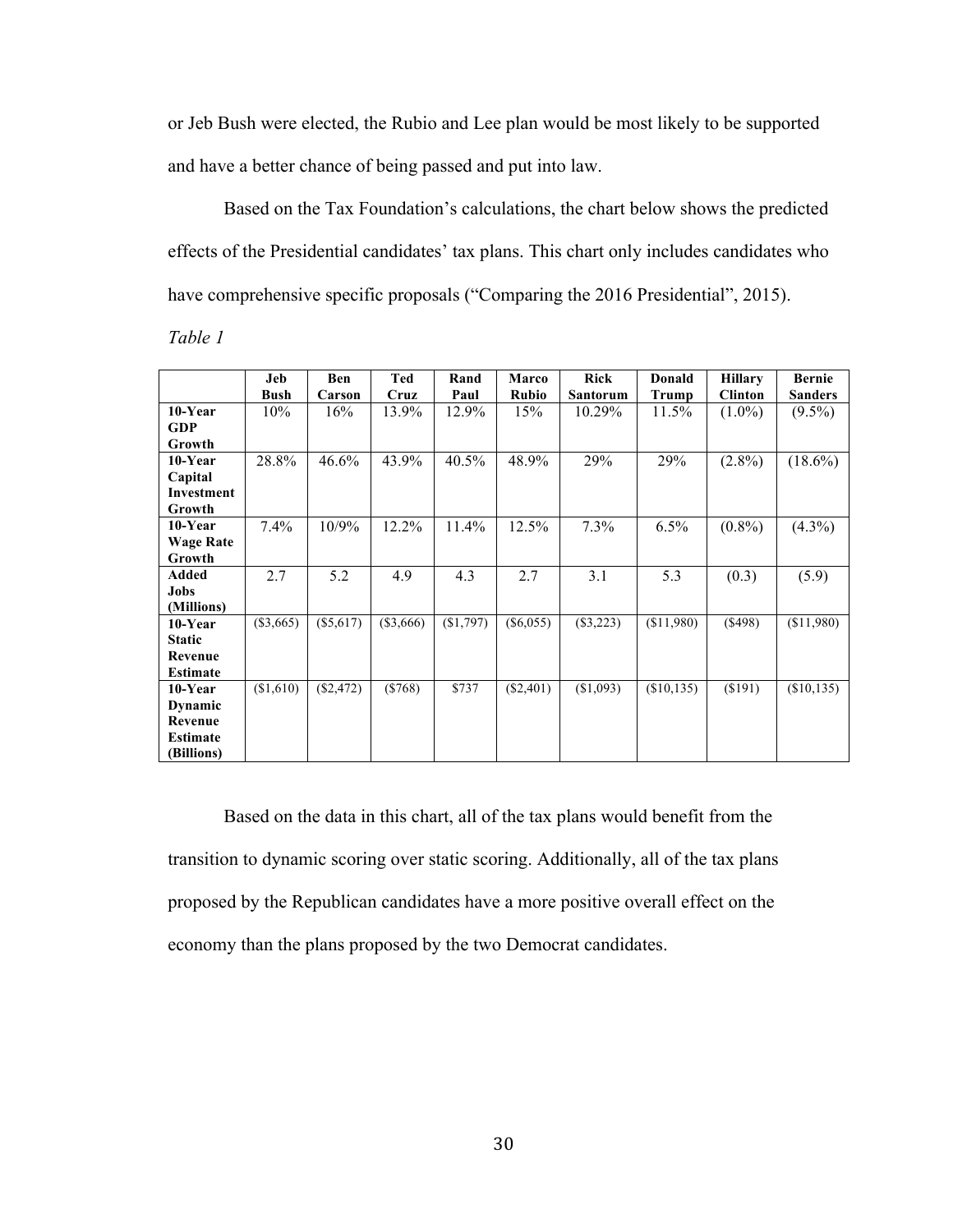#### CHAPTER VI: REFORM EFFECT REVIEW

This chapter includes the current corporate income tax information of Lockheed Martin, Liberty Mutual, and Facebook in order to have a background on the current taxes each company pays without one of the three reform plans in place. Additionally, this chapter determines how changes in each proposal would affect each company. This is done in order to start to determine which company and their respective industries would benefit the most from each tax reform proposal.

# **Detailed Income Tax Expense Information**

# *Lockheed Martin Corporation:*

*Table 2: 2014 Income Tax Provision (Data is Listed in Millions)*

Federal Income Tax Expense (Benefit)

| Current  | \$2,020 |
|----------|---------|
| Deferred | (387)   |

Total Federal Income Tax Expense 1,633

### *Table 3: 2014 Income Tax Expense Reconciliation (Data is Listed in Millions)*

Income Tax Expense at the U.S. Federal Statutory Tax Rate \$1,840

| U.S. Manufacturing Deduction Benefit | (127) |
|--------------------------------------|-------|
| Research & Development Tax Credit    | (66)  |
| Tax Deductible Dividends             | (82)  |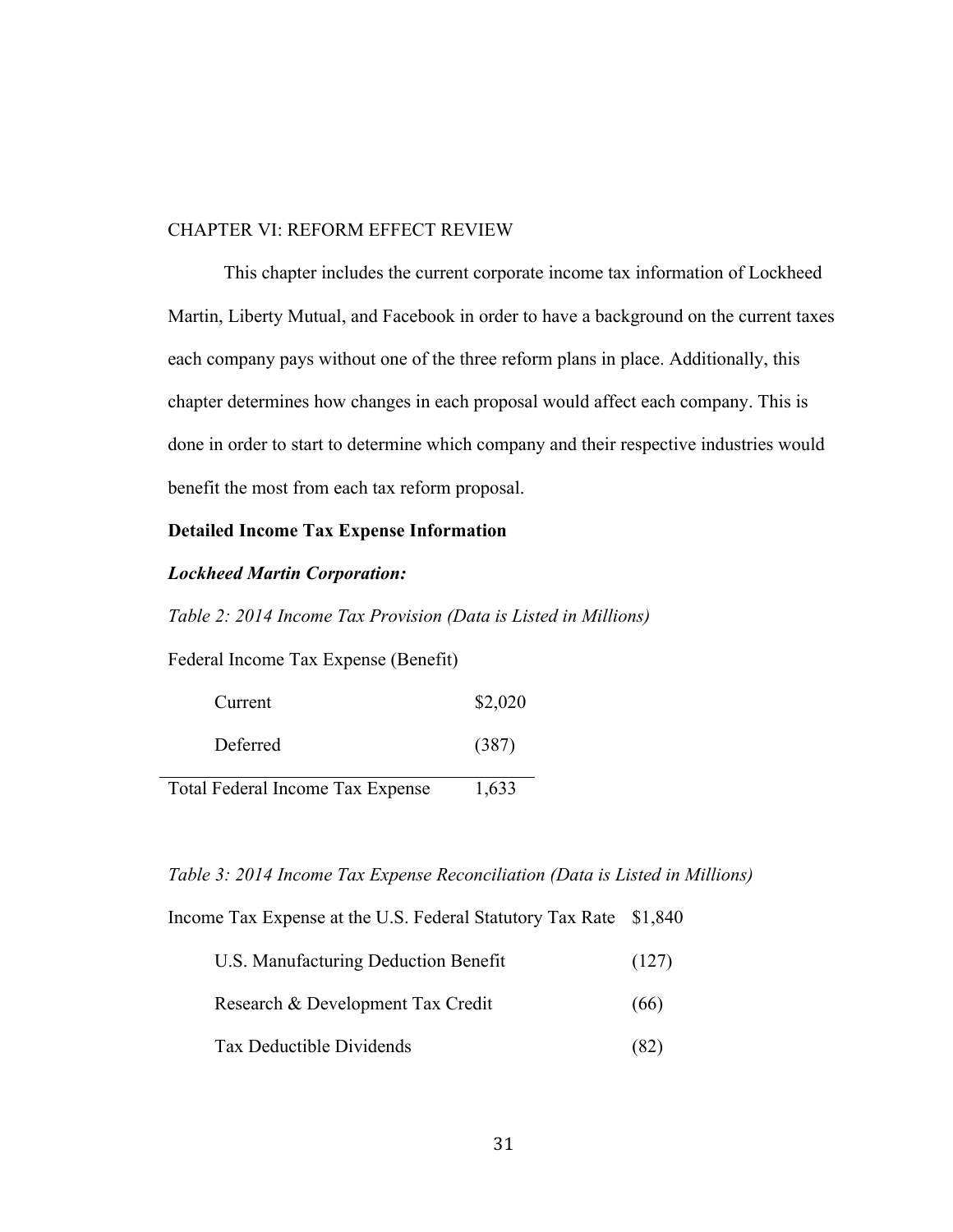| Goodwill Impairment (Non-Deductible Portion)                     | 30      |
|------------------------------------------------------------------|---------|
| Other, Net                                                       | 49      |
| Income Tax Expense                                               | \$1,644 |
| <b>Liberty Mutual Holding Company:</b>                           |         |
| Table 4: 2014 Income Tax Provisions (Data is Listed in Millions) |         |
| Current Tax Expense (Benefit):                                   |         |

| U.S. Federal                                       | \$286 |
|----------------------------------------------------|-------|
| U.S. Federal Benefit of Net Operating Losses (401) |       |
| State                                              | 3     |
| Foreign                                            | 132   |
| <b>Total Current Tax Expense</b>                   |       |

*Table 5: 2014 Rate/Income Tax Expense Reconciliation (Data is Listed in Millions)*

Expected U.S. Federal Income Tax Expense \$926

# Tax Effect Of:

|         | Nontaxable Investment Income    | (122) |
|---------|---------------------------------|-------|
|         | Change in Valuation Allowance   | (1)   |
|         | Goodwill                        |       |
|         | <b>Revision to Estimates</b>    | 7     |
|         | <b>General Business Credits</b> | (40)  |
|         | <b>Audit Settlement</b>         | (60)  |
| State   |                                 | 3     |
| Foreign |                                 | 42    |
| Other   |                                 | 2     |
|         |                                 |       |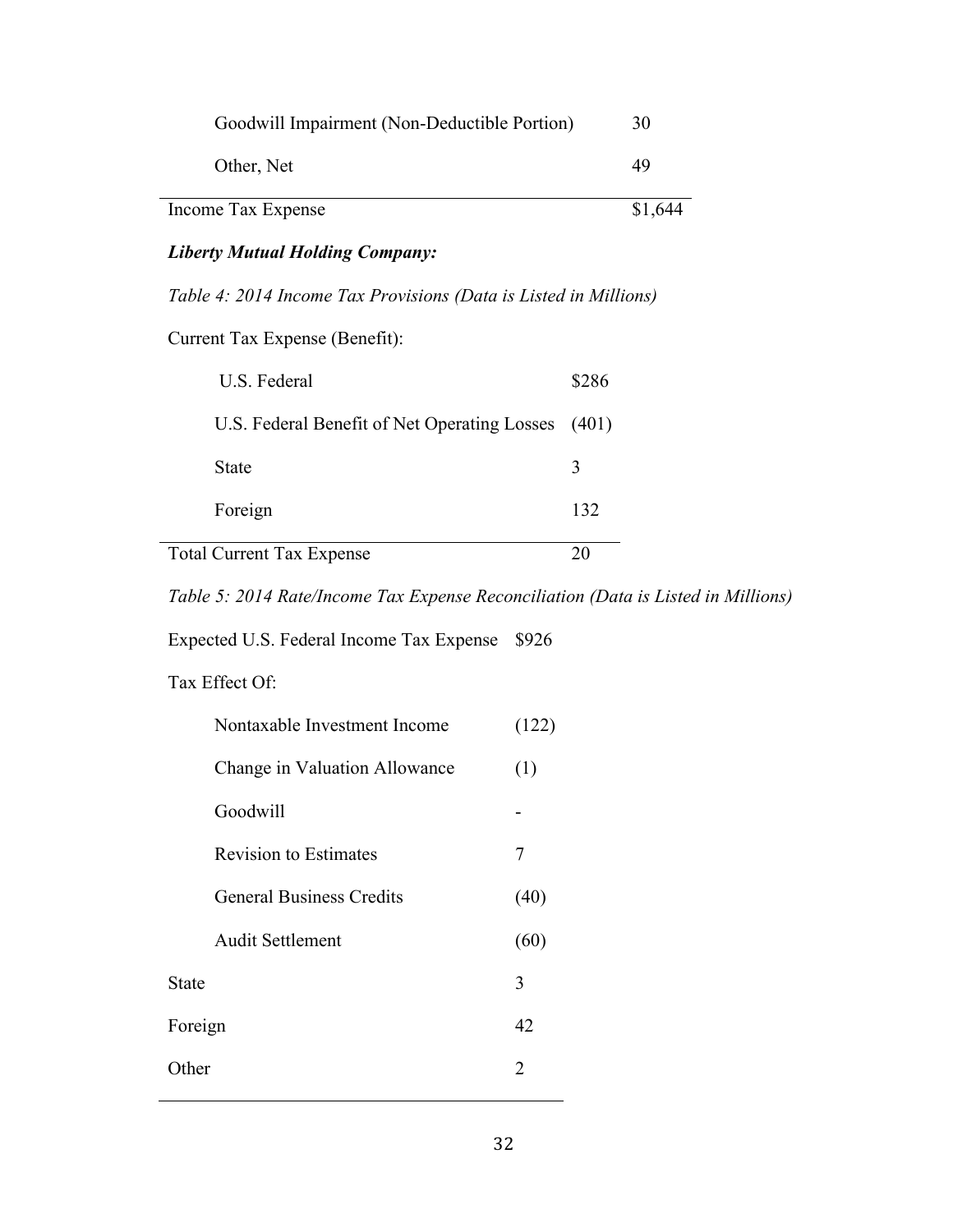# *Facebook Inc.:*

*Table 6: 2014 Income Tax Provision (Data is Listed in Millions)*

Current:

| Federal                          | \$1,999 |
|----------------------------------|---------|
| State                            | 130     |
| Foreign                          | 96      |
| <b>Total Current Tax Expense</b> | 2,225   |
| Deferred:                        |         |
| Federal                          | 240)    |

Provision for Federal Income Taxes \$1,985

*Table 7: 2014 Rate Reconciliation (Data is Listed in Percentages)*

| U.S. Federal Statutory Income Tax Rate     | 35.0% |
|--------------------------------------------|-------|
| State Income Taxes, Net of Federal Benefit | 1.4   |
| <b>Research Tax Credits</b>                | (1.1) |
| <b>Share-Based Compensation</b>            | 65    |
| Effect on Non-U.S. Operations              | (3.6) |
| Other                                      | 19    |
| <b>Effective Tax Rate</b>                  |       |

# **Tax Reform Proposal Effects**

This section contains an analysis of the financial statements of manufacturing, service-based, and technology corporations in order to determine the potential tax effects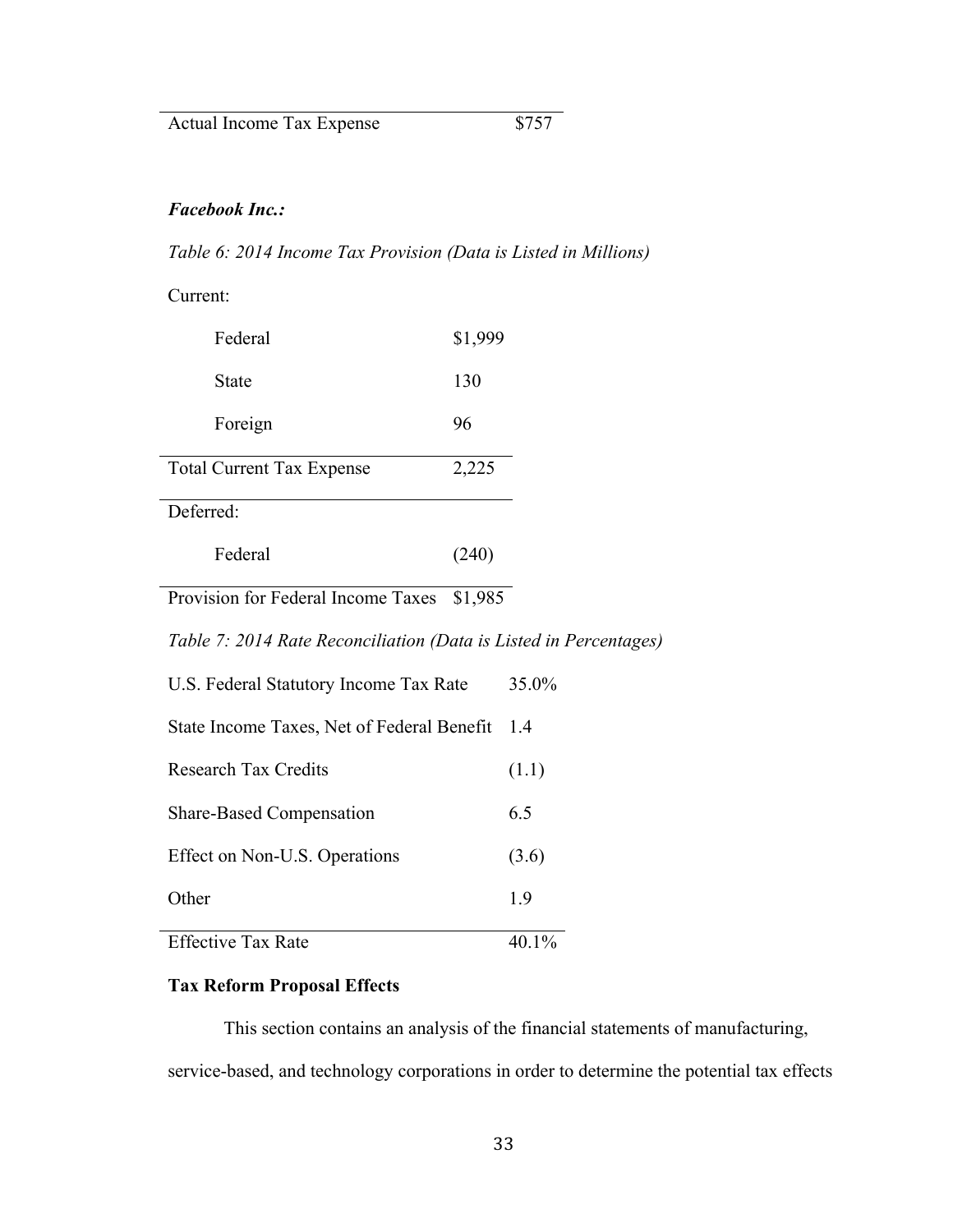of each corporate tax reform proposal. All of the financial statements that were analyzed are from 2014. The effective tax rates used in the analysis were self reported and the specifics of the calculated rates are unknown.

# *Manufacturing Corporation: Lockheed Martin Corporation*

# *Effects of Congressman Dave Camp's Draft Legislation*

Under Dave Camp's proposal the following would affect Lockheed Martin's taxes. Currently, Lockheed Martin's statutory corporate rate is 35 percent and effective rate is 31.3 percent (*Lockheed Martin Corporation 2014 Annual Report*, 2014). Dave Camp's proposal calls for the corporate tax rate to be 25 percent, so this would reduce the overall rate that Lockheed Martin would have to pay. Capital gains and dividends will be considered normal income and 40 percent of it will be exempt from tax. Lockheed Martin paid \$1.8 Billion in dividends. The cost recovery system will be based on economic life and straight-line depreciation will be used. Additionally, special depreciation will be eliminated. Currently, Lockheed Martin has accumulated depreciation of \$8,740 million. Lockheed Martin's property plant and equipment include \$99 million of land, \$5,724 million in buildings, \$7,036 million in machines and equipment, and \$636 million in construction in progress. Research and experimental investments can be amortized over 5 years and Lockheed Martin had \$751 million of unreimbursed research and development cost of sales. The interest limitation rule that pertains to debt issues with respect to corporate acquisitions will be repealed and Lockheed Martin had \$900 million in acquisitions. Lastly, intangible amortization is to be expanded to 20 years. Lockheed Martin has goodwill impairment of \$119 million, which increased their effective tax rate by .6 percent (*Lockheed Martin Corporation 2014 Annual Report*, 2014).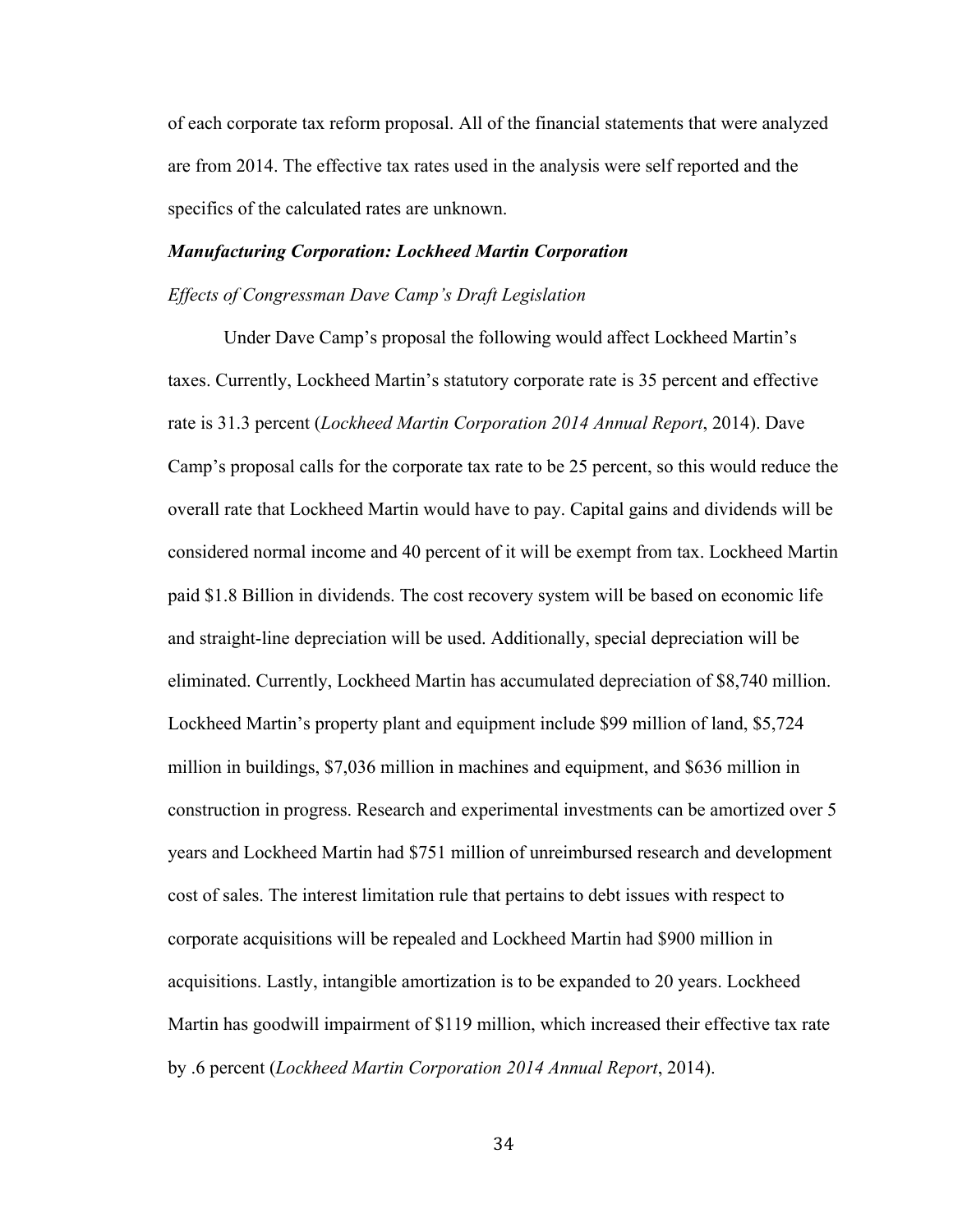# *Effects of Congressman Devin Nunes' Informal Draft Legislation*

Under Devin Nune's proposal the following tax code changes would affect Lockheed Martin. Devin Nunes' proposal also calls for the corporate tax rate to be 25 percent. Lockheed Martin's currently has a corporate tax rate of 35 percent and effective tax rate of 31.3 percent. Interest income will be taxed the same as dividends and capital gains. Lockheed Martin reported interest expense of \$5,592 million but no interest income. Full expensing will be phased in over 10 years and special loopholes will be eliminated. Deductions and credits will be eliminated with the exception of property. Lockheed Martin currently benefits from the U.S. manufacturing deduction, and the research and development tax credit. Due to the U.S. manufacturing deduction, Lockheed Martin was able to deduct \$127 million and had a decrease of 2 percent in their taxes. Lockheed Martin's benefit from the research and development tax credit was \$66 million and the credit decreased Lockheed Martin's effective rate by .9 percent. The deductions and credits decreased the tax expense from \$1,840 million to \$1,664 million. Under Nunes' proposal companies can carry forward expensing with interest or carry back expensing. A territorial system will be implemented. This will affect Lockheed Martin because they have \$9,015 million in international net sales. The business interest deduction will be removed so that there is no longer pressure for companies to carry debt. Lockheed Martin holds long-term debt of \$6,169 million. Since they will no longer receive a deduction for the amount of interest paid, which is \$5,592 million, Lockheed Martin could be encouraged to not carry as much debt. The cash method of accounting will be used and currently Lockheed Martin uses the percentage of completion method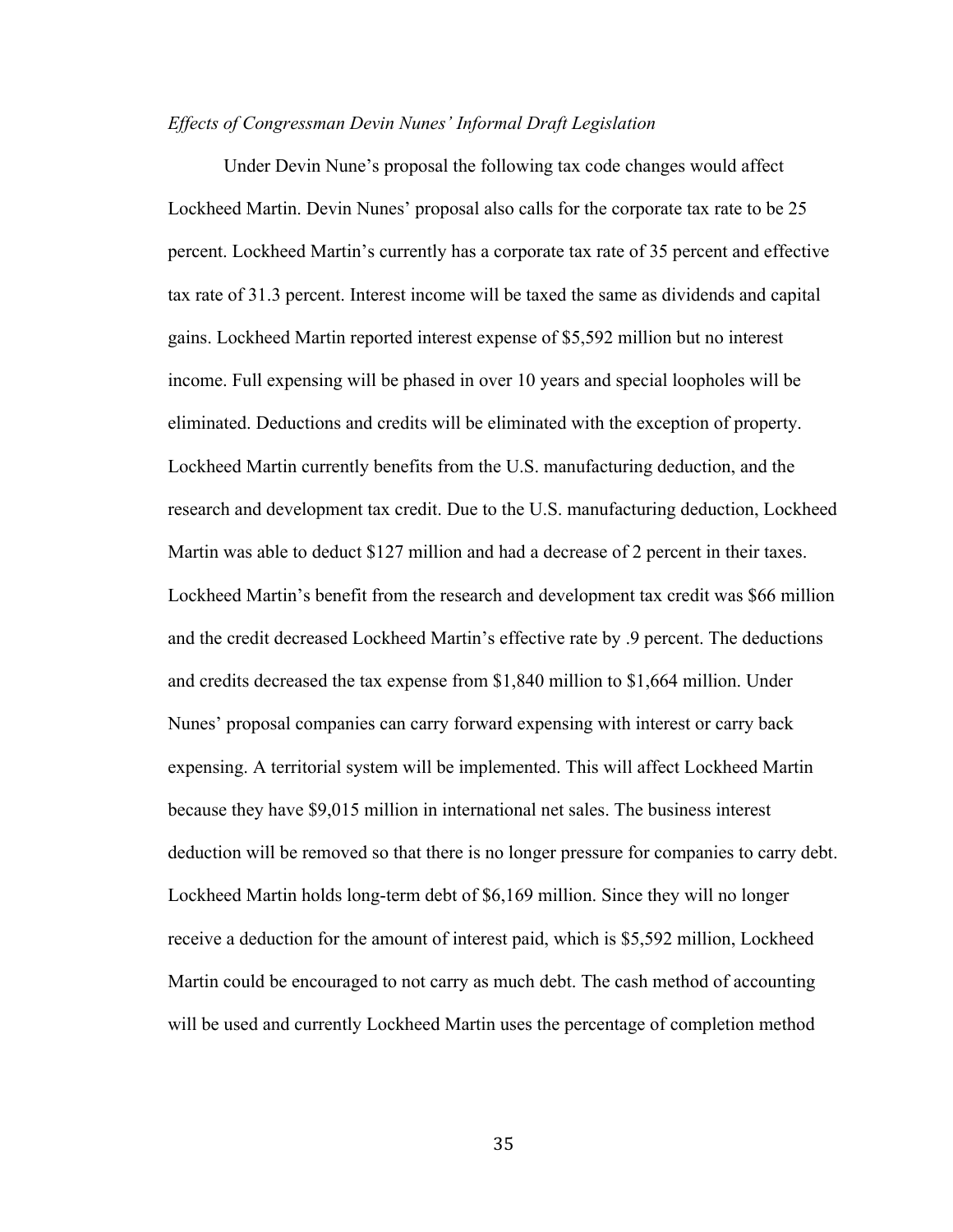for sales with the U.S. government and the services method for non-U.S. government customers (*Lockheed Martin Corporation 2014 Annual Report*, 2014).

*Effects of Senators Marco Rubio and Mike Lee's Informal Draft Legislation*

Rubio and Lee's plan will affect Lockheed Martin's taxes in the following ways. The Rubio and Lee proposal also calls for the corporate tax rate to be 25 percent. Lockheed Martin currently has an effective tax rate of 31.3 percent. The territorial system will be implemented, which will affect Lockheed Martin because they have international sales of \$9,015. There will no longer be a double tax on shareholder capital gains and dividends. Lockheed Martin paid dividends of \$1.8 billion. Full expensing will be implemented. Interest income will be removed from the tax base and borrowers will not receive deductions. Lockheed Martin did not report any interest income but they did pay \$5,592 million of interest. Lockheed Martin holds \$6,169 of long-term debt. The R&D tax credit would not be extended based on this plan as well. In 2014, Lockheed Martin benefitted from the research and development tax by \$66 million (*Lockheed Martin Corporation 2014 Annual Report*, 2014).

# *Service Based Corporation: Liberty Mutual Holding Company*

*Effects of Congressman Dave Camp's Draft Legislation* 

The following are the effects of Dave Camp's proposal on Liberty Mutual. Dave Camp's proposal also calls for the corporate tax rate to be 25 percent, which is lower than the 2014 effective tax rate of Liberty Mutual, which was 29% (*Management's Discussion*, n.d.). Liberty Mutual paid \$757 million in income taxes. Capital gain and dividends will be considered normal income and 40 percent will be exempt from taxation. Liberty Mutual had dividend income of \$74 million. The cost recovery system will be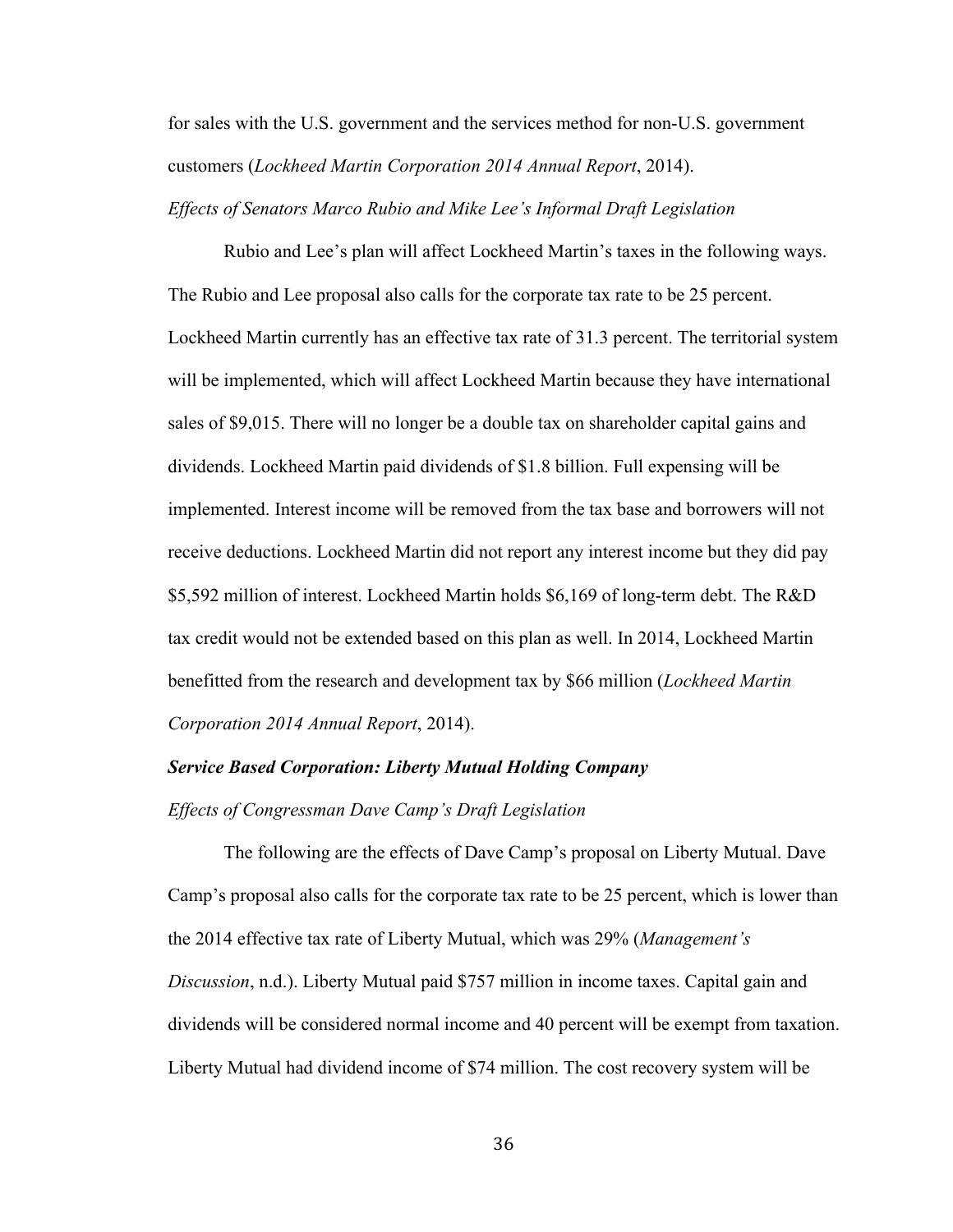based on economic life and straight-line deprecation will be used. Liberty Mutual has \$966 million in deprecation and amortization. However, Liberty Mutual already used straight-line depreciation so this depreciation regulation will not affect them. The interest limitation rule that pertains to debt issues with regards to corporate acquisitions will be repealed. Liberty Mutual acquired Uni, Asia Feneral Insurance Berhad for \$32 million, Primero Fianzas for a currently undisclosed amount, Hughes Insurance for approximately \$73 million, and Quinn Insurance Limited. Liberty Mutual purchased 900,000 ordinary shares of Quinn Insurance Limited. Intangible amortization is to expand to 20 years. Liberty Mutual recognized \$52 million for intangible amortization expense related to acquisitions. These intangible assets related to acquisitions included \$358 million for the Safeco agency relationship, \$95 million for the Ohio Casualty agency relationship, \$229 million for trademarks, \$82 million for state licenses, and \$6 million for other intangibles. Amortization was applied as follows: Safeco agency, 15-years on the straight-line method; Ohio Casualty, 20 years straight-line method; and 10 years using the present value mid-year convention for other intangible assets. These intangible assets are net of accumulated amortization of \$323 million as of December 31, 2014. (*Liberty Mutual Holding Company Inc. 2014 Annual Report,* 2014).

*Effects of Congressman Devin Nunes' Informal Draft Legislation*

Devin Nunes' tax proposal will affect Liberty Mutual in the following ways. Devin Nunes' proposal also calls for the corporate tax rate to be 25 percent. Liberty Mutual paid \$757 million or 29 percent in income taxes. Non-business income tax will remain the same with the exception that interest income will be taxed the same as dividends and capital gains. Liberty Mutual has taxable interest income of \$2,207 million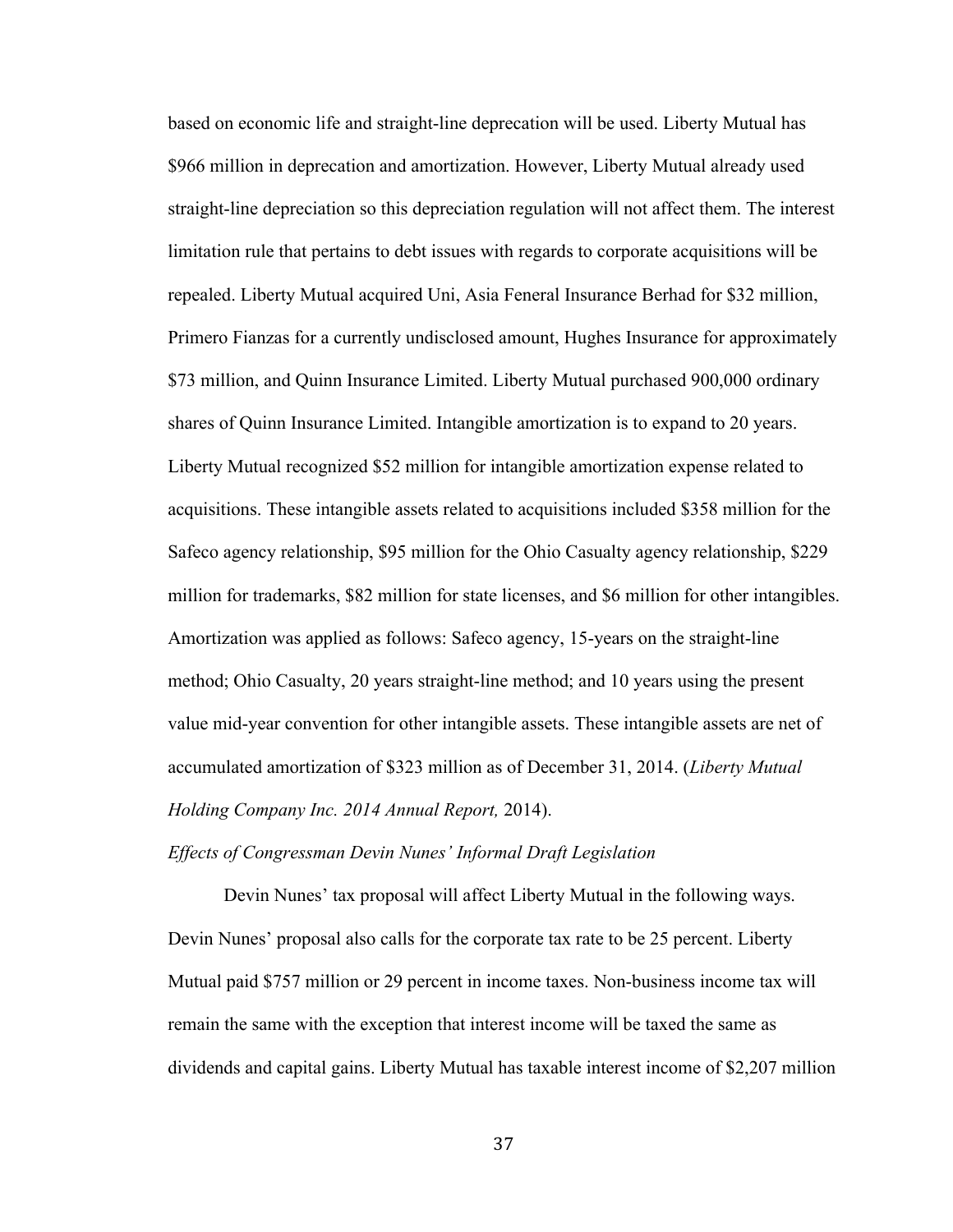and tax-exempt interest income of \$399 million. Full expensing will be implemented and phased in over 10 years. Liberty Mutual has \$898 million in property and equipment purchases. Special loopholes will be eliminated, along with deductions and credits with the exception of those for property. Liberty Mutual benefitted from the general business credit by \$40 million. Territoriality will be implemented, as well as a 5 percent tax on undistributed foreign earnings. Liberty Mutual has offices in 19 countries and the Liberty International Strategic Business Units, which consists of insurance companies that sell property, casualty, life, and health insurance products to individuals and businesses, are in 18 countries. The business interest deduction will be removed. Liberty Mutual has long-term debt of \$7,232 million and an interest expense of \$4,944 million. The cash method of accounting will be used. (*Liberty Mutual Holding Company Inc. 2014 Annual Report,* 2014).

# *Effects of Senators Marco Rubio and Mike Lee's Informal Draft Legislation*

Rubio and Lee's proposal's effects on Liberty Mutual are discussed below. The Rubio and Lee proposal also calls for the corporate tax rate to be 25 percent. Liberty Mutual had an effective rate of 19 percent. The territorial system will be implemented and this will affect Liberty Mutual because they have offices in 19 countries and Liberty International Strategic Business Units are in 18 countries. Full expensing will be implemented. Liberty Mutual purchased \$898 million of property and equipment. Interest income will be removed form the tax base and borrowers will no longer receive deductions. Liberty Mutual has taxable interest income of \$2,207 million and tax-exempt interest income of \$399 million. They also have long-term debt of \$7,232 million and an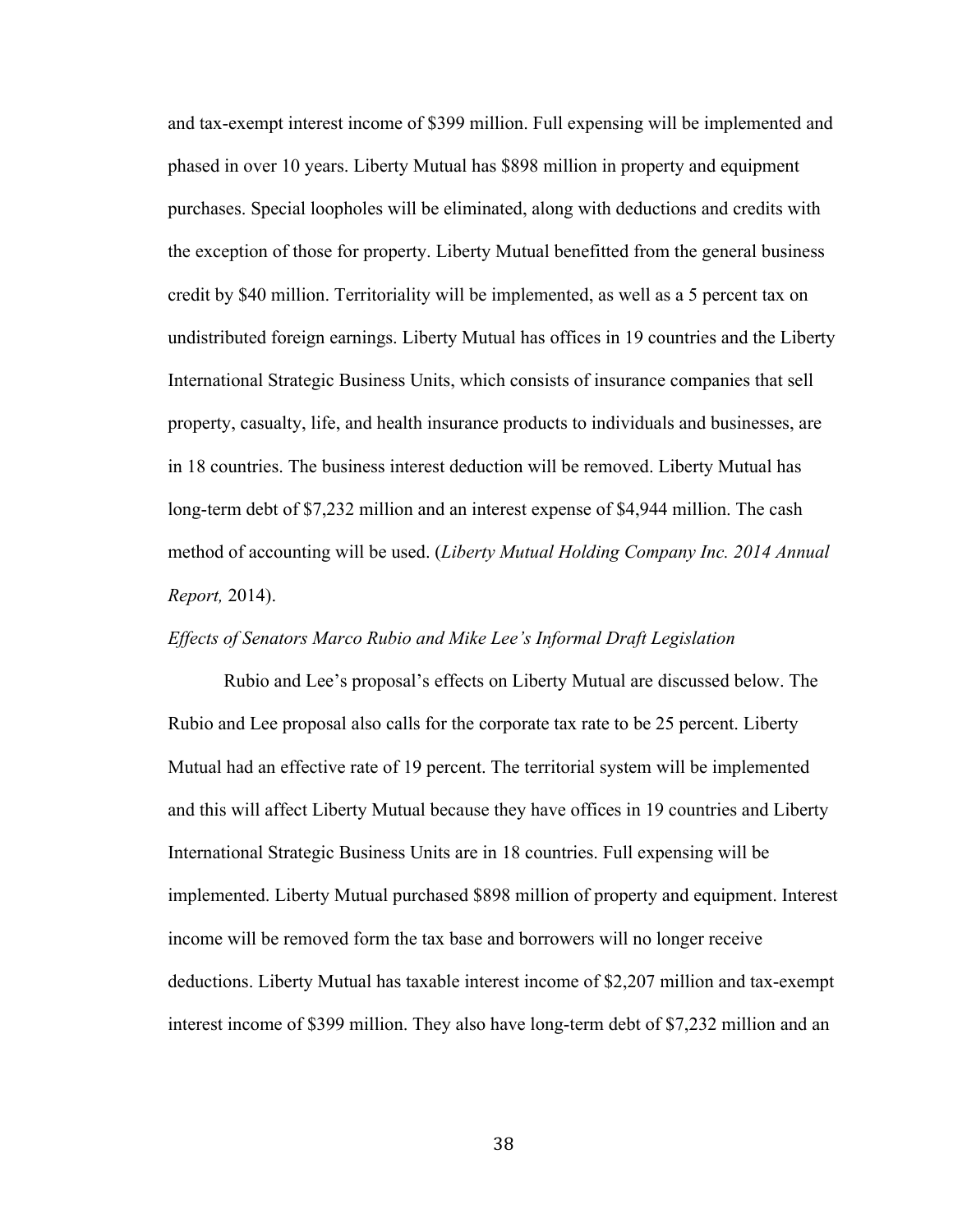interest expense of \$4,944 million (*Liberty Mutual Holding Company Inc. 2014 Annual Report,* 2014).

# *Technology Company: Facebook Inc***.**

#### *Effects of Congressman Dave Camp's Draft Legislation*

The following tax code changes within Dave Camp's proposal would either positively or negatively affect Facebook's taxes. Camp's plan reduces the corporate tax rate of 25 percent and the effective tax rate for Facebook is 40 percent. The effective tax rate of Facebook in 2013 was 46 percent and in 2012 was 89 percent (*Facebook Inc. 2014 Annual Report*, 2014). In 2014, Facebook paid \$1,970 million in income taxes. The cost recovery system will change to be based on the economic life and straight-line depreciation will be used. Facebook's network equipment has useful lives of 2-5 years, buildings have useful lives of 4-20 years, and computer software has useful lives of 3-5 years. Facebook's depreciation and amortization expense totaled \$1,243 million. Additionally, research and experimental investments would be amortized over 5 years and in 2014, Facebook had \$2,666 million in research and development expenses. Research and development accounts for 21 percent of their revenue. Facebook has \$135 million in advertising expenses and based on Camp's plan 50 percent of advertising expenses will be deducted currently. The other 50% will not be allowed to be deducted in order to determine taxable income. The interest limitation rule that pertains to debt issued with respect to corporate acquisitions will be repealed. Facebook has no long-term debt but acquired WhatsApp and Oculus, along with some other items, this year. Facebook acquired WhatsApp with a \$17,193 million purchase consideration and paid with \$4.6 billion cash and 23 million shares of Class A common stock and acquired Oculus with a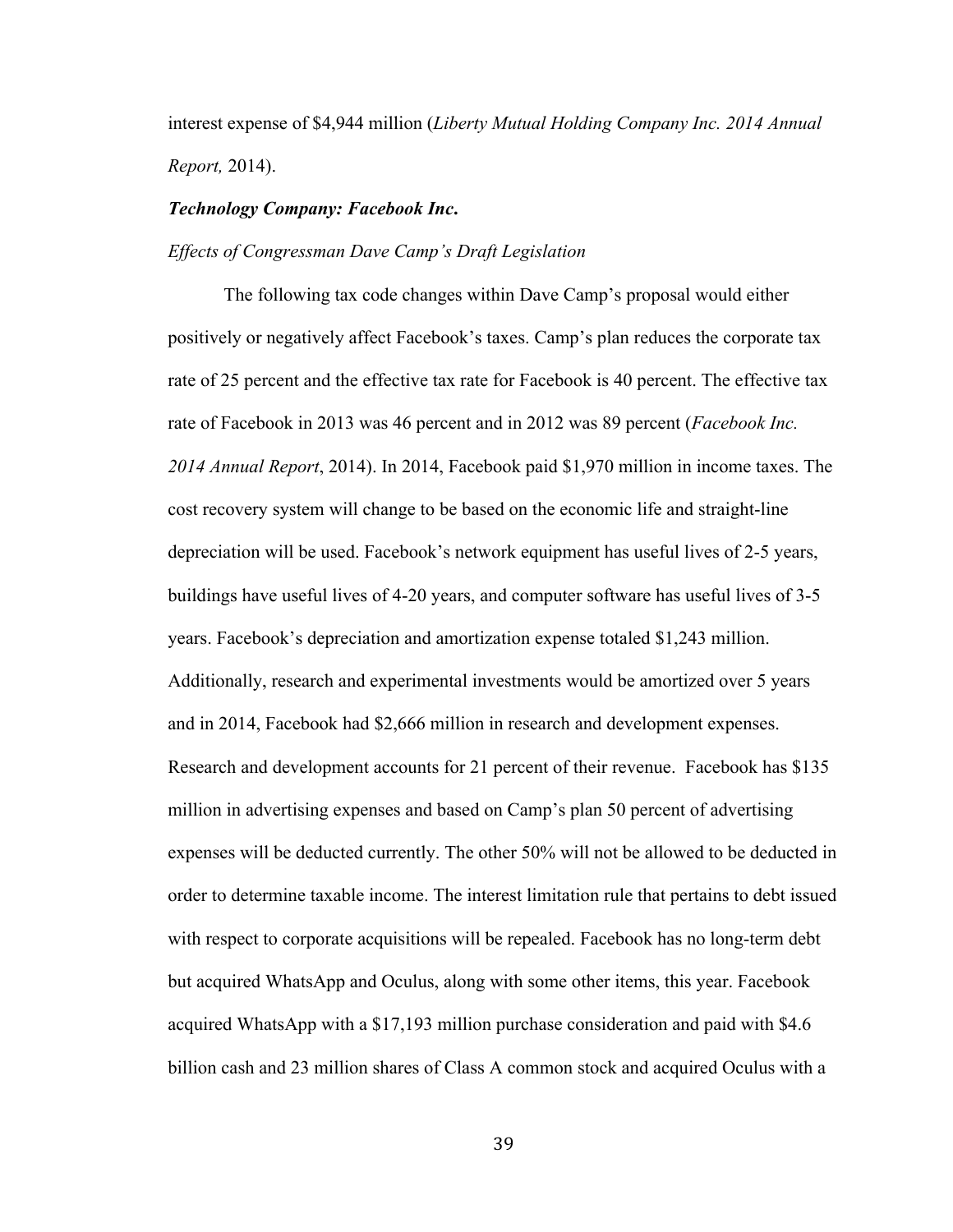purchase consideration of \$1,853 million and paid with \$400 million cash and 23 million shares of Class B common stock. Their other acquisitions had a purchase consideration of \$485 million (*Facebook Inc. 2014 Annual Report*, 2014).

# *Effects of Congressman Devin Nunes' Informal Draft Legislation*

Devin Nunes' tax proposal would affect Facebook's tax liability in the following ways. Nunes' plan also reduces the corporate tax rate of 25 percent and the effective tax rate for Facebook is 40 percent. Full expensing will be used and phased in over 10 years. Facebook purchased \$1,831 million worth of property and equipment in 2014 and it would be able to fully expense these costs under the plan. Facebook benefitted from a research tax credit by 1.1 percent. The territorial system will be implemented and will affect Facebook because it has data centers and offices in 25 countries and non-US revenue of \$6,817 million, which is greater than its US revenue of \$5,649 million. The business interest deduction will be removed. Facebook has no long-term debt but it did pay \$14 million in interest. The cash method of accounting will be used. Facebook has 9,199 employees and 1,837 million in share-based compensation (*Facebook Inc. 2014 Annual Report*, 2014).

#### *Effects of Senators Marco Rubio and Mike Lee's Informal Draft Legislation*

Like Camp and Nunes plans, the Rubio/Lee plan reduces the corporate tax rate to 25 percent. Rubio and Lee's plan calls for the implementation of a territorial tax system. Facebook has data centers and offices in 25 countries and has revenue of \$6,817 that is earned outside of the United States. Full expensing will also be implemented and Facebook purchased property and equipment for \$1,831 million in 2014. Interest income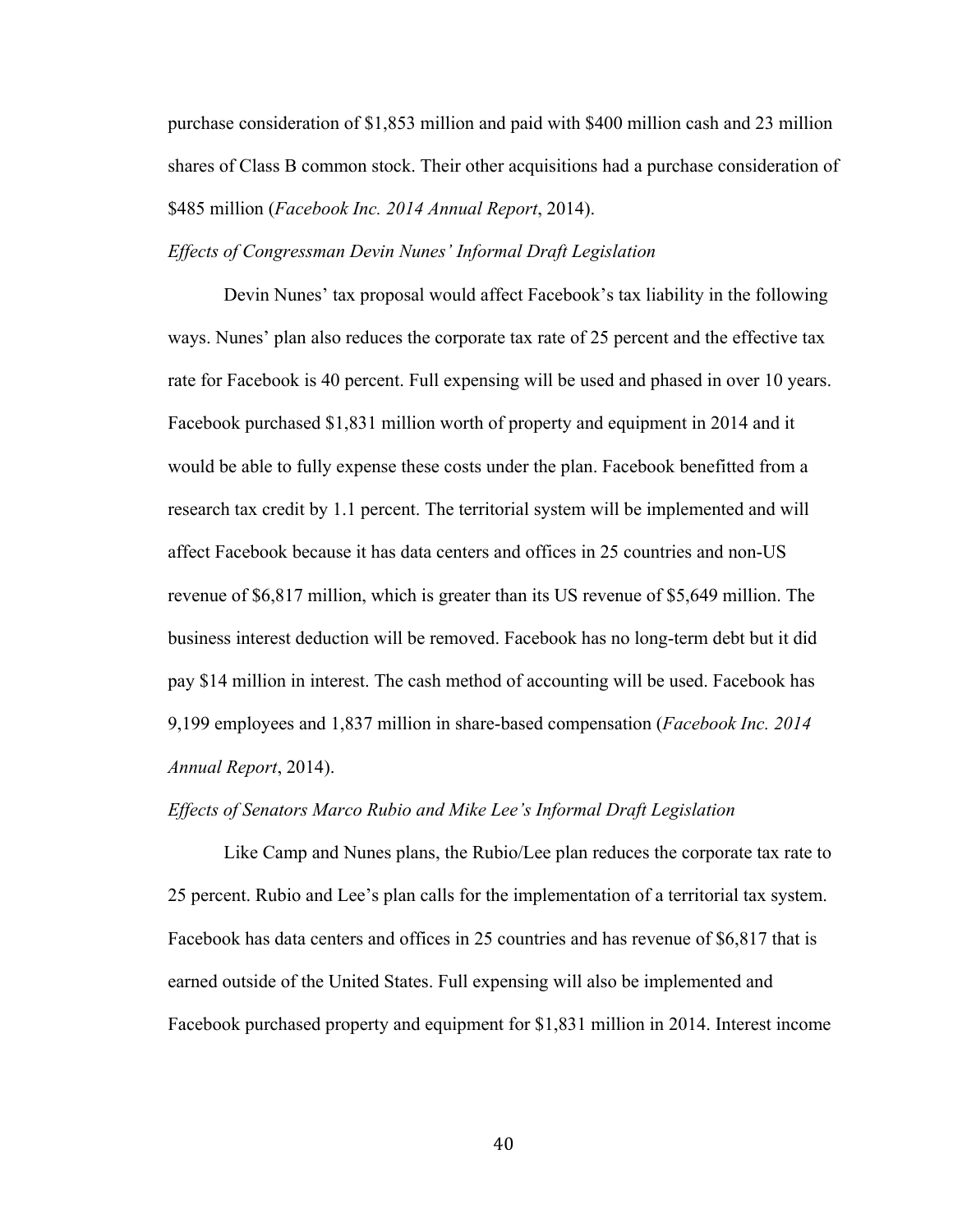will be removed from the tax base and borrowers will no longer receive deductions. Facebook had interest income of \$4 million and paid \$14 million in interest in 2014.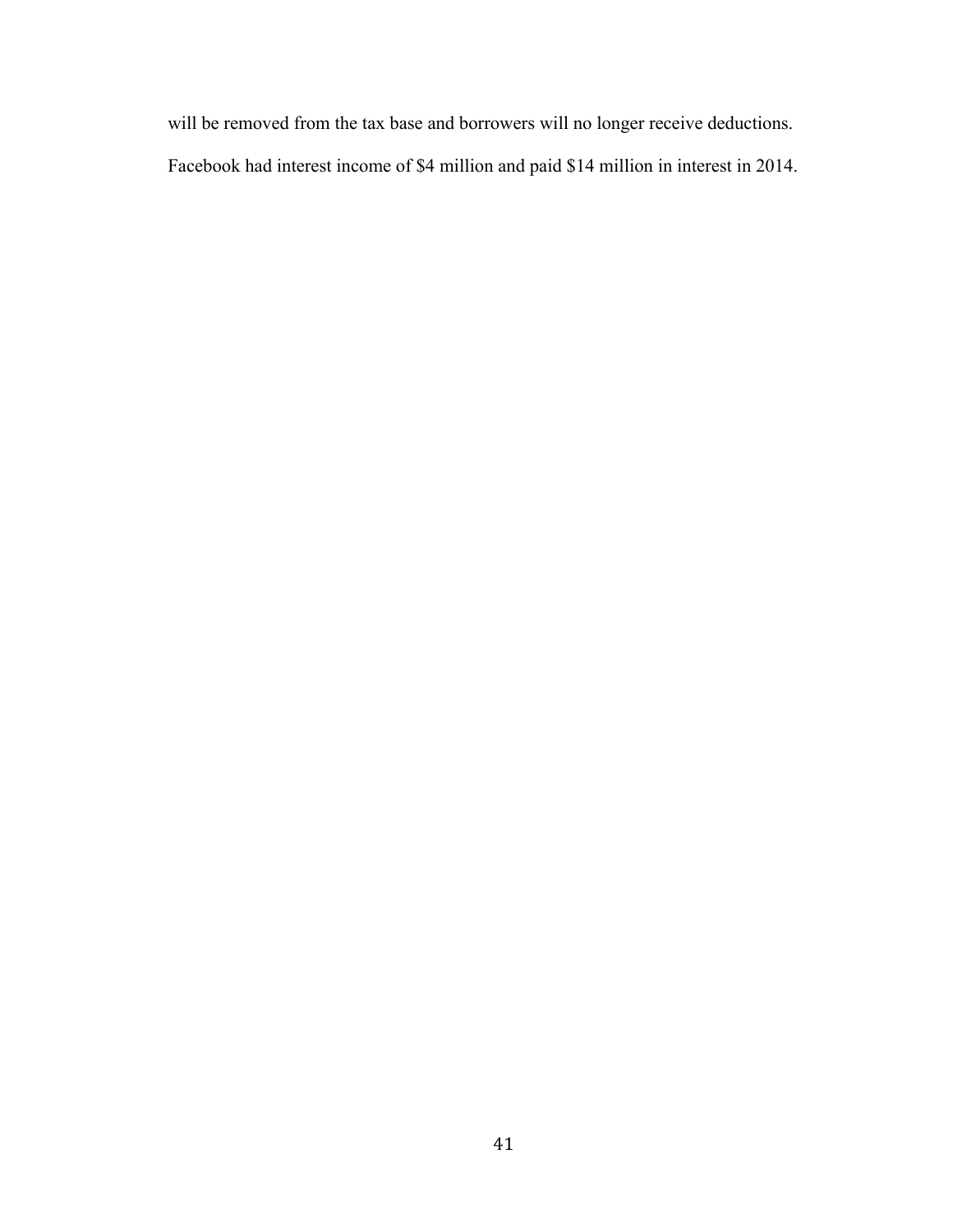# CHAPTER VII: ANALYSIS AND CONCLUSION

In order to determine which proposal benefits each company the most, the following key factors are compared for Lockheed Martin, Liberty Mutual, and Facebook: the amount of capital investments, the amount of long-term debt and interest expense, foreign income taxes, and tax credits. Capital investments are significant because full expensing will directly affect them and capital investment will be more favorable as a result of full expensing. If the business interest expense deduction is eliminated, the amount of long-term debt and interest expense will be affected. The percentage that foreign income taxes makes up of all income taxes paid illustrates the percentage of business each company does outside of the United States. This foreign business would be affected in a positive way by the implementation of the territorial system. Lastly, the amount of tax credits and deductions each company has determines the effect of the removal of these credits and deductions on each company.

#### **Capital Investment Analysis**

*Table 8* 

| <b>Capital Investment</b> |                             |  |  |
|---------------------------|-----------------------------|--|--|
| Company                   | <i>Amount (in millions)</i> |  |  |
| Lockheed Martin           | \$845                       |  |  |
| Liberty Mutual            | \$898                       |  |  |
| Facebook                  | \$1,083                     |  |  |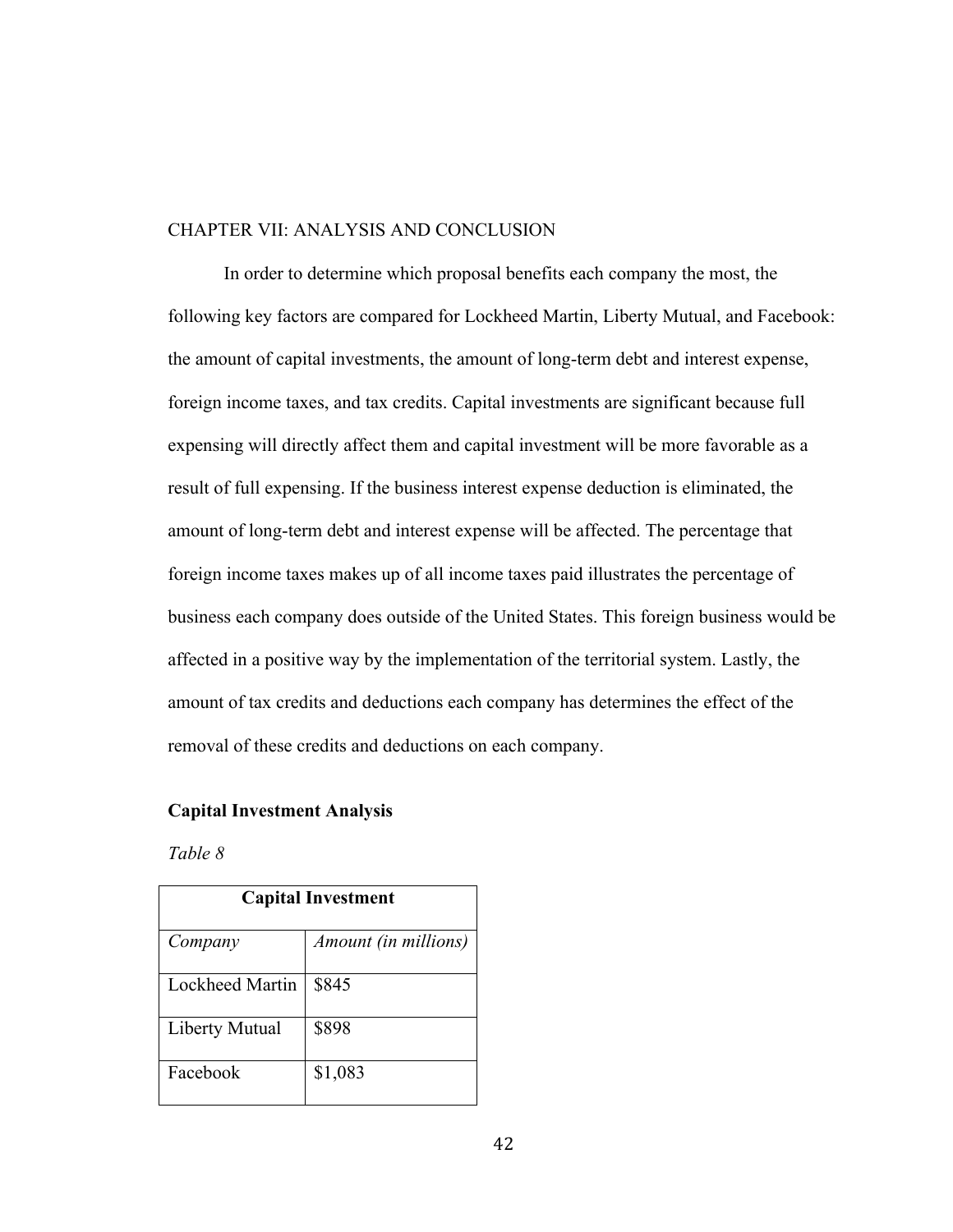In 2014, Facebook had the highest amount of capital investments and therefore if this trend continues would benefit the most from full expensing, which would be implemented under both the plans Congressman Devin Nunes and Senators Marco Rubio and Mike Lee. This conclusion was surprising because it seemed reasonable that a manufacturing company would spend the most on investments in property, plant, and equipment and thus benefit the most from full expensing.

# **Long Term Debt and Interest Expense Analysis**

*Table 9*

| <b>Long Term Debt</b> |                      |
|-----------------------|----------------------|
| Company               | Amount (in millions) |
| Lockheed Martin       | \$6,169              |
| Liberty Mutual        | \$7,232              |
| Facebook              | No Long Term Debt    |

*Table 10*

| <b>Interest Expense</b> |                      |  |
|-------------------------|----------------------|--|
| Company                 | Amount (in millions) |  |
| Lockheed Martin         | \$5,592              |  |
| Liberty Mutual          | \$4,944              |  |
| Facebook                | \$14                 |  |

Facebook would be least affected by the elimination of business interest

deductions, which are called for in Congressman Devin Nunes' plan, as well as Senators

Marco Rubio and Mike Lee's plan. The elimination has been proposed in order to stop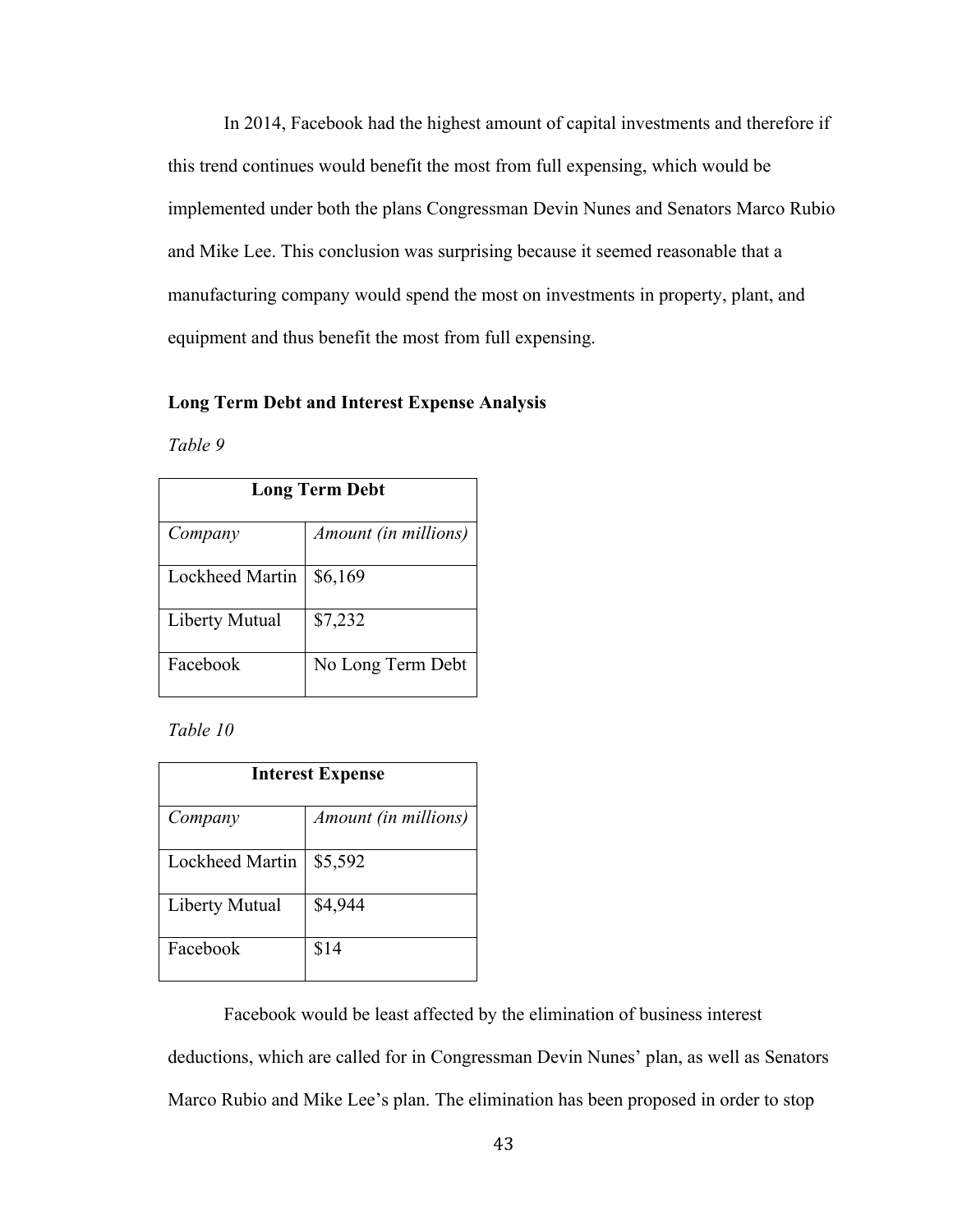the preference that companies have for debt financing over equity financing. Facebook already has no long-term debt and also has the lowest, by a large amount, interest expense in 2014. As a result of both of these factors, no longer being able to deduct business interest will not be a great detriment to Facebook. This elimination would have a more substantial potentially negative effect on Lockheed Martin and Liberty Mutual. Congressman Dave Camp's plan does not call for the elimination of business interest expense deductions. Instead of implementing full expensing in place of business interest deductions, Dave Camp's plan leaves the current business interest expense deductions in place. Liberty Mutual has the highest amount of long-term debt and Lockheed Martin has the greatest interest expense and would benefit more from the current business interest deductions, included in Congressman Dave Camp's plan, more than the full expensing both the plans of Congressman Devin Nunes and Senators Marco Rubio and Mike Lee provide.

#### **Foreign Income Taxes Analysis**

*Table 11*

| <b>Foreign Income Taxes</b> |                                                                         |  |
|-----------------------------|-------------------------------------------------------------------------|--|
| Company                     | Percentage of Foreign Income Tax<br>Expense to Total Income Tax Expense |  |
| Lockheed Martin             | 0.67%                                                                   |  |
| Liberty Mutual              | 17.9%                                                                   |  |
| Facebook                    | $5.4\%$                                                                 |  |

Since all of the companies have operations located outside of the United States, they would all benefit from the implementation of the territorial system that is proposed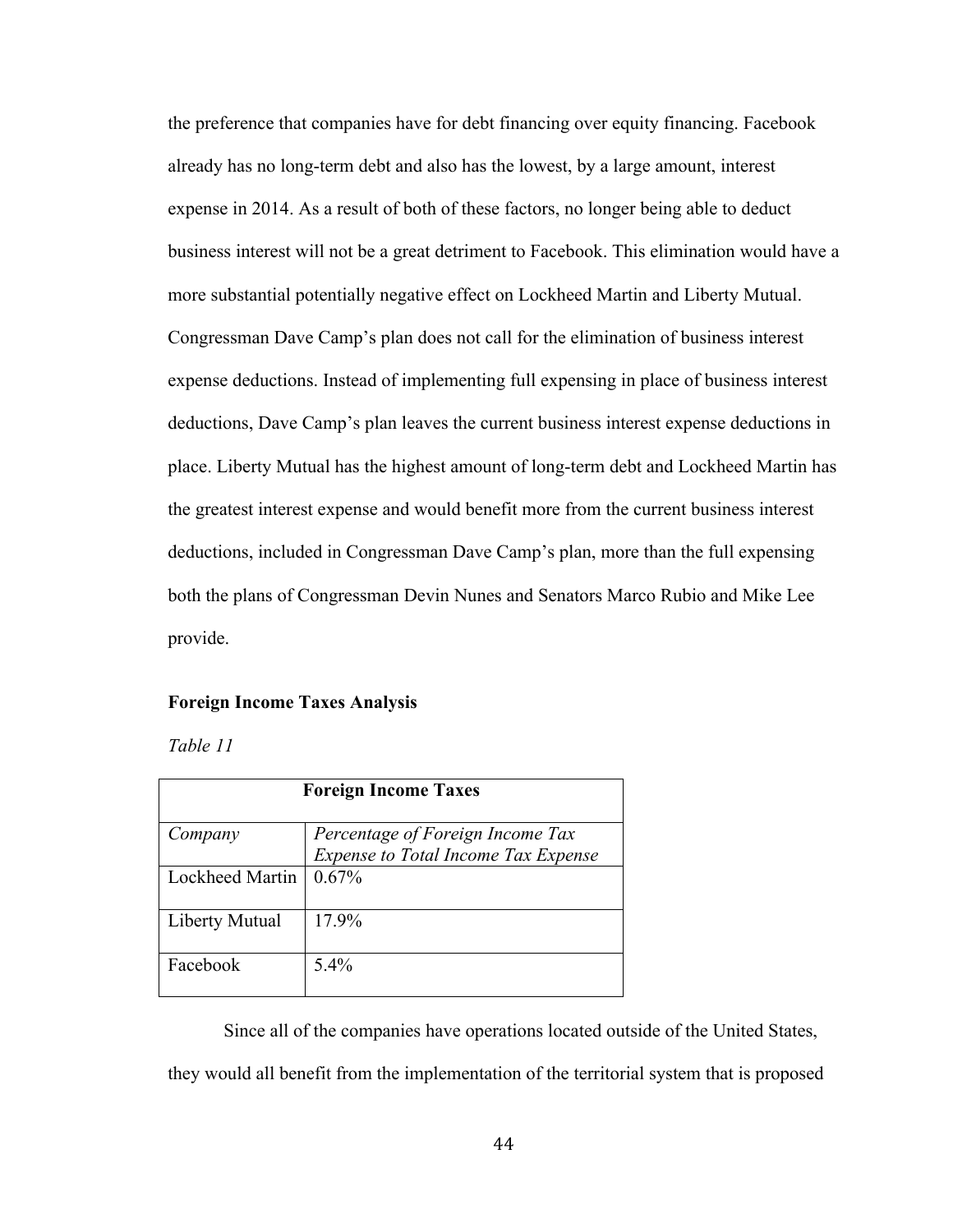in both the plans of Congressman Devin Nunes and Senators Marco Rubio and Mike Lee. Liberty Mutual currently has the highest percentage of their total income tax expense as foreign income tax expense, which might suggest that Liberty Mutual has the highest percentage of total income located abroad. Based on this assumption, Liberty Mutual would benefit the most from the introduction of the territorial system.

# **Tax Credits Analysis**

*Table 12:* amounts listed in millions

*Lockheed Martin:* 

| \$127 |
|-------|
| \$66  |
| \$193 |
|       |
| S40   |
|       |

*Facebook:* 

Research Tax Credit **\$61.9** 

Lockheed Martin currently benefits the most from tax credits overall, and for research and development specifically. As a result the elimination of these deductions, as proposed in Congressman Devin Nunes' plan, would have the greatest impact on Lockheed Martin, followed by Facebook. Additionally, the policy of amortizing research and development costs over 5 years as proposed in Congressman Dave Camp's plan would have the greatest impact on Lockheed Martin as well, followed by Facebook. Liberty Mutual did not utilize any research and development tax credits and therefore would not be affected by this change to amortization.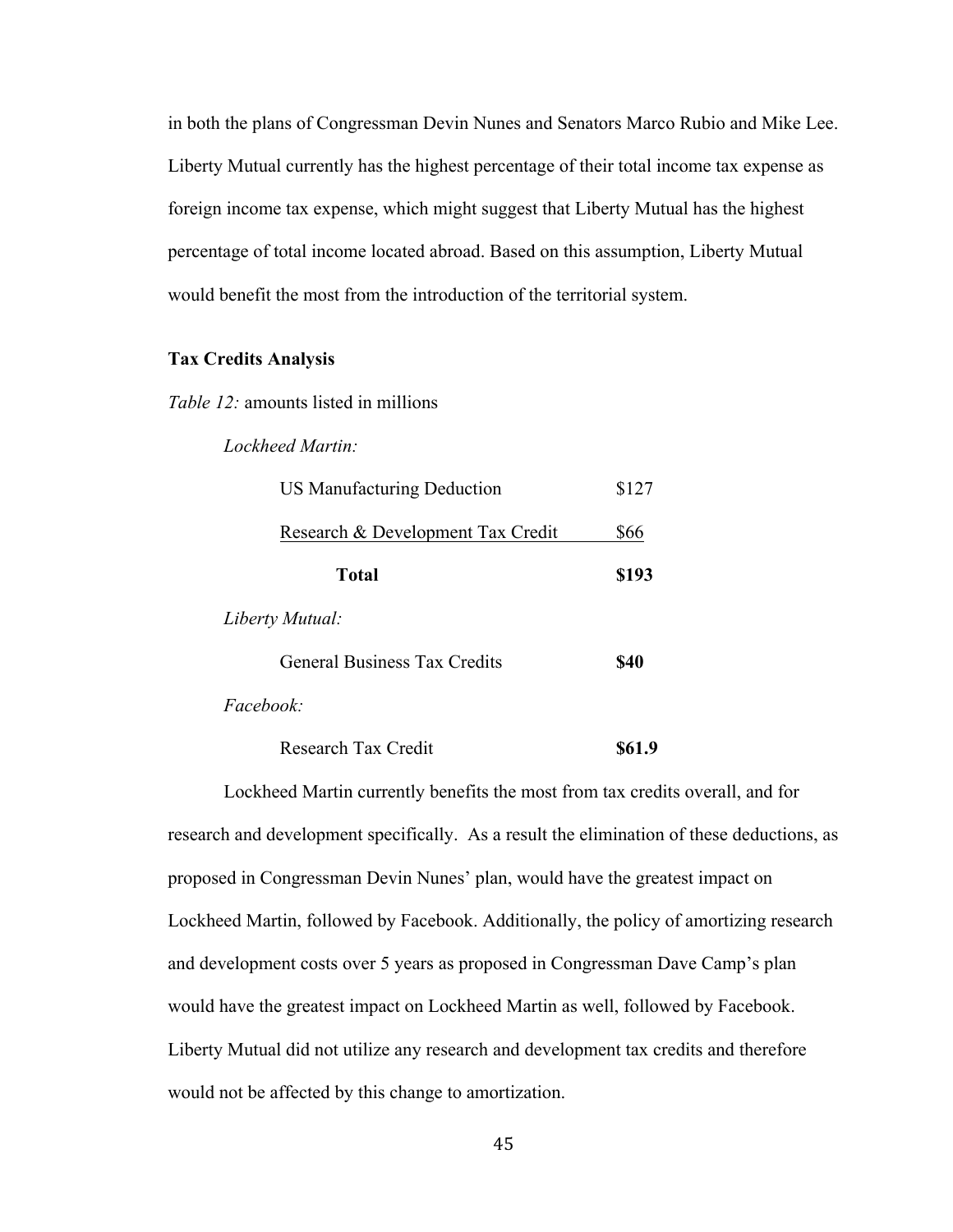# **Conclusion**

Additionally, if other companies in each industry have similar attributes as the selected companies, these conclusions might be generalized to that industry. Facebook would seem to benefit the most from Rubio/Lee plan because full expensing is more beneficial for Facebook than business interest deductions because Facebook both had the most capital investments in 2014 but also the lowest amount of long term debt and interest expense. Additionally, this plan does not call for the removal of tax credits and deductions or a change to amortization for research and development costs. Lastly, Facebook has a significant presence internationally and would benefit from the territorial system that would be implemented under this plan. The Rubio/Lee plan might be the most beneficial to the technology industry as a whole. Lockheed Martin would benefit the most from the plan of Senators Macro Rubio and Mike Lee. Lockheed currently benefits the most from the current tax credits and deductions, specifically the U.S. Manufacturing deduction and the research and development credit, which are not taken away with the Rubio and Lee plan. The manufacturing industry as a whole might also benefit from keeping these credits and deductions. Liberty Mutual would benefit more from the current business interest deductions because it carries the most long-term debt and had the greatest interest expense and these amounts were greater than the amount of capital investment Liberty Mutual made. This factor points to Congressman Dave Camp's plan. Additionally the tax credit elimination proposed by Congressman Devin Nunes' plan would not hurt Liberty Mutual as much compared to Lockheed Martin and Facebook. Additionally, the amortization of research and development costs, as proposed by Congressman Dave Camp, would not hurt Liberty Mutual because they did not claim any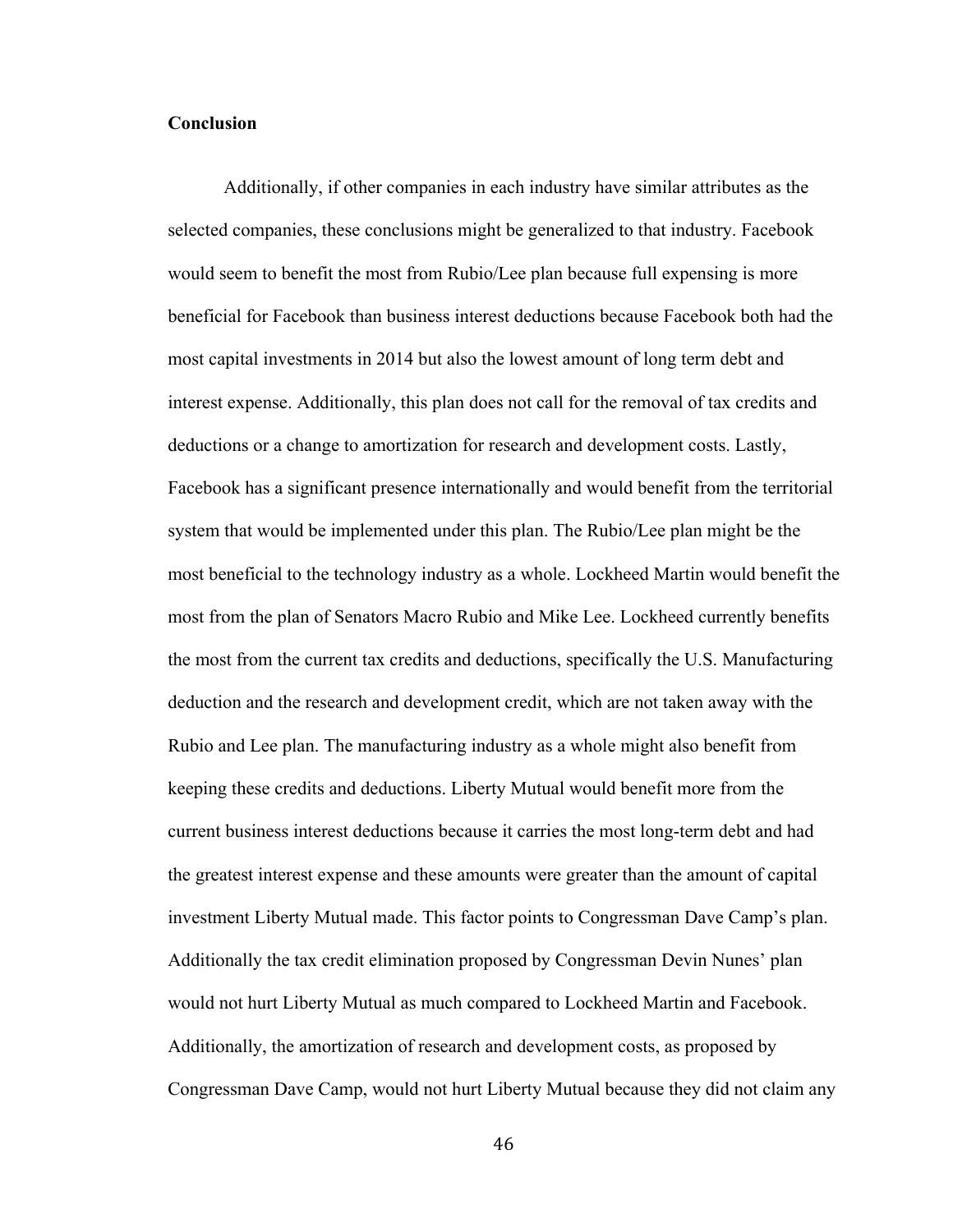research and development costs. Lastly, Liberty Mutual would benefit the most from the territorial system, which was proposed by Congressman Devin Nunes and Senators Marco Rubio and Mike Lee, due to the large percentage of foreign operations that it has. Based on these observations, Liberty Mutual and the service-based industry as a whole, would benefit greatly from any of these plans being enacted.

According to the bipartisan Joint Committee on Taxation's analysis and scoring of Congressman Dave Camp's Tax Reform Act of 2014, the changes proposed in the plan would "result in an increase in economic output relative to present law" (*Macroeconomic Analysis,* 21). According to the analysis this is because the broadening of the tax base through eliminating deductions, exemptions, and tax credits will allow the tax rates to decrease which in turn increases the need for labor and the demand for goods and services. The Joint Committee on Taxation also reported that the Tax Reform Plan of 2014 would create 1.8 million new private sector jobs and increase Gross Domestic Product by up to \$3.4 trillion ("Camp Releases", 2014).

The tax reform plans of Congressman Dave Camp, Congressman Devin Nunes, and Senators Marco Rubio and Mike Lee all call for a reduction in taxes, which when looked at through static scoring lowers the amount of revenue the government will receive. This fact will cause a static scoring of the bill to not be favorable. The use of dynamic scoring will help all of these tax reform proposals because they all aim to at the very least be revenue neutral and hope to increase revenue through the positive impact each claim they would have on the economy. As discussed previously in this thesis, dynamic scoring takes into effect these economic factors and all of these plans would also receive a more favorable score from dynamic scoring compared to static scoring.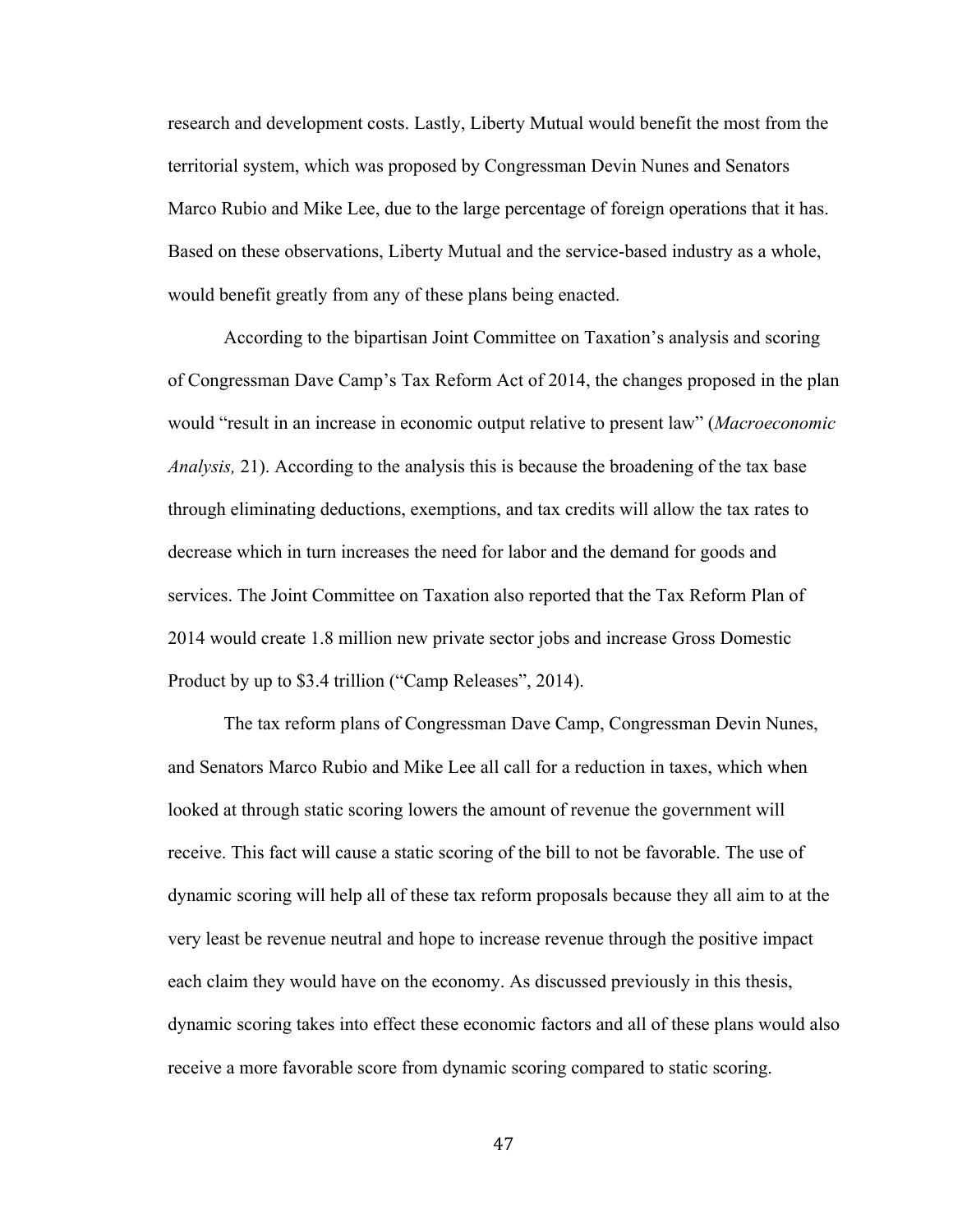Tax reform is typically viewed as a daunting task due to the amount of scrutiny each reform plan receives from different committees within both the Senate and the House of Representatives, the Joint Committee on Taxation, and from the public. Additionally, who the President is and the party that he or she is affiliated with also plays a major role. From comparing the Presidential tax proposals with the tax proposal of Congressman Dave Camp, Congressman Devin Nunes, and Senators Marco Rubio, one of these proposals will be more likely to be passed if a Republican is in the White House. More specifically the plans of Senators Macro Rubio and Mike Lee and Congressman Devin Nunes would be more likely to be supported and eventually passed if that Republican is either John Kasich, Jeb Bush, Jim Gilmore, Marco Rubio, or Ted Cruz. Both of these plans include the implementation of full expensing and the territorial system and so do all of these Republican candidates' plans. Corporations would study and evaluate the specific potential benefits any proposed plans would have on the company and the company's industry and would push lobbying efforts on a specific tax reform plan that provides the most benefits. Additionally, the public should learn about the economic growth the plans would bring from more jobs and higher wages and ask for corporate tax reform. If company lobbying efforts are focused on specific tax reform that also have general public support, needed tax reform might be legislated all the way through the federal process and become law.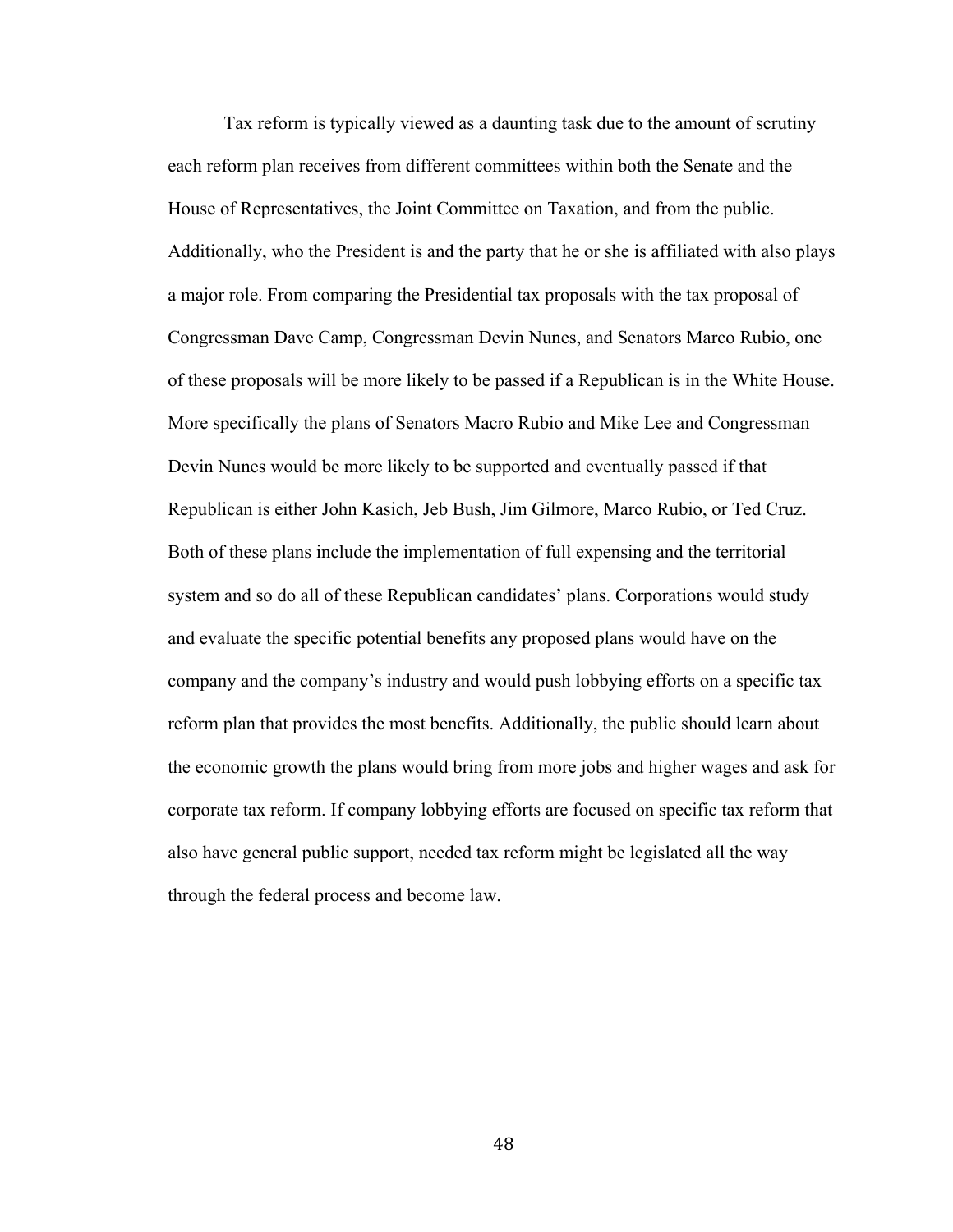LIST OF REFERENCES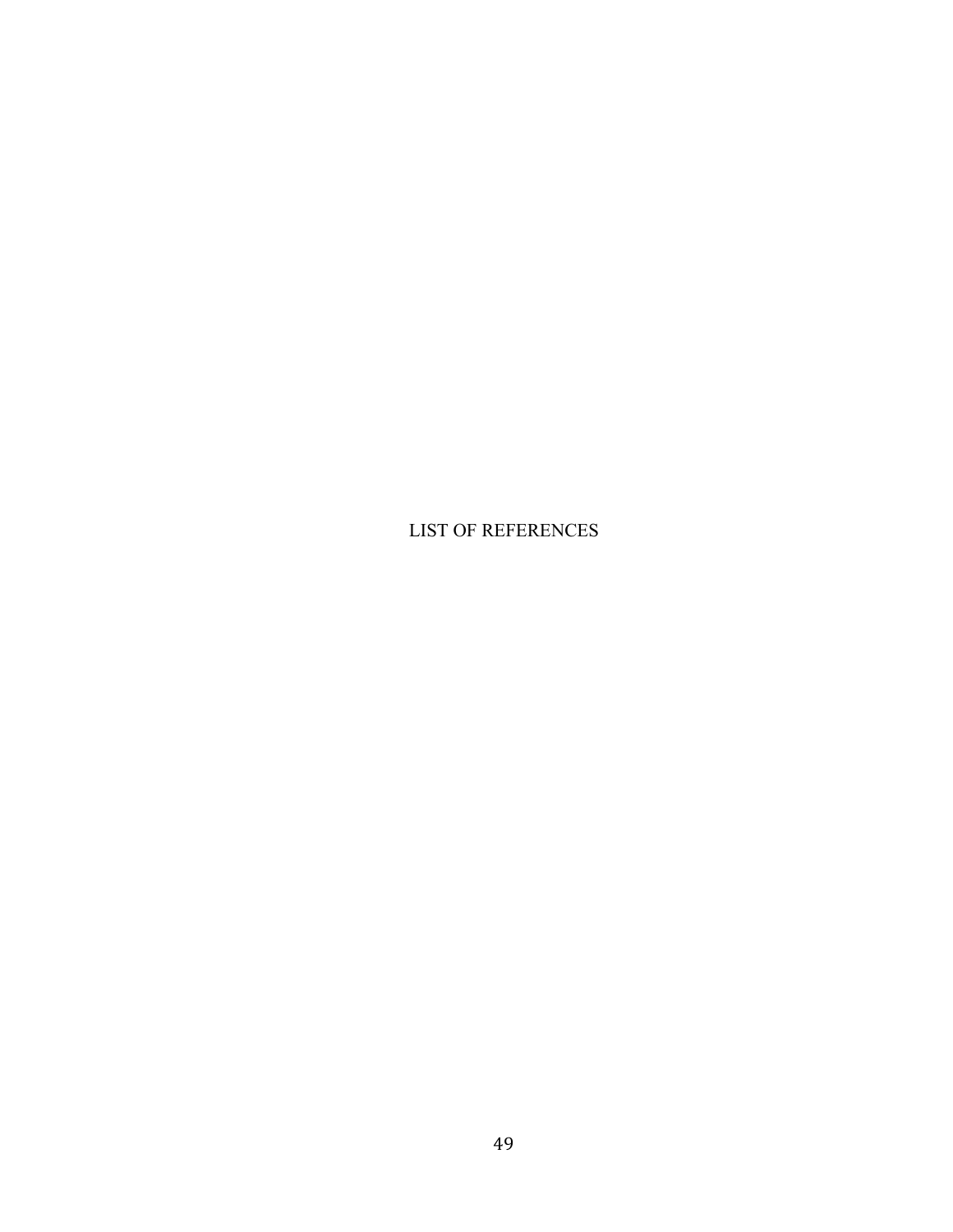- 26 U.S. Code § 168
- 26 U.S. Code § 179
- 26 U.S. Code § 263A
- 26 U.S. Code § 471
- 26 U.S. Code § 263A Capitalization and Inclusion in Inventory Costs of Certain Expenses." *Cornell University Law School*. LII / Legal Information Institute, n.d. Web. 07 Jan. 2016.
- Camp, Dave. *Tax Reform Act of 2014 Section by Section Summary.* Issue brief. U.S. House of Representatives Committee on Ways and Means, n.d. Web. 07 Jan. 2016.
- "Camp Releases Tax Reform Plan to Strengthen the Economy and Make the Tax Code Simpler, Fairer, and Flatter." *House Committee on Ways and Means*. House Committee on Ways and Means, 26 Jan. 2014. Web. 29 Mar. 2016.
- Carroll, Robert, and Thomas Neubig. *Business Tax Reform and the Tax Treatment of Debt: Revenue Neutral Rate Reduction Financed by an Across-the-board Interest Deduction Limit Would Deter Investment*. Rep. Comp. Ernst & Young LLP. Private Equity Growth Capital Council, May 2012. Web.
- "Comparing the 2016 Presidential Tax Reform Proposals." *Tax Foundation*. Tax Foundation, 17 Dec. 2015. Web. 07 Jan. 2016.
- Delaney, John K. "The House Should Keep 'Dynamic Scoring' Honest." *Washington Post*. The Washington Post, 7 Jan. 2015. Web. 26 Mar. 2016.
- Dubay, Curtis S. "Corporate Tax Reform Should Focus on Rate Reduction." *Heritage*. The Heritage Foundation, 11 Feb. 2011. Web. 08 Jan. 2016.
- *Dynamic Scoring: How Will It Affect Fiscal Policymaking?* Perf. Chairman Dan Coats, The Honorable Phil Gramm, Ph.D., Dr. Kevin A. Hassett, Dr. John W. Diamond, and John L. Buckley. *Joint Economic Committee Hearings*. Joint Economic Committee, 28 July 2015. Web.

*Facebook Inc. 2014 Annual Report*. Rep. N.p.: Facebook Inc., 2014. Print.

Fichtner, Jason J., and Adam N. Michel. "Options for Corporate Capital Cost Recovery: Tax Rates and Depreciation." *Mercatus Research* (2015): n. pag. *Mercatus*. The Mercatus Center at George Mason University. Web.

Foster, J.D., Ph.D. "The Big Choice for Jobs and Growth: Lower Tax Rates Versus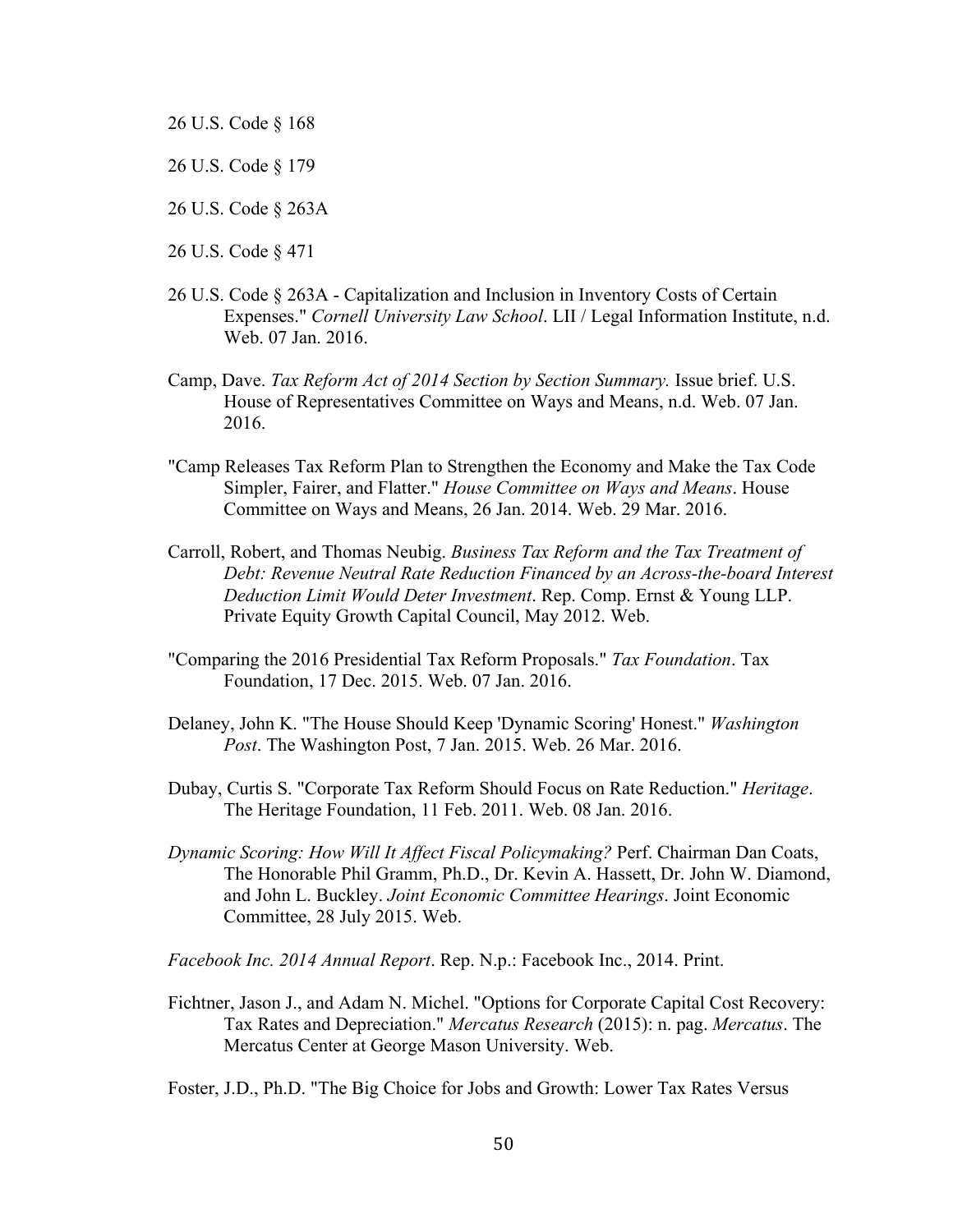Expensing." *Heritage*. The Heritage Foundation, 19 June 2013. Web. 07 Jan. 2016.

- Gleckman, Howard. "If Businesses Can Expense Their Capital Investments, They Should Lose Their Interest Deduction." *Forbes Magazine*, 17 Apr. 2014. Web. 26 Mar. 2016.
- Heller, Marc. "Corporate Interest Deduction Proves Sacred Amid Reformers: Taxes." *Bloomberg.com*., 29 May 2013. Web. 07 Jan. 2016.
- Kasperowicz, Pete. "House Approves 'Dynamic' Scoring." *The Hill*. Capitol Hill Publishing Corp., 4
- *Liberty Mutual Holding Company Inc. 2014 Annual Report*. Rep. N.p.: Liberty Mutual Holding Company Inc. , 2014. Print.
- *Lockheed Martin Corporation 2014 Annual Report*. Rep. N.p.: Lockheed Martin Corporation, 2014. Print.
- *Management's Discussion & Analysis of Financial Condition and Results of Operations*. Rep. Liberty Mutual Holding Company, n.d. Web. 20 Apr. 2016.
- "Mercatus Center: About." *Mercatus*. The Mercatus Center George Mason University, n.d. Web. 07 Jan. 2016.
- Nunes, Devin. *American Business Competitiveness Act: A Path to Economic Transformation*. Issue brief. Office of Congressman Devin Nunes, n.d. Web. 07 Jan. 2016.
- Prestowitz, Clyde. "Beware Territorial Tax Proposals." Foreign Policy Beware Territorial Tax Proposals Comments. Foreignpolicy.com, 23 July 2012. Web. 26 Mar. 2016.
- Rubio, Marco and Mike Lee. *Economic Growth and Family Fairness Tax Reform Plan*. Issue brief. Office of Seantor Marco Rubio, n.d. Web. 07 Jan. 2016.
- Solomon, Steven Davidoff. "For Companies, Tax Code Adds to Debt's Appeal." *DealBook*. The New York Times, 28 Feb. 2012. Web. 26 Mar. 2016.

"Ten Facts That You Should Know about Capital Gains and Losses." www.irs.govv, 18 Feb. 2015. Web. 22 Mar. 2016.

"Territorial vs. Worldwide Taxation | Senate Republican Policy Committee." *Senate Republican Policy Committee*. Senate Republican Policy Committee, 19 Sept. 2012. Web. 07 Jan. 2016.

United States of America. Legislative Resource Center and Office of Public Records.